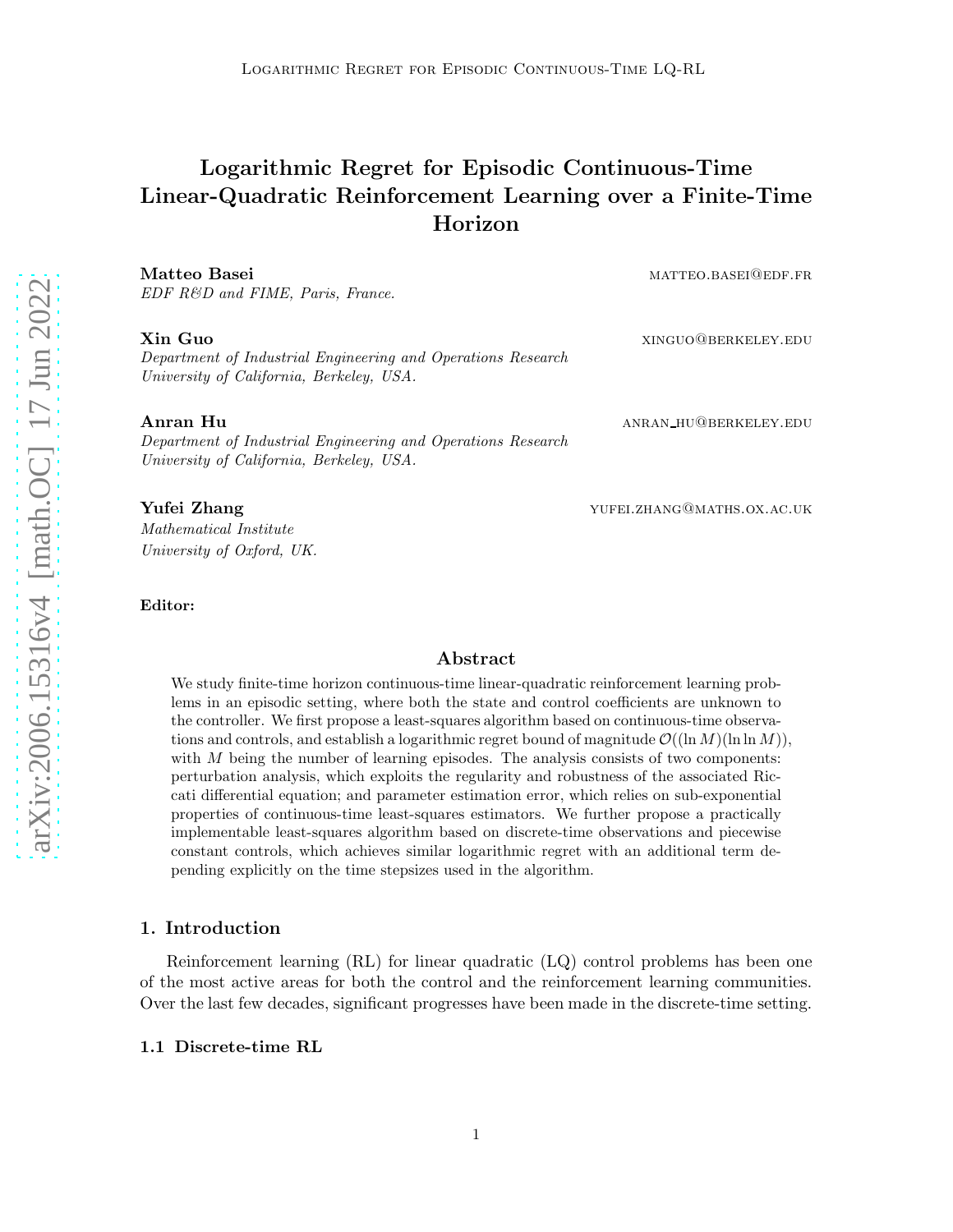In the area of adaptive control with unknown dynamics parameters, the goal is to find optimal stationary policy that stabilizes the unknown dynamics and minimizes the long term average cost [\(Ioannou and Fidan \(2006](#page-31-0)); [Landau et al. \(2011](#page-32-0))). For an infinite-time horizon LQ system, it has been shown that persistent excitation conditions [Green and Moore](#page-31-1) [\(1986](#page-31-1)) are critical to the parameter identification. Meanwhile, algorithms with asymptotic convergence in both the parameter estimation and the optimal control have been developed in [Goodwin et al. \(1981\)](#page-31-2), [Kumar \(1983](#page-31-3)) and [Campi and Kumar \(1998](#page-30-0)): the first one assumes that costs only depend on state variables and the other two consider both state and control costs and use a cost-biased least-squared estimation method. See [Faradonbeh et al.](#page-31-4) [\(2018a](#page-31-4), [2019](#page-31-5)) and references therein for recent developments of (randomised) adaptive control algorithms for LQ systems.

Following the seminal works of [Auer and Ortner \(2007](#page-30-1)); [Auer et al. \(2009\)](#page-30-2) and [Osband et al.](#page-32-1) [\(2013](#page-32-1)), non-asymptotic regret bound analysis for RL algorithms has been one of the main topics, and has been developed for tabular Markov decision problems.

The non-asymptotic analysis of adaptive LQ problem by Abbasi-Yadkori and Szepesvári [\(2011](#page-30-3)) utilizes the Optimism in the Face of Uncertainty principle to construct a sequence of improving confidence regions for the unknown model parameters, and solves a non-convex constrained optimization problem for each confidence region; their algorithm achieves an  $\mathcal{O}(\sqrt{T})$  regret bound, with T being the number of time steps. To reduce the computational complexity and to avoid the non-convexity issue, [Abeille and Lazaric \(2018\)](#page-30-4) and [Ouyang et al. \(2017](#page-32-2)) propose Thompson-sampling-based algorithms and derive  $\mathcal{O}(\sqrt{T})$  regret bounds in the Bayesian setting; [Dean et al. \(2018\)](#page-31-6) proposes a robust adaptive control algorithm to solve a convex sub-problem in each step and achieves an  $\mathcal{O}(T^{2/3})$  regret bound. The gap between these regret bounds is removed by [Mania et al.](#page-32-3) [\(2019\)](#page-32-3) and [Cohen et al.](#page-30-5) [\(2019](#page-30-5)) via two different approaches for the same  $\mathcal{O}(\sqrt{T})$  frequentist regret bound. Later, [Simchowitz and Foster \(2020](#page-32-4)) establishes a lower bound on the regret of order  $\mathcal{O}(\sqrt{d_u^2 d_x T})$ , where  $d_u$  and  $d_x$  are the dimensions of the actions and the states, and shows that a simple variant of certainty equivalent control matches the lower bound in both T and the dimensions. Similar regret bounds have also been established under different settings and assumptions, such as [Chen and Hazan \(2021](#page-30-6)) in the adversarial setting and [Lale et al. \(2020a](#page-32-5)) without a stabilizing controller at the early stages of agent-environment interaction.

All the analyses are in discrete-time with an infinite time horizon. In all these problems, adaptive control algorithms are shown to achieve logarithmic regret bounds when additional information regarding the parameters of the system (often referred to as identifiability conditions) is available. Indeed, [Faradonbeh et al. \(2018b,](#page-31-7) [2020](#page-31-8)) prove that certainty equivalent adaptive regulator achieves logarithmic regret bounds if the system parameter satisfies certain sparsity or low-rankness conditions. [Cassel et al. \(2020](#page-30-7)) establishes logarithmic regret bounds when either the state transition matrix is unknown, or when the state-action transition matrix is unknown and the optimal policy is non-degenerate. In partially observable linear dynamical systems, which takes linear-quadratic Gaussian problem as a special case, [Lale et al. \(2020b](#page-32-6)) proposes an algorithm with a logarithmic regret bound, under the assumption that one has access to a set in which all controllers persistently excite the system to approximate the optimal control. Logarithmic regret bounds in the adversarial setting with known dynamics parameters have been established in [Agarwal et al. \(2019](#page-30-8)); [Foster and Simchowitz \(2020\)](#page-31-9).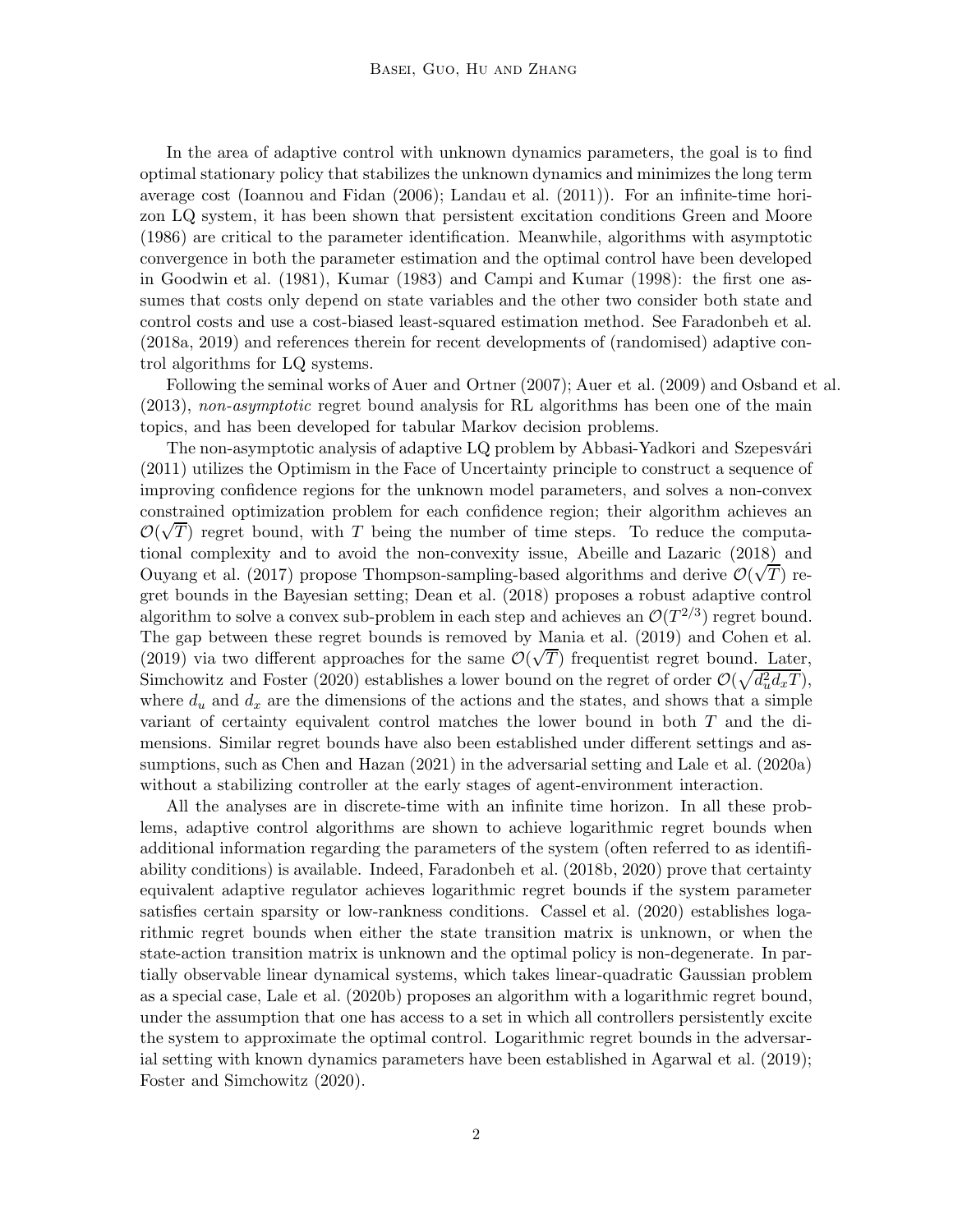# 1.2 Continuous-time RL.

Most real-world control systems, such as those in aerospace, automotive industry and robotics, are naturally continuous-time dynamical systems. So are their related physical tasks, such as inverted pendulum problems, cart-pole balancing problems, and legged robot problems. Continuous-time finite-time horizon LQ control problems can be found in portfolio optimization [Wang and Zhou \(2020](#page-33-0)), algorithmic trading [Cartea et al. \(2018](#page-30-9)), production management of exhaustible resources [Graber \(2016](#page-31-10)), and biological movement systems [Bailo et al. \(2018\)](#page-30-10).

Analysis for continuous-time LQ-RL and general RL problems, however, is fairly limited. The primary approach is to develop learning algorithms after discretizing both the time and the space spaces, and establish the convergence as discretization parameters tend to zero. For instance, [Munos \(2006](#page-32-7)) proposes a policy gradient algorithm and shows the convergence of the policy gradient estimate to the true gradient. [Munos and Bourgine](#page-32-8) [\(1998](#page-32-8)); [Munos \(2000](#page-32-9)) design learning algorithms by discretizing Bellman equations of the underlying control problems and prove the asymptotic convergence of their algorithms. For the LQ system, attentions have been mostly on algorithms designs, including the integral reinforcement learning algorithm in [Modares and Lewis \(2014](#page-32-10)), and the policy iteration algorithm in [Rizvi and Lin \(2018](#page-32-11)). Yet, very little is known regarding the convergence rate or the regret bound of all these algorithms. Indeed, despite the natural analytical connection between LQ control and RL, the best known theoretical work for continuoustime LQ-RL is still due to [Duncan et al. \(1999](#page-31-11)), where an asymptotically sublinear regret for an ergodic model has been derived via a weighted least-squares-based estimation approach. Nevertheless, the exact order of the regret bound has not been studied.

Issues and challenges from non-asymptotic analysis. It is insufficient and improper to rely solely on the analysis and algorithms for the discrete-time RL to solve the continuoustime problems. There is a mismatch between the algorithms timescale for the former and the underlying systems timescale for the latter. When designing algorithms that make observations and take actions at discrete time points, it is important to take the model mismatch into consideration. For instance, the empirical studies in [Tallec et al. \(2019\)](#page-32-12) suggest that vanilla Q-learning methods exhibit degraded performance as the time stepsize decreases, while a proper scaling of learning rates with stepsize leads to more robust performance.

The questions are therefore: A) How to quantify the precise impacts of the observation stepsize and action stepsize on algorithm performance? B) How to derive non-asymptotic regret analysis for learning algorithms in continuous-time LQ-RL (or general RL) system, analogous to the discrete-time LQ-RL counterpart?

There are technical reasons behind the limited theoretical progress in the continuoustime domain for RL, including LQ-RL. In addition to the known difficulty for analyzing stochastic control problems, the learning component compounds the problem complexity and poses new challenges.

For instance, the counterpart in the continuous-time problem to the algebraic equations in [Mania et al. \(2019](#page-32-3)) for the discrete-time version is the regularity and stability of the continuous-time Riccati equation and the regularity of feedback controls. While Riccati equation and its robustness and existence and uniqueness of optimal controls have been well studied in the control literature, regularity of feedback controls with respect to un-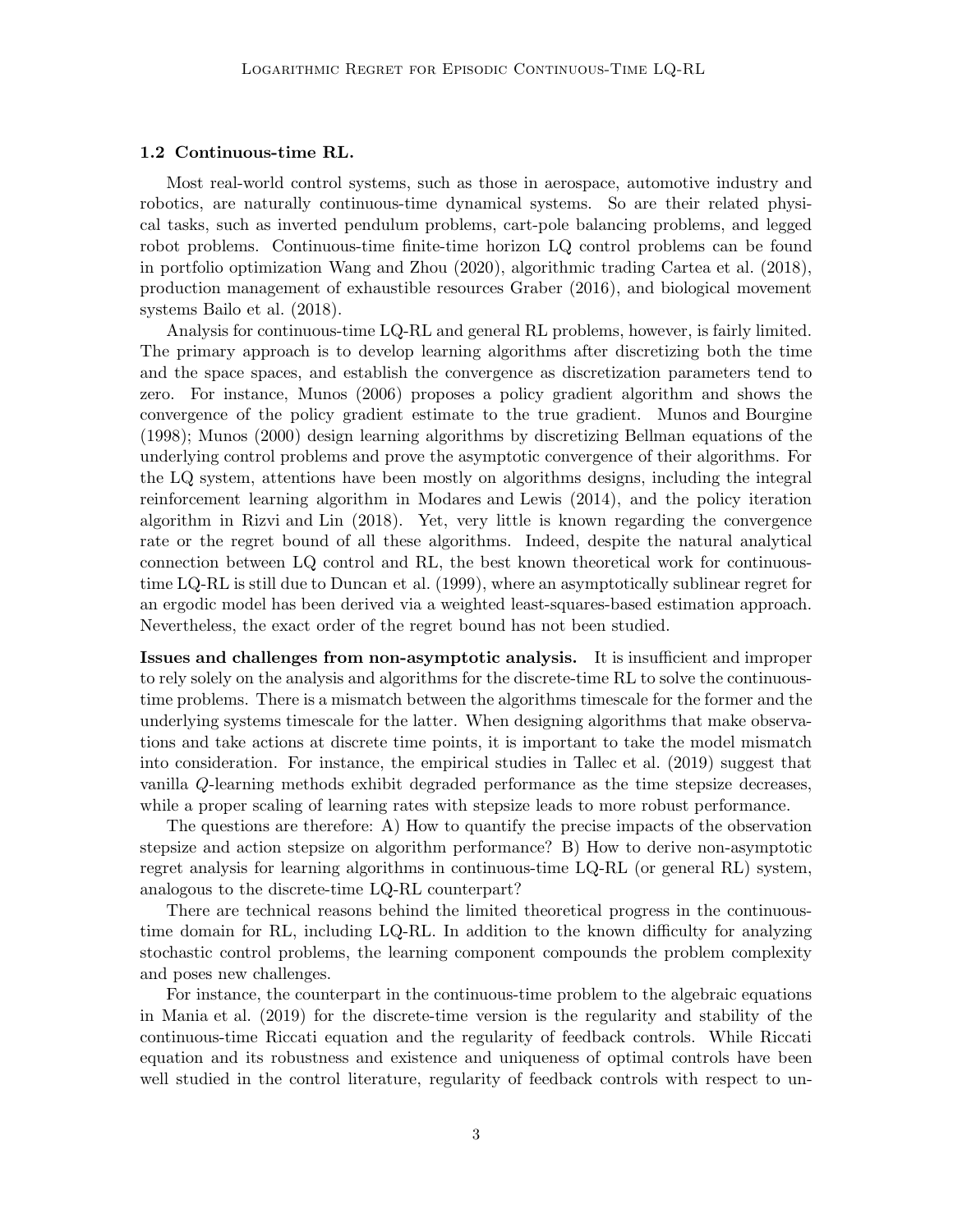derlying models is completely new for control theory and crucial for algorithm design and its robustness analysis. Moreover, deriving the exact order of the regret bound requires developing new and different techniques than those used for the *asymptotic* regret analysis in [Duncan et al. \(1999](#page-31-11)).

Our work and contributions. This paper studies finite-time horizon continuous-time LQ-RL problems in an episodic setting.

- It first proposes a greedy least-squares algorithm based on continuous-time observations and controls. At each iteration, the algorithm estimates the unknown parameters by a regularized least-squares estimator based on observed trajectories, then designs linear feedback controls via the Riccati differential equation for the estimated model. It identifies conditions under which the unknown state transition matrix and state-action transition matrix are uniquely identifiable under the optimal policies. (Remark [2.1](#page-7-0) and Proposition [2.1\)](#page-8-0). By exploiting the identifiability of coefficients, this continuous-time least-squares algorithm is shown to have a logarithmic regret of the magnitude  $\mathcal{O}((\ln M)(\ln \ln M))$ , with M being the number of learning episodes (Theorem [2.2\)](#page-8-1). To the best of our knowledge, this is the first non-asymptotic logarithmic regret bound for continuous-time LQ-RL problems with unknown state and control coefficients.
- It then proposes a practically implementable least-squares algorithm based on discretetime observations and controls. At each iteration, the algorithm estimates the unknown parameters by observing continuous-time trajectories at discrete time points, then designs a piecewise constant linear feedback control via Riccati difference equations for an associated discrete-time LQ-RL problem. It shows that the regret of the discrete-time least-squares algorithm is of the magnitude  $\mathcal{O}((\ln M)(\ln \ln M) + \sum_{\ell=0}^{\ln M} 2^{\ell} \tau_{\ell}^2)$ , where  $\tau_{\ell}$  is the time stepsize used in the  $(\ell + 1)$ -th update of model parameters (Theorem [2.3\)](#page-12-0). Our analysis shows that scaling the regularization parameter of the discrete-time least-squares estimator with respect to time stepsize is critical for a robust performance of the algorithm in different timescales (Remark [2.3\)](#page-11-0). To the best of our knowledge, this is the first discrete-time algorithm with rigorous regret bound for continuous-time LQ-RL problems.

Different from the least-squares algorithms for the ergodic LQ problems (see e.g., [Duncan et al.](#page-31-11) [\(1999](#page-31-11)); [Mania et al. \(2019](#page-32-3))), our continuous-time least-squares algorithm constructs feedback controls via Riccati differential equations instead of the algebraic equations in [Mania et al.](#page-32-3) [\(2019](#page-32-3)). Here, the regularity and stability of the continuous-time Riccati equation is analyzed in order to establish the robustness of feedback controls.

Moreover, our analysis for the estimation error exploits extensively the sub-exponential tail behavior of the least-squares estimators. This probabilistic approach differs from the asymptotic sublinear regret analysis in [Duncan et al. \(1999](#page-31-11)); it establishes the exact order of the logarithmic regret bound by the concentration inequality for the error bound.

In addition, our analysis also exploits an important self-exploration property of finitetime horizon continuous-time LQ-RL problems, for which the time-dependent optimal feedback matrices ensure that the optimal state and control processes span the entire parameter space. This property allows us to design exploration-free learning algorithms with logarithmic regret bounds. Furthermore, we provide explicit conditions on models that guarantees the successful identification of the unknown parameters with optimal feedback policies. This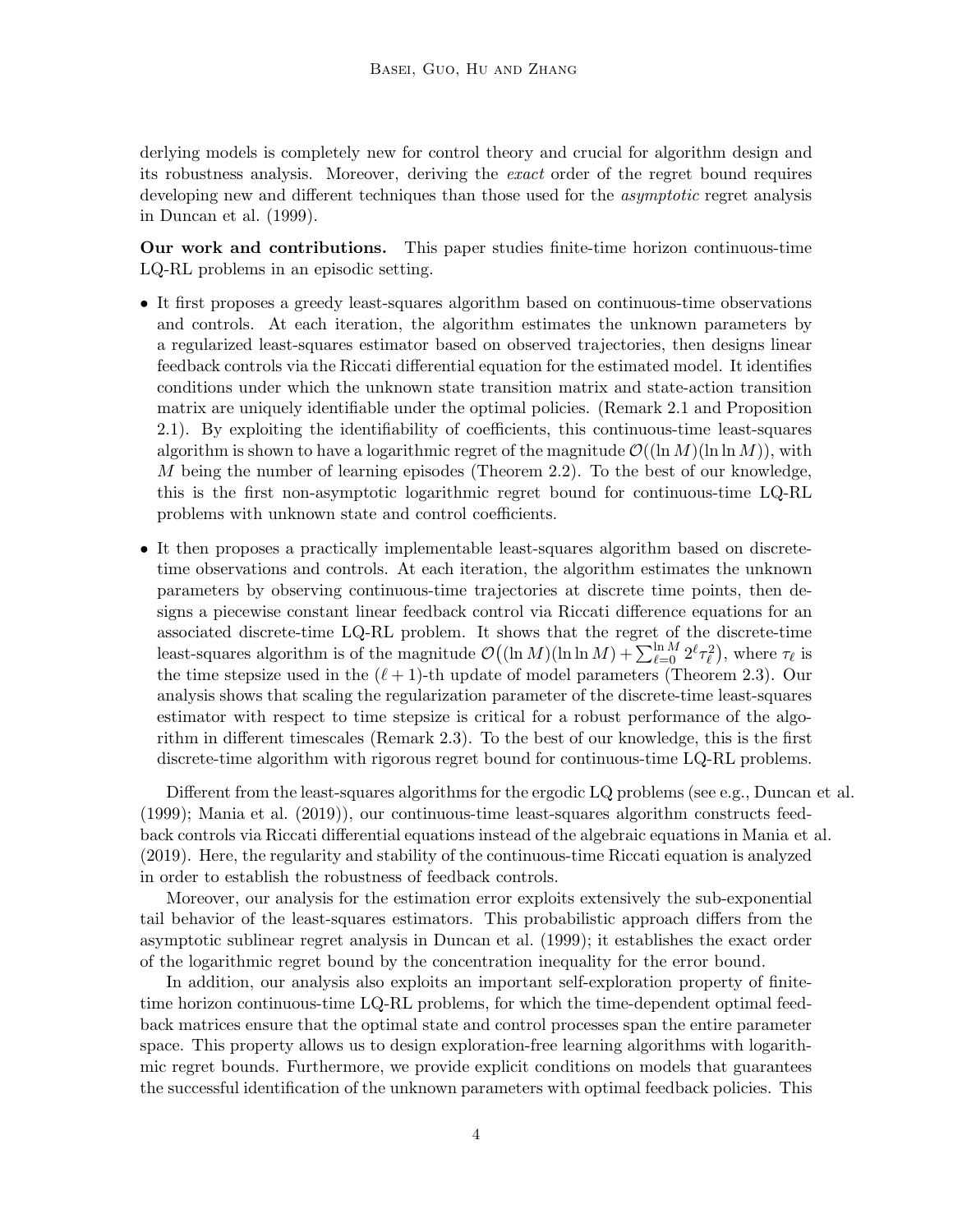is in contrast to the identification conditions for logarithmic regret bounds in discrete-time infinite-time-horizon LQ problems. Our conditions apply to arbitrary finite time-horizon problems, without imposing sparsity or low-rankness conditions on system parameters as in [Faradonbeh et al. \(2018b,](#page-31-7) [2020](#page-31-8)) or requiring these parameters to be partially known to the controller as in [Cassel et al. \(2020](#page-30-7)); [Foster and Simchowitz \(2020\)](#page-31-9).

Finally, our analysis provides the precise parameter estimation error in terms of the sample size and time stepsize, and quantifies the performance gap between applying a piecewise-constant policy from an incorrect model and applying the optimal policy. The misspecification error scales linearly with respect to the stepsize, and the performance gap depends quadratically with respect to the time stepsize and the magnitude of parameter perturbations. Our analysis is based on the first-order convergence of Riccati difference equations and a uniform sub-exponential tail bound of discrete-time least-squares estimators.

**Notation.** For each  $n \in \mathbb{N}$ , we denote by  $I = I_n$  the  $n \times n$  identity matrix, and by  $\mathbb{S}_0^n$ (resp.  $\mathbb{S}_{+}^{n}$ ) the space of symmetric positive semidefinite (resp. definite) matrices. We denote by  $\lVert \cdot \rVert$  the Euclidean norm of a given Euclidean space, by  $\lVert \cdot \rVert_2$  the matrix norm induced by Euclidean norms, and by  $A^{\top}$  and  $tr(A)$  the transpose and trace of a matrix A, respectively. For each  $T > 0$ , filtered probability space  $(\Omega, \mathcal{F}, \mathbb{F} = {\{\mathcal{F}_t\}_{t \in [0,T]}, \mathbb{P})}$  satisfying the usual condition and Euclidean space  $(E, |\cdot|)$ , we introduce the following spaces:

- $C([0,T]; E)$  is the space of continuous functions  $\phi : [0,T] \to E$  satisfying  $\|\phi\|_{C([0,T]; E)} =$  $\sup_{t\in[0,T]}|\phi_t|<\infty;$
- $C^1([0,T];E)$  is the space of continuously differentiable functions  $\phi:[0,T] \to E$  satisfying  $\|\phi\|_{C^1([0,T];E)} = \sup_{t \in [0,T]} (|\phi_t| + |\phi_t'|) < \infty;$
- $S^2(E)$  is the space of E-valued F-progressively measurable càdlàg processes  $X : \Omega \times$  $[0, T] \to E$  satisfying  $||X||_{\mathcal{S}^2(E)} = \mathbb{E}[\sup_{t \in [0, T]} |X_t|^2]^{1/2} < \infty;$
- $\mathcal{H}^2(E)$  is the space of E-valued F-progressively measurable processes  $X : \Omega \times [0, T] \to E$ satisfying  $||X||_{\mathcal{H}^2(E)} = \mathbb{E}[\int_0^T |X_t|^2 dt]^{1/2} < \infty.$

For notation simplicity, we denote by  $C \in [0,\infty)$  a generic constant, which depends only on the constants appearing in the assumptions and may take a different value at each occurrence.

# 2. Problem formulation and main results

## 2.1 Linear-quadratic reinforcement learning problem

In this section, we consider the linear-quadratic reinforcement learning (LQ-RL) problem, where the drift coefficient of the state dynamics is unknown to the controller.

More precisely, let  $T \in (0,\infty)$  be a given terminal time, W be an *n*-dimensional standard Brownian motion defined on a complete probability space  $(\Omega, \mathcal{F}, \mathbb{P})$ , and  $\mathbb{F} = (\mathcal{F}_t)_{t \in [0,T]}$  be the filtration generated by W augmented by the P-null sets. Let  $x_0 \in \mathbb{R}^n$  be a given initial state and  $(A^*, B^*) \in \mathbb{R}^{n \times n} \times \mathbb{R}^{n \times d}$  be fixed but unknown matrices, consider the following problem:

<span id="page-4-0"></span>
$$
\inf_{U \in \mathcal{H}^2(\mathbb{R}^d)} J^{\theta^*}(U), \quad \text{with} \quad J^{\theta^*}(U) = \mathbb{E} \left[ \int_0^T \left( (X_t^{\theta^*,U})^\top Q X_t^{\theta^*,U} + (U_t)^\top R U_t \right) dt \right], \quad (2.1)
$$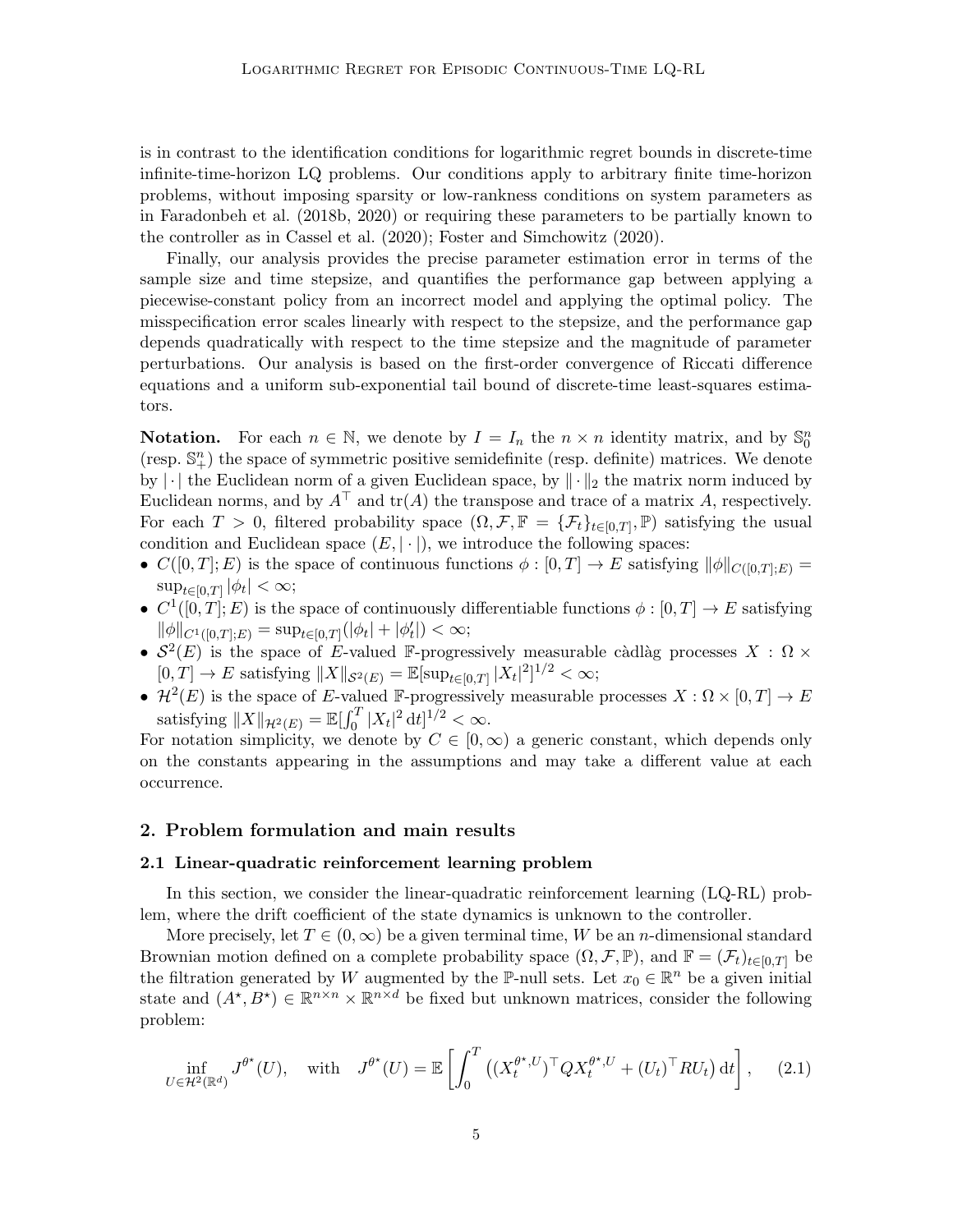where for each  $U \in \mathcal{H}^2(\mathbb{R}^d)$ , the process  $X^{\theta^*, U} \in \mathcal{S}^2(\mathbb{R}^n)$  satisfies the following controlled dynamics associated with the parameter  $\theta^* = (A^*, B^*)^\top$ :

<span id="page-5-0"></span>
$$
dX_t = (A^*X_t + B^*U_t) dt + dW_t, \quad t \in [0, T]; \quad X_0 = x_0,
$$
\n(2.2)

with given matrices  $Q \in \mathbb{S}_0^n$  and  $R \in \mathbb{S}_+^d$ . Note that we assume the loss functional  $(2.1)$  only involves a time homogeneous running cost to allow a direct comparison with infinite-time horizon RL problems (see e.g., [Duncan et al. \(1992](#page-31-12))), but similar analysis can be performed if the cost functions are time inhomogeneous, a terminal cost is included, or the Brownian motion  $W$  in  $(2.2)$  is scaled by an known nonsingular diffusion matrix.

If the parameter  $\theta^* = (A^*, B^*)^\top$  are known to the controller, then  $(2.1)-(2.2)$  $(2.1)-(2.2)$  reduces to the classical LQ control problems. In this case, it is well known that (see e.g., [Yong and Zhou](#page-33-1) [\(1999](#page-33-1)) and the references therein), the optimal control  $U^{\theta^*}$  of [\(2.1\)](#page-4-0)-[\(2.2\)](#page-5-0) is given in a feedback form by

<span id="page-5-4"></span>
$$
U_t^{\theta^*} = \psi^{\theta^*}(t, X_t^{\theta^*}), \quad \text{ with } \psi^{\theta^*}(t, x) = K_t^{\theta^*}x, \forall (t, x) \in [0, T] \times \mathbb{R}^n,
$$
 (2.3)

where  $K_t^{\theta^*} = -R^{-1}(B^*)^{\top} P_t^{\theta^*}$  $p_t^{\theta^{\star}}$  for all  $t \in [0, T]$ ,  $(P_t^{\theta^{\star}})$  $(t^{(t)})_{t\in[0,T]}$  solves the Riccati equation

$$
\frac{d}{dt}P_t + (A^{\star})^{\top} P_t + P_t A^{\star} - P_t (B^{\star} R^{-1} (B^{\star})^{\top}) P_t + Q = 0, \quad t \in [0, T]; \quad P_T = 0,
$$
 (2.4)

and  $X^{\theta^*}$  is the state process governed by the following dynamics:

<span id="page-5-5"></span><span id="page-5-1"></span>
$$
dX_t = (A^*X_t + B^*K_t^{\theta^*}X_t) dt + dW_t, \quad t \in [0, T]; \quad X_0 = x_0.
$$
 (2.5)

To solve the LQ-RL problem  $(2.1)-(2.2)$  $(2.1)-(2.2)$  with unknown  $\theta^*$ , the controller searches for the optimal control while simultaneously learning the system, i.e., the matrices  $A^{\star}, B^{\star}$ . In an episodic (also known as reset or restart) learning framework, the controller improves her knowledge of the underlying dynamics  $X_t$  through successive learning episodes, in order to find a control that is close to the optimal one.

Mathematically, it goes as follows. Let  $M \in \mathbb{N}$  be the total number of learning episodes. In the *i*-th learning episode,  $i = 1, ..., M$ , a feedback control  $\psi^i$  is exercised, and the state process  $X^{\psi^i}$  evolves according to the dynamics [\(2.2\)](#page-5-0) controlled by the policy  $\psi^i$ :

$$
dX_t = (A^*X_t + B^*\psi^i(t, X_t))dt + dW_t^i, \quad t \in [0, T]; \quad X_0 = x_0.
$$
 (2.6)

Here  $W^i, i = 1, 2, \ldots, M$  are independent *n*-dimensional Brownian motions defined on the same probability space  $(\Omega, \mathcal{F}, \mathbb{P})$ . The (expected) cost of learning in the *i*-th episode is then given by

$$
J^{\theta^*}(U^{\psi^i}) = \mathbb{E}\left[\int_0^T \left( (X_t^{\psi^i})^\top Q X_t^{\psi^i} + (U_t^{\psi^i})^\top R U_t^{\psi^i}\right) dt\right], \text{ with } U_t^{\psi^i} := \psi^i(t, X_t^{\psi^i}), \ t \in [0, T],
$$
\n(2.7)

and the (expected) regret of learning up to  $M \in \mathbb{N}$  episodes (with the sequence of controls  $(U^{\psi^i})_{i=1}^M$ ) is defined as follows:

<span id="page-5-3"></span><span id="page-5-2"></span>
$$
R(M) = \sum_{i=1}^{M} \left( J^{\theta^{\star}} (U^{\psi^i}) - J^{\theta^{\star}} (U^{\theta^{\star}}) \right), \tag{2.8}
$$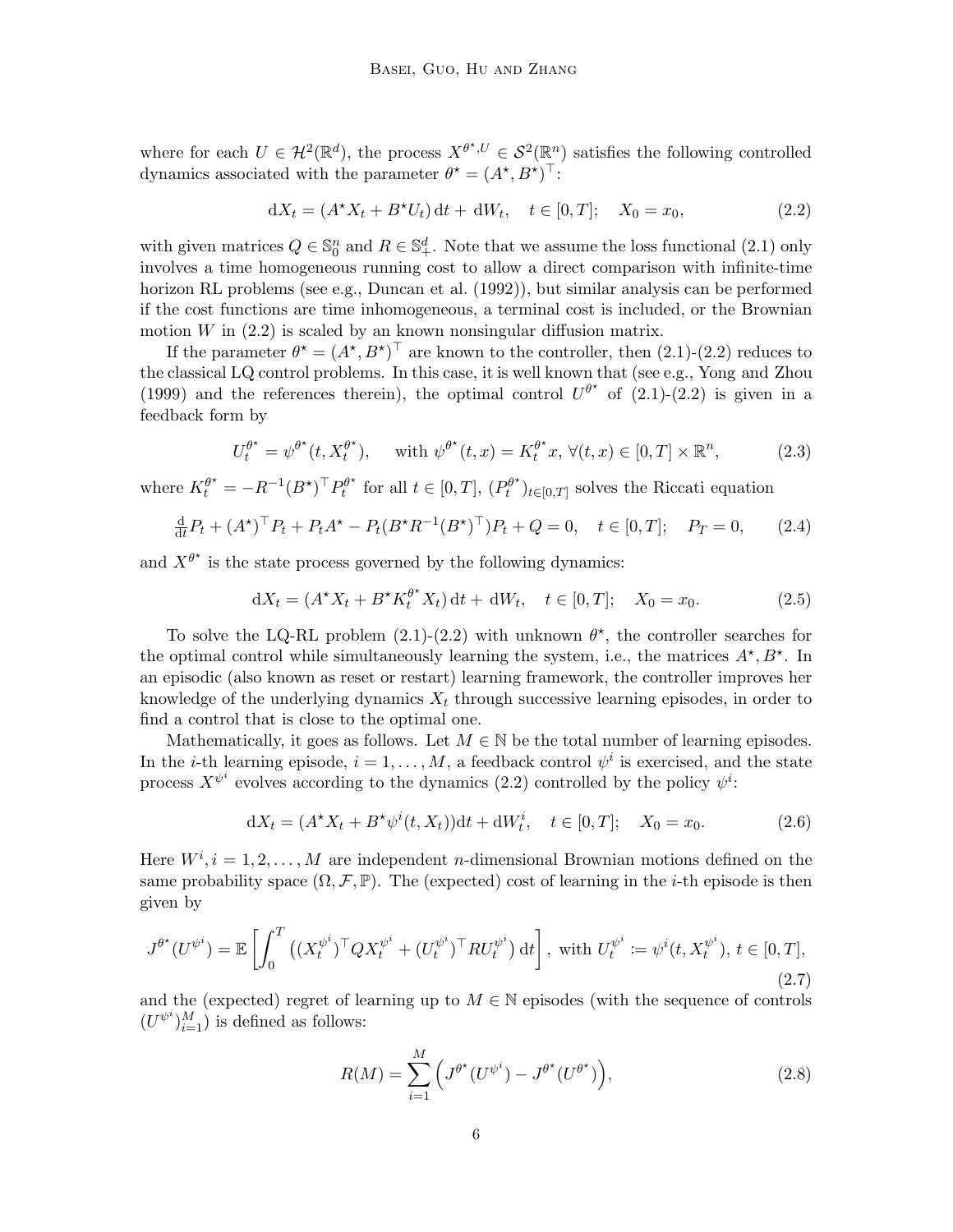where  $J^{\theta^*}(U^{\theta^*})$  is the optimal cost of  $(2.1)-(2.2)$  $(2.1)-(2.2)$  when  $A^*, B^*$  are known. Intuitively, the regret characterizes the cumulative loss from taking sub-optimal policies in all episodes.

In the following, we shall propose several least-squares-based learning algorithms to solve  $(2.1)-(2.2)$  $(2.1)-(2.2)$  $(2.1)-(2.2)$ , and prove that they achieve logarithmic regrets if  $\theta^*$  is identifiable (see Remark [2.1](#page-7-0) for details).

## <span id="page-6-5"></span>2.2 Continuous-time least-squares algorithm and its regret bound

In this section, we consider a continuous-time least-squares algorithm, which chooses the optimal feedback control based on the current estimation of the parameter, and updates the parameter estimation based on the whole trajectories of the state dynamics.

More precisely, let  $\theta = (A, B)^{\top} \in \mathbb{R}^{(n+d)\times n}$  be the current estimate of the unknown parameter  $\theta^*$ , then the controller would exercise the optimal feedback control  $\psi^{\theta}$  for [\(2.1\)](#page-4-0)-[\(2.2\)](#page-5-0) with  $\theta^*$  replaced by  $\theta$ , i.e.,

<span id="page-6-4"></span><span id="page-6-3"></span>
$$
\psi^{\theta}(t,x) = K_t^{\theta}x, \quad K_t^{\theta} := -R^{-1}B^{\top}P_t^{\theta}, \quad \forall (t,x) \in [0,T] \times \mathbb{R}^n,
$$
\n(2.9)

where  $P^{\theta}$  satisfies the Riccati equation [\(2.4\)](#page-5-1) with  $\theta^*$  replaced by  $\theta$ :

$$
\frac{d}{dt}P_t + A^{\top}P_t + P_t A - P_t (BR^{-1}B^{\top})P_t + Q = 0, \quad t \in [0, T]; \quad P_T = 0.
$$
 (2.10)

This leads to the state process  $X^{\psi^{\theta}}$  satisfying (cf. [\(2.6\)](#page-5-2)):

<span id="page-6-0"></span>
$$
dX_t = (A^*X_t + B^*\psi^{\theta}(t, X_t)) dt + dW_t, \quad t \in [0, T]; \quad X_0 = x_0.
$$
 (2.11)

We proceed to derive an  $\ell_2$ -regularized least-squares estimation for  $\theta^*$  based on sampled trajectories of  $X^{\psi^{\theta}}$ . Observing from [\(2.11\)](#page-6-0) that

$$
Z_t^{\psi^\theta}(\mathrm{d}X_t^{\psi^\theta})^\top = Z_t^{\psi^\theta} (Z_t^{\psi^\theta})^\top \theta^\star \mathrm{d}t + Z_t^{\psi^\theta} (\mathrm{d}W_t)^\top, \quad \text{ with } Z_t^{\psi^\theta} = \begin{pmatrix} x^{\psi^\theta} \\ \psi^\theta(t, x_t^{\psi^\theta}) \end{pmatrix} \text{ for all } t \in [0, T].
$$

Hence the martingale property of the Itô integral implies that

<span id="page-6-1"></span>
$$
\theta^{\star} = \left(\mathbb{E}\left[\int_0^T Z_t^{\psi^{\theta}} (Z_t^{\psi^{\theta}})^{\top} dt\right]\right)^{-1} \mathbb{E}\left[\int_0^T Z_t^{\psi^{\theta}} (dX_t^{\psi^{\theta}})^{\top}\right],\tag{2.12}
$$

provided that  $\mathbb{E}\big[\int_0^T Z_t^{\psi^\theta}$  $\int_t^{\psi^\theta} (Z_t^{\psi^\theta})$  $\{u^{\psi}\}\uparrow dt$  is invertible. This suggests a practical rule to improve one's estimate  $\theta$  for the true parameter  $\theta^*$ , by replacing the expectations in [\(2.12\)](#page-6-1) with empirical averages over independent realizations. More precisely, let  $m \in \mathbb{N}$  and  $(X_t^{\psi^\theta,i}$  $t^{\psi^{\theta},i},\psi^{\theta}(t,X_t^{\psi^{\theta},i})$  $(t^{(p^*,i)})_{t\in[0,T]}, i=1,\ldots,m$ , be trajectories of m independent realizations of the state and control processes, we shall update the estimate  $\theta$  by the following rule, inspired by [\(2.12\)](#page-6-1):

<span id="page-6-2"></span>
$$
\theta \longleftarrow \left(\frac{1}{m} \sum_{i=1}^{m} \int_{0}^{T} Z_{t}^{\psi^{\theta}, i} (Z_{t}^{\psi^{\theta}, i})^{\mathsf{T}} \, \mathrm{d}t + \frac{1}{m} I\right)^{-1} \left(\frac{1}{m} \sum_{i=1}^{m} \int_{0}^{T} Z_{t}^{\psi^{\theta}, i} (\mathrm{d} X_{t}^{\psi^{\theta}, i})^{\mathsf{T}}\right),\tag{2.13}
$$

where  $Z_t^{\psi^{\theta},i}$  $\psi^{\theta},i \coloneqq \left(\begin{array}{c} X_t^{\psi^{\theta},i}\ \mathcal{L}^{\psi^{\psi}} \end{array}\right)$  $\psi^{\theta}(t, X_t^{\psi^{\theta}, i})$ for all  $t \in [0, T]$  and  $i = 1, \ldots, m$ , and I is the  $(n+d) \times (n+d)$ identity matrix.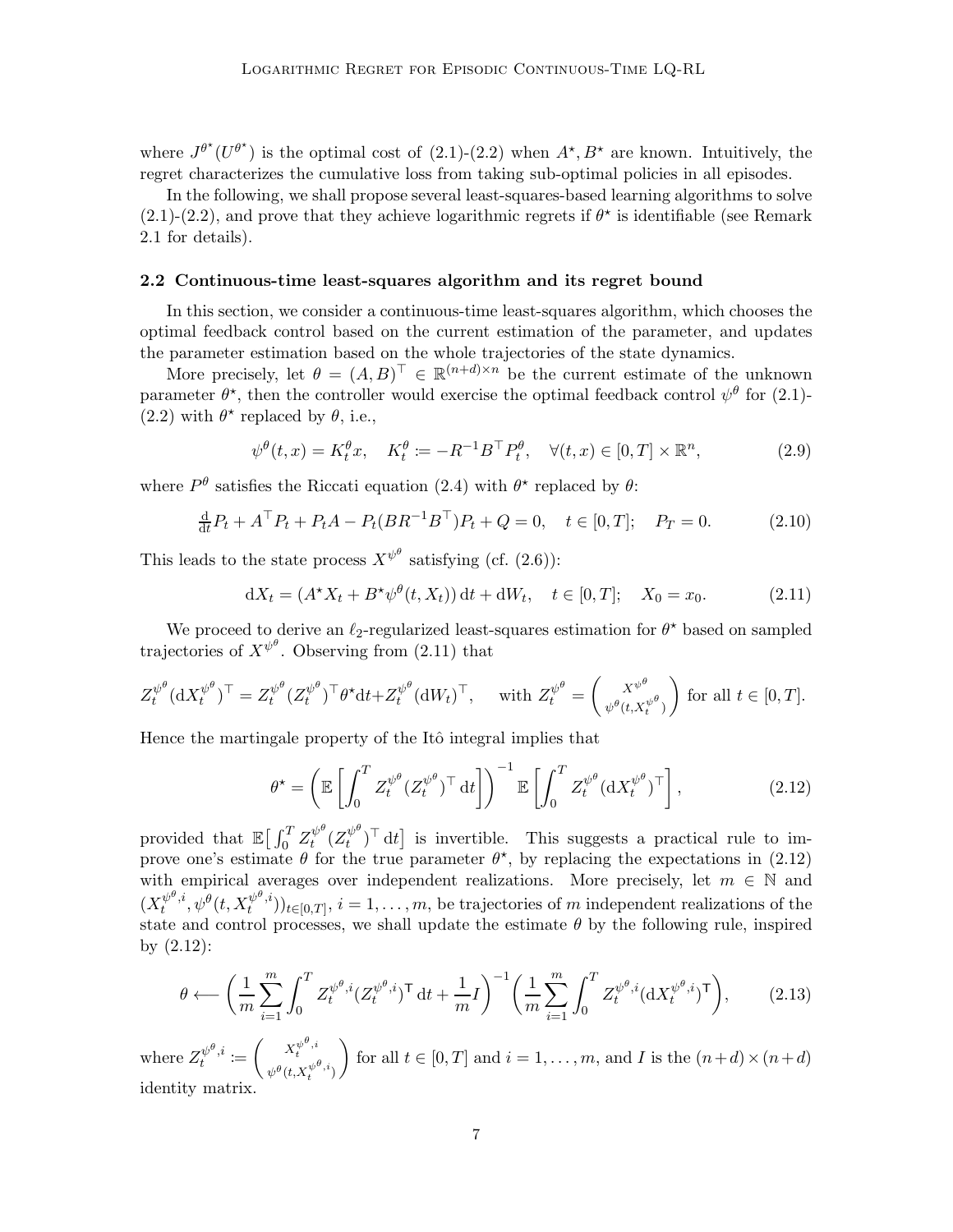The regularization term  $\frac{1}{m}I$  in [\(2.13\)](#page-6-2) guarantees the required matrix inverse and vanishes as  $m \to \infty$ . The estimator [\(2.13\)](#page-6-2) can be equivalently expressed as an  $\ell_2$ -regularized leastsquares estimator, as pointed out in [Duncan et al. \(1992](#page-31-12)) for the ergodic LQ-RL problem. We summarize the continuous-time least-squares algorithm as follows.

<span id="page-7-1"></span>Algorithm 1 Continuous-time least-squares algorithm

|    | 1: <b>Input:</b> Choose an initial estimation $\theta_0$ of $\theta^*$ and numbers of learning episodes                           |
|----|-----------------------------------------------------------------------------------------------------------------------------------|
|    | $\{m_\ell\}_{\ell \in \mathbb{N}\cup\{0\}}$ .                                                                                     |
|    | 2: for $\ell = 0, 1, \cdots$ do                                                                                                   |
|    | 3: Obtain the feedback control $\psi^{\theta_{\ell}}$ as (2.9) with $\theta = \theta_{\ell}$ .                                    |
| 4: | Execute the feedback control $\psi^{\theta_{\ell}}$ for $m_{\ell}$ independent episodes, and collect the trajec-                  |
|    | tory data $(X_t^{\psi^{\theta_{\ell}},i},\psi^{\theta_{\ell}}(t,X_t^{\psi^{\theta_{\ell}},i}))_{t\in[0,T]}, i=1,\ldots,m_{\ell}.$ |
| 5: | Obtain an updated estimation $\theta_{\ell+1}$ by using (2.13) and the $m_{\ell}$ trajectories collected                          |
|    | above.                                                                                                                            |
|    | $6:$ end for                                                                                                                      |

Note that Algorithm [1](#page-7-1) operates in cycles, with  $m_\ell$  the number of episodes in the  $\ell$ -th cycle. Hence, the regret of learning up to  $M$  episodes (cf.  $(2.8)$ ) can be upper bounded by the accumulated regret at the end of the  $L$ -th cycle, where  $L$  is the smallest integer such that  $\sum_{\ell=0}^{L} m_{\ell} \geq M$ .

In this section, we analyze the regret of Algorithm [1](#page-7-1) based on the following assumptions of the learning problem  $(2.1)-(2.2)$  $(2.1)-(2.2)$ .

<span id="page-7-4"></span><span id="page-7-3"></span><span id="page-7-2"></span>**H.1** (1)  $T \in (0, \infty)$ ,  $n, d \in \mathbb{N}$ ,  $x_0 \in \mathbb{R}^n$ ,  $A^* \in \mathbb{R}^{n \times n}$ ,  $B^* \in \mathbb{R}^{n \times d}$ ,  $Q \in \mathbb{S}_0^n$  and  $R \in \mathbb{S}_+^d$ .

(2) 
$$
\{v \in \mathbb{R}^d \mid (K_t^{\theta^*})^\top v = 0, \forall t \in [0, T] \} = \{0\},\
$$
 with  $K^{\theta^*}$  defined in (2.3).

<span id="page-7-0"></span>Before discussing the regret of Algorithm [1,](#page-7-1) we make the following remark of (H[.1\)](#page-7-2).

Remark 2[.1](#page-7-2) (Self-exploration of finite-time horizon RL problems)  $(H.1(1))$  $(H.1(1))$  is the standard assumption for finite-time horizon  $LQ-RL$  problems (see e.g., [Hambly et al. \(2020](#page-31-13))). except that  $H.1(1)$  $H.1(1)$  $H.1(1)$  allows Q to be positive semidefinite, which is important for costs depend-ing on partial states. (H[.1](#page-7-2)[\(2\)\)](#page-7-4) corresponds to the identifiability of the true parameter  $\theta^*$ by executing the optimal policy  $K^{\theta^*}$ . In fact, as shown in Proposition [3.10,](#page-23-0) under  $(H.1(1)),$  $(H.1(1)),$  $(H.1(1)),$  $(H.1(1)),$  $(H.1(2))$  $(H.1(2))$  $(H.1(2))$  is equivalent to the following statement:

(2') if  $u \in \mathbb{R}^n$  and  $v \in \mathbb{R}^d$  satisfy  $u^\top X^{\theta^*} + v^\top U^{\theta^*} = 0$  for  $d\mathbb{P} \otimes dt$ -almost everywhere in  $\Omega \times [0, T]$ , then  $u = 0$  and  $v = 0$ , where  $X^{\theta^*}$  and  $U^{\theta^*}$  are the optimal state and control processes of  $(2.1)-(2.2)$  $(2.1)-(2.2)$  $(2.1)-(2.2)$  defined by  $(2.5)$  and  $(2.3)$ , respectively,

Item (2') indicates an important self-exploration property of finite-time horizon continuoustime RL problems. In particular, the time-dependent optimal feedback matrix  $K^{\theta^*}$  and the non-degenerate noises guarantee the non-degeneracy of the space spanned by  $X^{\theta^*}$  and  $U^{\theta^*}$ , enabling learning the parameters sufficiently well. This self-exploration property is critical for our design of exploration-free learning algorithms for  $(2.1)-(2.2)$  $(2.1)-(2.2)$  $(2.1)-(2.2)$  with a logarithmic regret (see Theorems [2.2](#page-8-1) and [2.3\)](#page-12-0).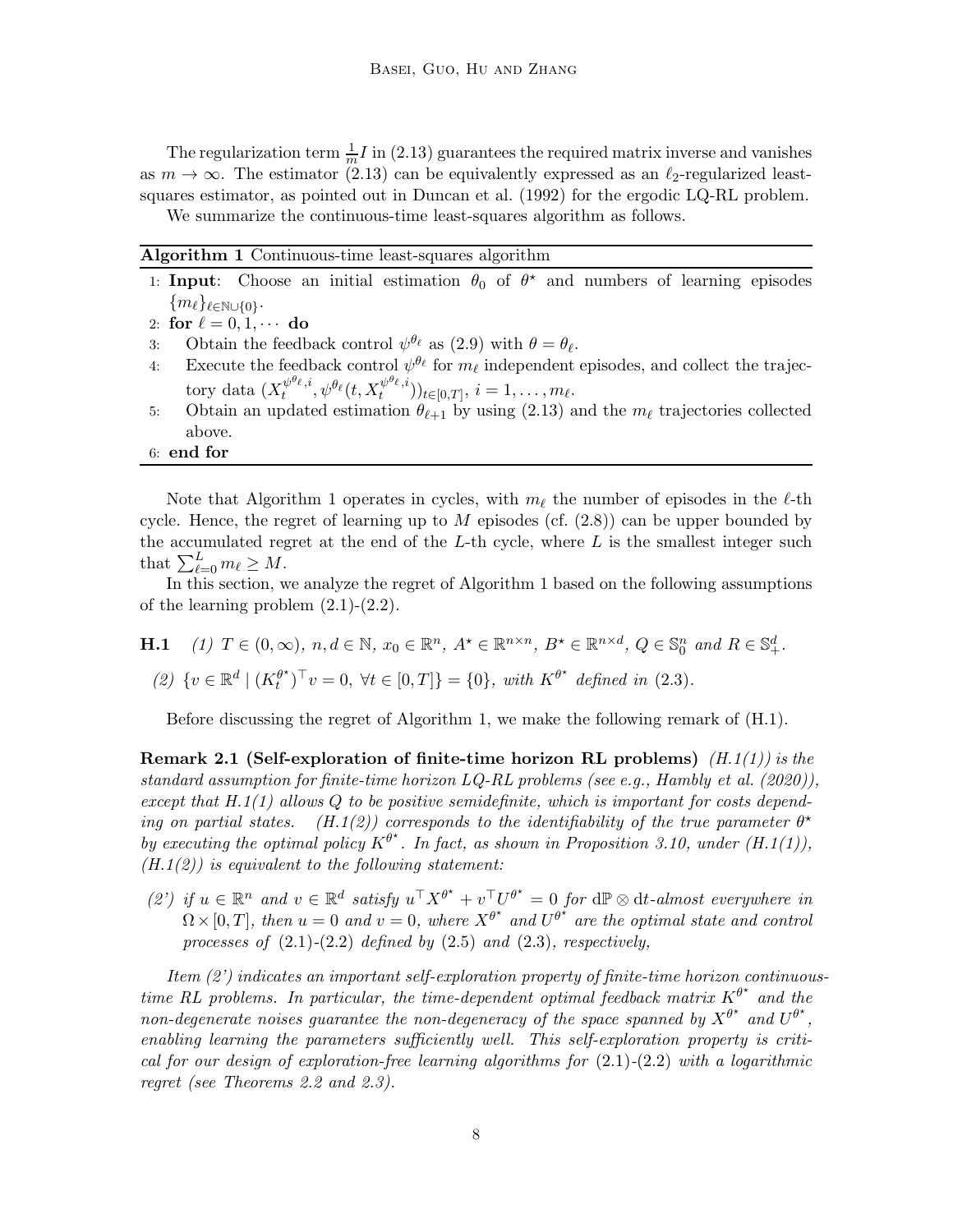One can easily show that  $(H.1(2))$  $(H.1(2))$  $(H.1(2))$  holds if the optimal policy  $(K^{\theta^*})_{t\in[0,T]}$  is nondegenerate, i.e.,  $\sup_{t\in[0,T]}\lambda_{\min}\left(\left(K_t^{\theta^*}\right)\right)$  $\binom{\theta^{\star}}{t}(K_t^{\theta^{\star}})$  $\binom{\theta^{\star}}{t}$ <sup>T</sup> $) > 0$ . Similar nondegeneracy condition has been imposed in [Cassel et al. \(2020](#page-30-7)) for discrete-time ergodic LQ-RL problems. In particular, by assuming that the optimal stationary policy satisfies  $\lambda_{\min}(K^{\star}(K^{\star})^{\top}) > 0$  (along with other controllablity conditions), they propose learning algorithms with a logarithmic regret, under the assumption that only the control coefficient  $B^*$  is unknown. In contrast, we allow both the state coefficient  $A^*$  and the control coefficient  $B^*$  to be unknown.

<span id="page-8-0"></span>Moreover, the following proposition provides sufficient conditions of  $(H.1(2))$  $(H.1(2))$  $(H.1(2))$ , which are special cases of Proposition [3.11.](#page-24-0)

<span id="page-8-2"></span>**Proposition 2.1** Let  $n, d \in \mathbb{N}$ ,  $Q \in \mathbb{S}_0^n$  and  $R \in \mathbb{S}_+^d$ .

- <span id="page-8-3"></span>(1) If  $(B^{\star})^{\top} Q B^{\star} \in \mathbb{S}_{+}^{d}$ , then  $(H.1(2))$  $(H.1(2))$  $(H.1(2))$  holds for all  $T > 0$ .
- (2) Assume that the algebraic Riccati equation  $(A^{\star})^{\top}P + PA^{\star} P(B^{\star}R^{-1}(B^{\star})^{\top})P + Q = 0$ admits a unique maximal solution  $P^{\star}_{\infty} \in \mathbb{S}^n_+$ . Let  $K^{\star}_{\infty} = -R^{-1}(B^{\star})^{\top} P^{\star}_{\infty}$ , and for each  $T > 0$ , let  $P^{\star,(T)} \in C([0,T]; \mathbb{S}_0^n)$  be defined in [\(2.4\)](#page-5-1). Assume that  $\lim_{T \to \infty} P_0^{\star,(T)} = P_{\infty}^{\star}$ and  $K_{\infty}^{*}(K_{\infty}^{*})^{\top} \in \mathbb{S}_{+}^{d}$ . Then there exists  $T_0 > 0$ , such that  $(H.1(2))$  $(H.1(2))$  $(H.1(2))$  holds for all  $T > T_0$ .

Proposition [2.1](#page-8-0) provides two sets of conditions for  $(H.1(2))$  $(H.1(2))$  $(H.1(2))$  under two different scenarios: Item [\(1\)](#page-8-2) applies to an arbitrary finite  $T > 0$ , and Item [\(2\)](#page-8-3) only applies to sufficiently large T. Item [\(2\)](#page-8-3) assumes the asymptotic behavior of solutions to Riccati differential equations, which can be ensured by the stabilizability of the pair  $(A^{\star}, B^{\star})$  and detectability of the pair  $(A^*, Q^{1/2})$  (see [\(Bitmead and Gevers](#page-30-11), [1991](#page-30-11), Theorems 10.9 and 10.10)). Note that our subsequent analysis is based on (H[.1\)](#page-7-2), and does not require stabilizability assumptions.

Remark 2.2 (Stabilizability of  $(A^*, B^*)$  and dependence on T) Since the LQ-RL problem  $(2.1)-(2.2)$  $(2.1)-(2.2)$  $(2.1)-(2.2)$  is over the time horizon  $[0,T]$  with a fixed  $T < \infty$ , in general one does not need additional conditions on  $(A^*, B^*)$  for the well-definedness of  $(2.1)-(2.2)$  $(2.1)-(2.2)$  $(2.1)-(2.2)$ . If  $T = \infty$ , then some stabilizability/controllability conditions of  $(A^{\star}, B^{\star})$  may be required for [\(2.1\)](#page-4-0)- $(2.2)$  to ensure a well-defined solution (see e.g., Dean et al.  $(2019)$ ). Under these conditions, different algorithms have been shown to achieve sub-linear regret with respect to the number of decision steps (see e.g., [Mania et al. \(2019](#page-32-3)); [Cohen](#page-30-5) et al. [\(2019](#page-30-5))), and even logarithmic regrets provided that further identifiability assumptions are satisfied (see e.g., [Faradonbeh et al. \(2018b,](#page-31-7) [2020](#page-31-8)); [Cassel et al. \(2020\)](#page-30-7); [Lale et](#page-32-6) al. [\(2020b](#page-32-6))); see Section [1.1](#page-0-0) for more details. For  $T < \infty$ , the regrets of learning algorithms for  $(2.1)-(2.2)$  $(2.1)-(2.2)$  $(2.1)-(2.2)$  in general depend exponentially on the time horizon  $T$  (e.g., the constants  $C_0$ ,  $C'$  in Theorem [2.2\)](#page-8-1), as the moments of the optimal state process  $X^{\hat{\theta}^*}$  and control process  $U^{\theta^*}$  may grow exponentially with respect to T. It would be interesting to quantify the precise dependence of the regret bounds on T. This would entail deriving precise a priori bounds of solutions to [\(2.10\)](#page-6-4) and estimating the norm  $\Vert (\mathbb{E}[\int_0^T Z_t^{\theta^{\star}})]$  $\int_t^{\theta^{\star}} (Z^{\theta^{\star}}_t)$  $(t^{(t)})^{\top}$  dt])<sup>-1</sup> $||_2$  in terms of  $(A^{\star}, B^{\star}, Q, T)$ , and is left for future research.

<span id="page-8-1"></span>We are now ready to state the main result of this section, which shows that the regret of Algorithm [1](#page-7-1) grows logarithmically with respect to the number of episodes.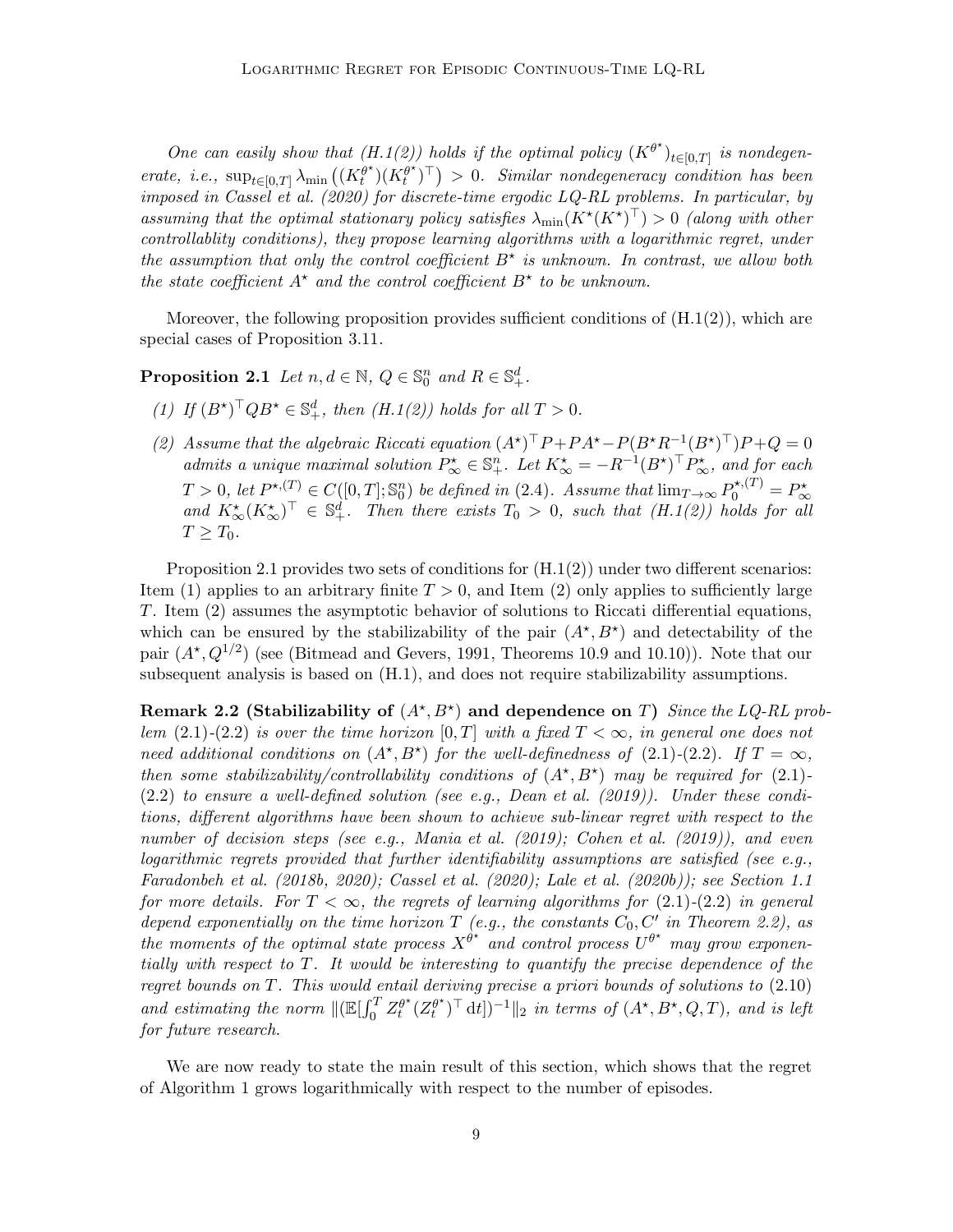**Theorem 2.2** Suppose  $(H.1)$  $(H.1)$  holds and let  $\theta_0 = (A_0, B_0)^{\top} \in \mathbb{R}^{(n+d)\times d}$  such that  $(H.1(2))$  $(H.1(2))$  $(H.1(2))$ holds with  $\theta_0$ . Then there exists a constant  $C_0 > 0$  such that for all  $C \ge C_0$ , and  $\delta \in (0, \frac{3}{\pi^2})$ , if one sets  $m_0 = C(-\ln \delta)$  and  $m_\ell = 2^\ell m_0$  for all  $\ell \in \mathbb{N}$ , then with probability at least  $1-\frac{\pi^2\delta}{3}$  $\frac{z_{\delta}}{3}$ the regret of Algorithm [1](#page-7-1) given by  $(2.8)$  satisfies

$$
R(M) \le C'((\ln M)(\ln \ln M) + (-\ln \delta)(\ln M)), \quad \forall M \in \mathbb{N},
$$

where  $C'$  is a constant independent of M and  $\delta$ .

To simplify the presentation, we analyze the performance of Algorithm [1](#page-7-1) by assuming the number of learning episodes  $\{m_{\ell}\}_{\ell}$  is doubled between two successive updates of the estimation of  $\theta^*$ . Similar regret results can be established for Algorithm [1](#page-7-1) with different choices of  $\{m_\ell\}_\ell$ . Under this specific choice of  $\{m_\ell\}_\ell$ , for any  $M \in \mathbb{N}$ , Algorithm [1](#page-7-1) splits *M* episodes into  $L = \lceil \log_2(\frac{M}{m_0}) \rceil$  $\left[\frac{M}{m_0}+1\right]$  – 1 cycles, where the  $\ell$ -th cycle,  $\ell = 0, 1, \ldots, L-1$ , contains  $m_{\ell}$  episodes, and the remaining  $M - \sum_{\ell=0}^{L-1} m_{\ell}$  episodes are in the last cycle.

Sketched proof of Theorem [2.2.](#page-8-1) We outline the key steps of the proof of Theorem [2.2,](#page-8-1) and present the detailed arguments to Section [3.3.](#page-19-0) By exploiting the regularity and robustness of solutions to [\(2.10\)](#page-6-4), we prove that the performance gap  $J^{\theta^*}(U^{\psi^{\theta}}) - J^{\theta^*}(U^{\theta^*})$  is of the magnitude  $\mathcal{O}(|\theta - \theta^*|^2)$ , for all a-priori bounded  $\theta$  (Proposition [3.8\)](#page-20-0). We then establish a uniform sub-exponential property for the (deterministic and stochastic) integrals in [\(2.12\)](#page-6-1), which along with  $(H.1(2))$  $(H.1(2))$  $(H.1(2))$  and Bernstein's inequality leads to the following estimate of the parameter estimation error: for all  $\delta \in (0,1/2)$ , all sufficiently large  $m \in \mathbb{N}$ , and all  $\theta$ sufficiently close to  $\theta^*$ ,

<span id="page-9-0"></span>
$$
|\hat{\theta} - \theta^{\star}| \le \mathcal{O}\left(\sqrt{\frac{-\ln \delta}{m}} + \frac{-\ln \delta}{m} + \frac{(-\ln \delta)^2}{m^2}\right), \quad \text{with probability } 1 - 2\delta,
$$
 (2.14)

where  $\hat{\theta}$  is generated by [\(2.13\)](#page-6-2) with  $\psi^{\theta}$  (Proposition [3.9\)](#page-21-0). Then for each  $\delta > 0$ , applying  $(2.14)$  with  $\delta_{\ell} = \delta/(\ell+1)^2$  for all  $\ell \in \mathbb{N} \cup \{0\}$  shows that with probability  $1 - 2 \sum_{\ell=0}^{\infty} \delta_{\ell} =$  $1-\frac{\pi^2\delta}{3}$  $\frac{2\delta}{3}$ ,

<span id="page-9-1"></span>
$$
|\hat{\theta}_{\ell+1} - \theta^{\star}|^2 \lesssim \frac{-\ln \delta_{\ell}}{m_{\ell}} + \frac{(-\ln \delta_{\ell})^2}{m_{\ell}^2} + \frac{(-\ln \delta_{\ell})^4}{m_{\ell}^4}, \quad \forall \ell \in \mathbb{N},
$$
\n(2.15)

where  $\lesssim$  means the inequality holds with a multiplicative constant independent of  $\delta$  and l. By the quadratic performance gap and the choice of  $\{m_{\ell}\}_{\ell}$ , the regret of Algorithm [1](#page-7-1) up to the M-th episode can be bounded by the regret at the end of L-th cycle with  $L = \lceil \log_2(\frac{M}{m_0}) \rceil$  $\frac{M}{m_0} + 1)$ ] - 1:

$$
R(M) \lesssim \sum_{\ell=0}^{L} m_{\ell} |\theta_{\ell} - \theta^{\star}|^2 \lesssim \sum_{\ell=0}^{L} (-\ln \delta_{\ell}) \left( 1 + \frac{-\ln \delta_{\ell}}{m_{\ell}} + \frac{(-\ln \delta_{\ell})^3}{m_{\ell}^3} \right). \tag{2.16}
$$

Observe that the choices of  $\{\delta_\ell\}_\ell$  and  $\{m_\ell\}_\ell$  ensure that  $\sup_{\delta \in (0, \frac{3}{\pi^2}), \ell \in \mathbb{N}} \frac{-\ln \delta_\ell}{m_\ell} < \infty$ . Hence, the right-hand side of [\(2.16\)](#page-9-1) is of the magnitude  $\mathcal{O}\left(\sum_{\ell=0}^{L}(-\ln \delta_{\ell})\right)$ , which along with the choices of  $\delta_{\ell}$  and L leads to the desired regret bound; see the end of Section [3.3](#page-19-0) for more details.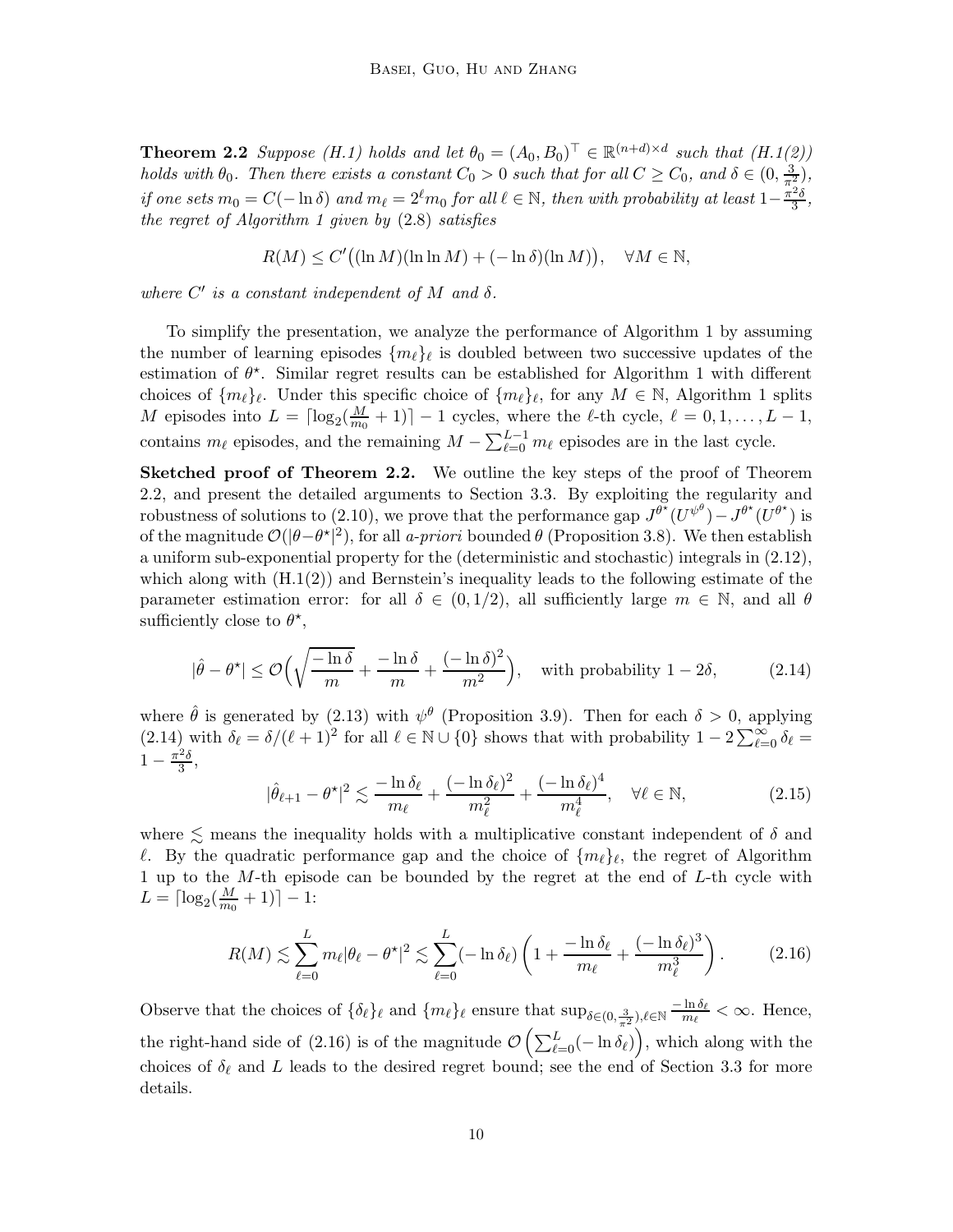#### 2.3 Discrete-time least-squares algorithm and its regret bound

Note that Algorithm [1](#page-7-1) in Section [2.2](#page-6-5) requires executing feedback controls and observing corresponding state trajectories continuously. A common practice to solve continuous-time RL problems is by assuming that at each learning episode the dynamics only evolves in discrete time, and then estimate parameters according to discrete-time RL algorithms (see e.g., [Munos and Bourgine \(1998](#page-32-8)); [Munos \(2000](#page-32-9), [2006](#page-32-7)); [Tallec](#page-32-12) et al. [\(2019](#page-32-12))). As the true dynamics evolves continuously, it is necessary to quantify the impact of reaction stepsize on the algorithm performance.

In this section, we analyze the performance of the above procedure for solving [\(2.1\)](#page-4-0)- [\(2.2\)](#page-5-0). We adapt regularized least-squares algorithms for discrete-time LQ problems to the present setting, and establish their regret bounds in terms of the discretization stepsize. Our analysis shows that a proper scaling of the regularization term in the least-squares estimation in terms of stepsize is critical for a robust performance with respect to different timescales.

More precisely, for a given cycle (i.e., the index  $\ell$  in Algorithm [1\)](#page-7-1), let  $\theta = (A, B)^{\top} \in$  $\mathbb{R}^{(n+d)\times n}$  be the current estimate of  $\theta^*$  in [\(2.2\)](#page-5-0), and let  $\{t_i\}_{i=0}^N$ ,  $N \in \mathbb{N}$ , be a uniform partition of  $[0, T]$  with stepsize  $\tau = T/N$ . We then assume that  $(2.1)-(2.2)$  $(2.1)-(2.2)$  is piecewise constant between any two grid points  $\{t_i\}_{i=0}^N$ , choose actions and make observations every  $\tau$ , and update the estimated parameter based on these observations. To this end, we consider the following discrete-time LQ control problem with parameter  $\theta$ :

<span id="page-10-0"></span>
$$
\inf_{U \in \mathcal{H}_N^2(\mathbb{R}^d)} J_N(U), \quad \text{with } J_N(U) = \mathbb{E} \left[ \sum_{i=0}^{N-1} \left( (X_{t_i}^{U,\tau})^\top Q X_{t_i}^{U,\tau} + U_{t_i}^\top R U_{t_i} \right) \tau \right], \tag{2.17}
$$

where  $\mathcal{H}_N^2(\mathbb{R}^d) = \{U \in \mathcal{H}^2(\mathbb{R}^d) \mid U_t = U_{t_i}, t \in [t_i, t_{i+1}), i = 0, \ldots, N-1\}$ , and  $(X_{t_i}^{U, \tau})$  $_{t_i}^{U,\tau}$ <sub>i=0</sub><sup> $_{i=0}^{N-1}$ </sup> are defined by

<span id="page-10-1"></span>
$$
X_{t_{i+1}}^{U,\tau} - X_{t_i}^{U,\tau} = (AX_{t_i}^{U,\tau} + BU_{t_i})\tau + W_{t_{i+1}} - W_{t_i}, \quad i = 0, \dots N - 1; \quad X_0^{U,\tau} = x_0. \tag{2.18}
$$

Note that for simplicity, our strategy is constructed by assuming a discrete-time dynamics arising from an Euler discretization of  $(2.2)$  (with the estimated parameter  $\theta$ ); similar analysis can be performed with a high-order approximation of  $(2.1)-(2.2)$  $(2.1)-(2.2)$ .

It is well-known that (see e.g., [Bitmead and Gevers \(1991](#page-30-11))), the optimal control of  $(2.17)-(2.18)$  $(2.17)-(2.18)$  $(2.17)-(2.18)$  is given by the following feedback form:

<span id="page-10-3"></span><span id="page-10-2"></span>
$$
U_t = \psi^{\theta,\tau}(t, X_t^{U,\tau}), \quad \text{ with } \psi^{\theta,\tau}(t,x) = K_t^{\theta,\tau}x, \quad \forall (t,x) \in [0,T) \times \mathbb{R}^n,
$$
 (2.19)

where  $K^{\theta,\tau} : [0,T) \to \mathbb{R}^{d \times n}$  is the piecewise constant function (with stepsize  $\tau = T/N$ ) defined by

$$
P_{t_{i-1}}^{\theta,\tau} = \tau Q + (I + \tau A)^{\top} P_{t_i}^{\theta,\tau} (I + \tau A) - (I + \tau A)^{\top} P_{t_i}^{\theta,\tau} \tau B (R + \tau B^{\top} P_{t_i}^{\theta,\tau} B)^{-1} B^{\top} P_{t_i}^{\theta,\tau} (I + \tau A),
$$
  
\n
$$
\forall i = 0, ..., N - 1; \quad P_T^{\theta,\tau} = 0,
$$
  
\n
$$
K_t^{\theta,\tau} = -(R + \tau B^{\top} P_{t_{i+1}}^{\theta,\tau} B)^{-1} B^{\top} P_{t_{i+1}}^{\theta,\tau} (I + \tau A), \quad t \in [t_i, t_{i+1}), i = 0, ..., N - 1.
$$
 (2.20)

We then implement the piecewise constant strategy  $\psi^{\theta,\tau}$  defined in [\(2.19\)](#page-10-2) on the original system [\(2.2\)](#page-5-0) for m episodes, and update the estimated parameter  $\theta$  by observing (2.2) with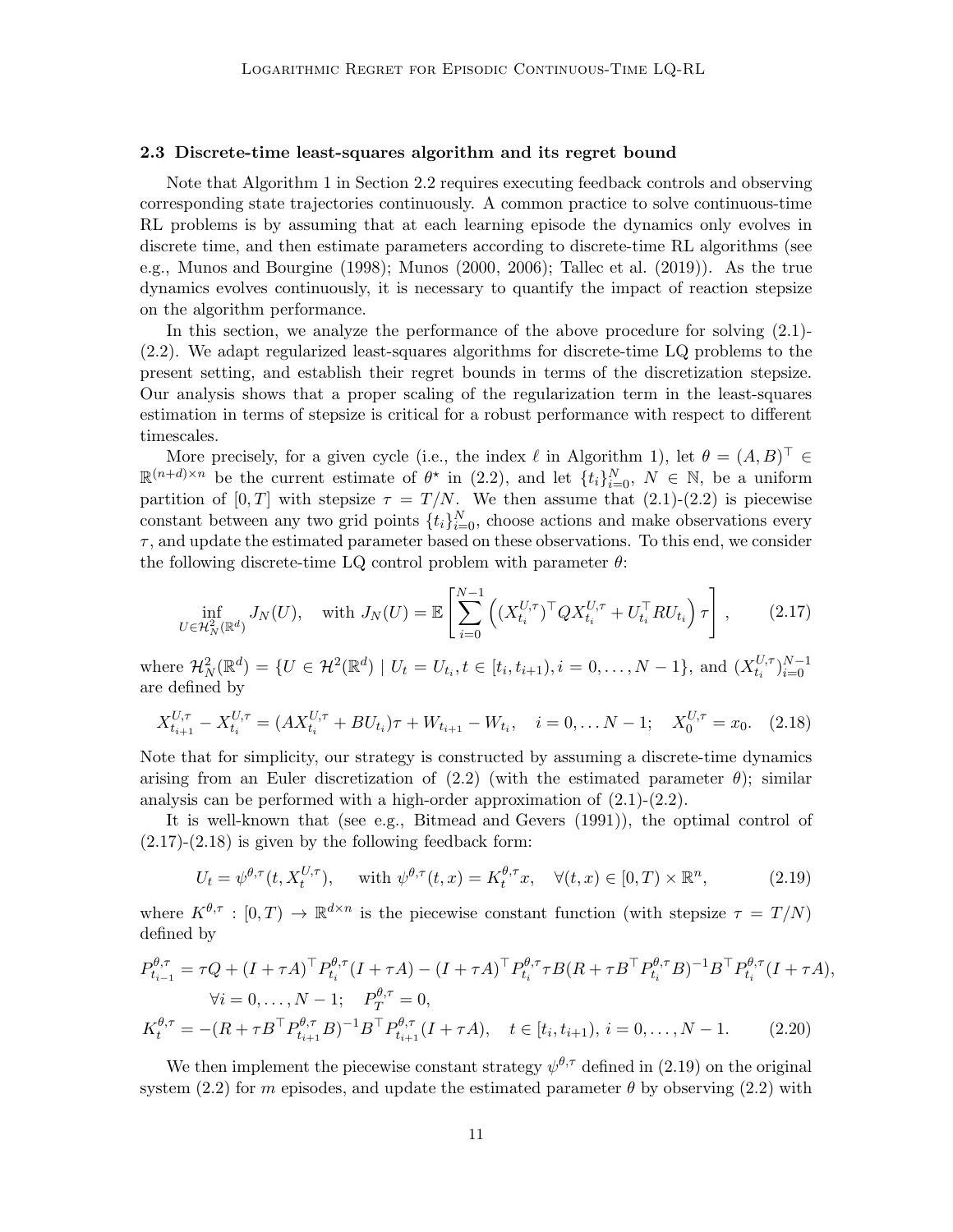stepsize  $\tau = T/N$ . More precisely, let  $X^{\psi^{\theta,\tau}} \in \mathcal{S}^2(\mathbb{R}^n)$  be the state process associated with  $\psi^{\theta,\tau}$  :

<span id="page-11-4"></span>
$$
dX_t = (A^*X_t + B^*K_{t_i}^{\theta, \tau} X_t) dt + dW_t, \quad t \in [t_i, t_{i+1}], i = 0, \dots, N-1; \quad X_0 = x_0, \tag{2.21}
$$

and  $(X_t^{\psi^{\theta,\tau},j})$  $\psi^{\theta,\tau},j}_{t}(t_{\tau},\mathbf{y})_{t\in[0,T]},\ j=1,\ldots,m,\ m\in\mathbb{N},\ \text{be}\ m\ \text{independent trajectories of}\ X^{\psi^{\theta,\tau}}\in\mathcal{S}^2(\mathbb{R}^n),$ we update the parameter  $\theta$  according to the following discrete-time least-squares estimator:

<span id="page-11-1"></span>
$$
\theta \leftarrow \underset{\theta \in \mathbb{R}^{(n+d)\times n}}{\arg \min} \sum_{j=1}^{m} \sum_{i=0}^{N-1} \|X_{t_{i+1}}^{\psi^{\theta,\tau},j} - X_{t_i}^{\psi^{\theta,\tau},j} - \tau \theta^{\top} Z_{t_i}^{\psi^{\theta,\tau},j} \|_{2}^{2} + \tau \text{tr}(\theta^{\top}\theta), \tag{2.22}
$$

with  $Z_{t_i}^{\psi^{\theta,\tau},j}$  $\frac{w}{t_i}^{y \rightarrow y} \coloneqq$  $\left( X_t^{\psi^{\theta,\tau},j} \right)$  $t_i$  $K^{\theta,\tau}_{t_i} X^{\psi^{\theta,\tau},j}_{t_i}$  $t_i$  $\setminus$ for all  $i, j$ . The update  $(2.22)$  is consistent with the agent's

assumption that the state evolves according to [\(2.18\)](#page-10-1) between two grid points. Setting the derivative (with respect to  $\theta$ ) of the right-hand side of [\(2.22\)](#page-11-1) to zero leads to

<span id="page-11-2"></span>
$$
-\sum_{j=1}^m \sum_{i=0}^{N-1} \tau Z_{t_i}^{\psi^{\theta,\tau},j} \left( \left( X_{t_{i+1}}^{\psi^{\theta,\tau},j} - X_{t_i}^{\psi^{\theta,\tau},j} \right)^\top - \tau (Z_{t_i}^{\psi^{\theta,\tau},j})^\top \theta \right) + \tau \theta = 0.
$$

Dividing both sides by  $\tau/m$  and rearranging the terms give the following equivalent expression of the discrete-time least squares estimator [\(2.22\)](#page-11-1):

$$
\theta \longleftarrow \left(\frac{1}{m} \sum_{j=1}^{m} \sum_{i=0}^{N-1} Z_{t_i}^{\psi^{\theta,\tau},j} (Z_{t_i}^{\psi^{\theta,\tau},j})^\top \tau + \frac{1}{m} I\right)^{-1} \left(\frac{1}{m} \sum_{j=1}^{m} \sum_{i=0}^{N-1} Z_{t_i}^{\psi^{\theta,\tau},j} \left(X_{t_{i+1}}^{\psi^{\theta,\tau},j} - X_{t_i}^{\psi^{\theta,\tau},j}\right)^\top\right). \tag{2.23}
$$

<span id="page-11-0"></span>Remark 2.3 (Scaling hyper-parameters with timescales) In principle, when applying discrete-time RL algorithms in a continuous environment, it is critical to adopt a proper scaling of the hyper-parameters for a robust performance with respect to different timescales. Indeed, scaling the regularization term  $\text{tr}(\theta^{\top}\theta)$  in [\(2.22\)](#page-11-1) with respect to the stepsize  $\tau$  is es-sential for the robustness of [\(2.23\)](#page-11-2) for all small stepsizes  $\tau$ . If one updates  $\theta$  by minimizing the following  $\ell_2$ -regularized loss function with a given hyper-parameter  $\alpha < 1$  such that

<span id="page-11-3"></span>
$$
\underset{\theta \in \mathbb{R}^{(n+d)\times n}}{\arg \min} \sum_{j=1}^{m} \sum_{i=0}^{N-1} \|X_{t_{i+1}}^{\psi^{\theta,\tau},j} - X_{t_i}^{\psi^{\theta,\tau},j} - \tau \theta^{\top} Z_{t_i}^{\psi^{\theta,\tau},j} \|_{2}^{2} + \tau^{\alpha} \text{tr}(\theta^{\top}\theta), \tag{2.24}
$$

then the corresponding discrete-time estimator is given by

$$
\theta^{\tau} := \left(\frac{1}{m} \sum_{j=1}^{m} \sum_{i=0}^{N-1} Z_{t_i}^{\psi^{\theta,\tau},j} (Z_{t_i}^{\psi^{\theta,\tau},j})^{\top} \tau + \frac{1}{\tau^{1-\alpha}m} I\right)^{-1} \left(\frac{1}{m} \sum_{j=1}^{m} \sum_{i=0}^{N-1} Z_{t_i}^{\psi^{\theta,\tau},j} \left(X_{t_{i+1}}^{\psi^{\theta,\tau},j} - X_{t_i}^{\psi^{\theta,\tau},j}\right)^{\top}\right).
$$

Observe that for any given  $m \in \mathbb{N}$ , the estimator  $\theta^{\tau}$  degenerates to zero as the stepsize  $\tau$ tends to zero. Hence, to ensure the viability of  $\theta^{\tau}$  across different timescales, the number of episodes m has to increase appropriately when  $\tau$  tends to zero. In contrast, by choosing  $\alpha = 1$  in [\(2.24\)](#page-11-3), [\(2.23\)](#page-11-2) admits a continuous-time limit [\(2.13\)](#page-6-2) as  $\tau \to 0$ , and leads to a learning algorithm in which the episode numbers and the time stepsize can be chosen independently (see Theorem [2.3\)](#page-12-0).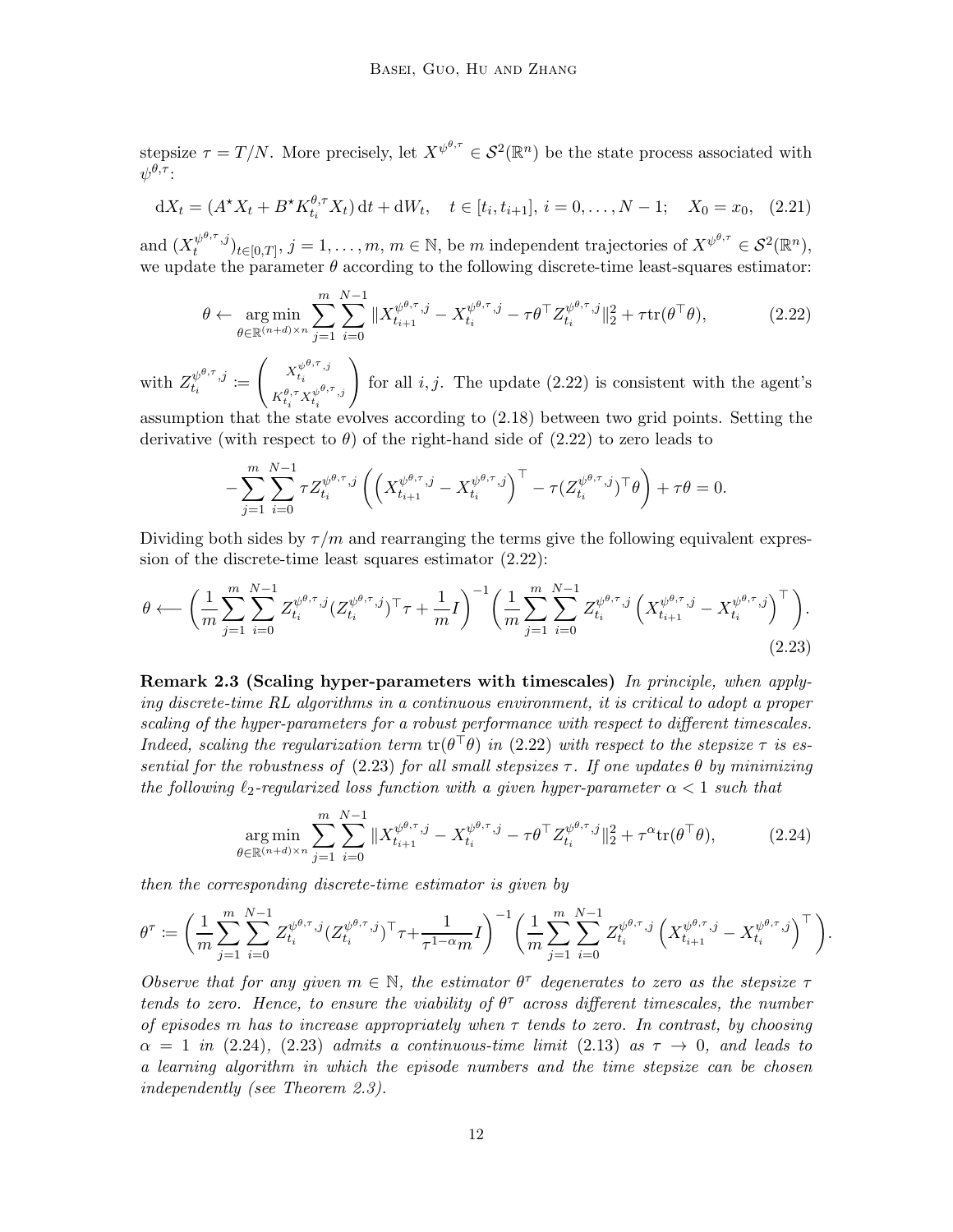<span id="page-12-1"></span>We now summarize the discrete-time least-squares algorithm as follows.

#### Algorithm 2 Discrete-time least-squares algorithm

- 1: **Input:** Choose an initial estimation  $\theta_0$  of  $\theta^*$ , numbers of learning episodes  $\{m_\ell\}_{\ell \in \mathbb{N} \cup \{0\}}$ and numbers of intervention points  $\{N_{\ell}\}_{{\ell \in \mathbb{N}} \cup \{0\}}$ . 2: for  $\ell = 0, 1, \cdots$  do<br>3: Obtain the piece 3: Obtain the piecewise constant control  $\psi^{\theta_{\ell}, \tau_{\ell}}$  as [\(2.19\)](#page-10-2) with  $\tau = T/N_{\ell}$  and  $\theta = \theta_{\ell}$ . 4: Execute the control  $\psi^{\theta_{\ell},\tau_{\ell}}$  for  $m_{\ell}$  independent episodes, and collect the data  $X_{t_i}^{\psi^{\theta_{\ell},\tau_{\ell}},j}$  $\frac{\psi}{t_i}^{\epsilon,\epsilon,\epsilon},j$ ,
- $i=0,\ldots,N_\ell, j=1,\ldots,m_\ell.$ 5: Obtain an updated estimation  $\theta_{\ell+1}$  by using [\(2.23\)](#page-11-2) and the data  $(X_{t_i}^{\psi^{\theta_\ell, \tau_\ell}, j}$  $\binom{w}{t_i}^{i}i=0,\ldots,N_\ell,j=1,\ldots,m_\ell$ .

6: end for

Again, as the  $\ell$ -th cycle of Algorithm [2](#page-12-1) contains  $m_\ell$  episodes, for each  $M \in \mathbb{N}$ , the regret of learning up to M episodes (cf.  $(2.8)$ ) can be upper bounded by the accumulated regret at the end of the L-th cycle, where L is the smallest integer such that  $\sum_{\ell=0}^{L} m_{\ell} \geq M$ . The following theorem is an analogue of Theorem [2.2](#page-8-1) for Algorithm [2.](#page-12-1)

<span id="page-12-0"></span>**Theorem 2.3** Suppose  $(H.1)$  $(H.1)$  holds and let  $\theta_0 = (A_0, B_0)^{\top} \in \mathbb{R}^{(n+d)\times d}$  such that  $(H.1(2))$  $(H.1(2))$  $(H.1(2))$ holds with  $\theta_0$ . Then there exists  $C_0 > 0$  and  $n_0 \in \mathbb{N}$  such that for all  $C \geq C_0$ , and  $\delta \in (0, \frac{3}{\pi^2})$ , if one sets  $m_0 = C(-\ln \delta)$ ,  $m_\ell = 2^\ell m_0$  and  $N_\ell \ge n_0$  for all  $\ell \in \mathbb{N} \cup \{0\}$ , then with probability at least  $1 - \frac{\pi^2 \delta}{3}$  $\frac{2}{3}$ , the regret of Algorithm [2](#page-12-1) given by  $(2.8)$  satisfies

$$
R(M) \le C' \left( (\ln M)(\ln \ln M) + (-\ln \delta)(\ln M) + (-\ln \delta) \sum_{\ell=0}^{\ln M} 2^{\ell} N_{\ell}^{-2} \right), \quad \forall M \in \mathbb{N}, \ (2.25)
$$

where  $C'$  is a constant independent of M,  $\delta$  and  $(N_{\ell})_{\ell \in \mathbb{N} \cup \{0\}}$ .

Remark 2.4 Theorem [2.3](#page-12-0) provides a general regret bound of Algorithm [2](#page-12-1) with any time discretization steps  $\{N_{\ell}\}_{{\ell} \geq 0}$ , where  $N_{\ell}$  is the number of intervention points in the  $\ell$ -th cycle. Compared with Algorithm [1,](#page-7-1) the regret of Algorithm [2](#page-12-1) has an additional term  $(-\ln \delta) \sum_{\ell=0}^{\ln M} 2^{\ell} N_{\ell}^{-2}$ : for each learning episode, one achieves a sub-optimal loss by adjusting her policy in the discrete time and also suffers from model misspecification error in parameter estimation from discrete-time observations. Specifically,

• if the time discretization step is fixed for all cycles, i.e.,  $N_{\ell} = T/\tau$  for all  $\ell$ , then the last term of  $(2.25)$  is of the magnitude:

<span id="page-12-2"></span>
$$
\mathcal{O}\left((-\ln \delta)\sum_{\ell=0}^{\ln M} 2^{\ell} N_{\ell}^{-2}\right) = \mathcal{O}\left((-\ln \delta)\tau^{2}\sum_{\ell=0}^{\ln M} 2^{\ell}\right) = \mathcal{O}((-\ln \delta)\tau^{2} M),
$$

and consequently Algorithm [2](#page-12-1) achieves a sub-optimal linear regret;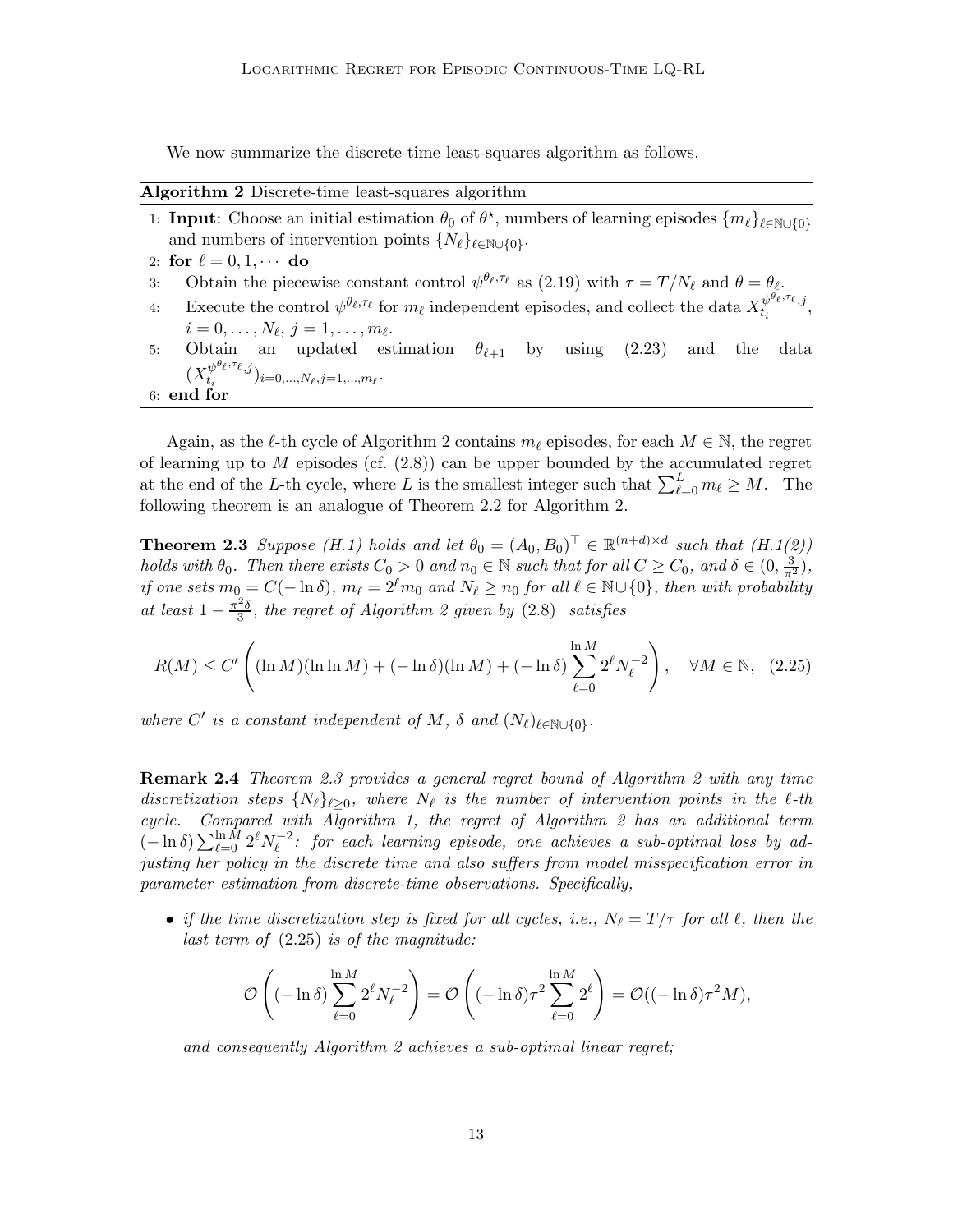• if the time discretization step of the  $\ell$ -th cycle increases exponentially in terms of  $\ell$ , e.g.,  $N_{\ell} = \sqrt{2}^{\ell} N_0$  for  $\ell = 1, \ldots, \ln M$ , then the last term of [\(2.25\)](#page-12-2) is of the magnitude:

$$
\mathcal{O}\left((-\ln \delta)\sum_{\ell=0}^{\ln M} 2^{\ell} N_{\ell}^{-2}\right) = \mathcal{O}\left((-\ln \delta)\sum_{\ell=0}^{\ln M} N_{0}^{-2}\right) = \mathcal{O}((-\ln \delta)\ln M),
$$

which guarantees that the regret of Algorithm [2](#page-12-1) is still logarithmic in M.

**Sketched proof of Theorem [2.3.](#page-12-0)** We point out the main differences between the proofs of Theorems [2.2-](#page-8-1)[2.3,](#page-12-0) and give the detailed proof of Theorem [2.3](#page-12-0) in Section [3.4.](#page-26-0) Compared with Theorem [2.2,](#page-8-1) the essential challenges in proving Theorem [2.3](#page-12-0) are to quantify the precise dependence of the performance gap and the parameter estimation error on the stepsize. To this end, we first prove a first-order convergence of  $(2.20)$  to  $(2.9)$  as the stepsize tends to zero. Then by exploiting the affine structure of [\(2.21\)](#page-11-4), we establish the following quadratic performance gap for a piecewise constant policy  $\psi^{\theta,\tau}$  (Proposition [3.12\)](#page-26-1):

<span id="page-13-0"></span>
$$
J^{\theta^{\star}}(U^{\psi^{\theta,\tau}}) - J^{\theta^{\star}}(U^{\theta^{\star}}) \le C(|\theta - \theta^{\star}|^2 + \tau^2). \tag{2.26}
$$

The analysis of the parameter estimation error is somewhat involved, as the state trajectories are merely  $\alpha$ -Hölder continuous in time with  $\alpha < 1/2$ . By leveraging the analytic expression of  $X^{\psi^{\theta,\tau}}$ , we first show the first-order convergence of  $\hat{\theta}^{\tau}$  to  $\theta^{\star}$  with

$$
\hat{\theta}^{\tau} := \left(\mathbb{E}\bigg[\sum_{i=0}^{N-1} Z_{t_i}^{\psi^{\theta,\tau}} (Z_{t_i}^{\psi^{\theta,\tau}})^{\top} \tau\bigg]\right)^{-1} \left(\mathbb{E}\bigg[\sum_{i=0}^{N-1} Z_{t_i}^{\psi^{\theta,\tau}} \left(X_{t_{i+1}}^{\psi^{\theta,\tau}} - X_{t_i}^{\psi^{\theta,\tau}}\right)^{\top}\bigg]\right). \tag{2.27}
$$

We then prove that [\(2.23\)](#page-11-2) enjoys a uniform sub-exponential tail bound for all  $\theta$  close to  $\theta^*$ and small  $\tau$ . Comparing [\(2.23\)](#page-11-2) with [\(2.27\)](#page-13-0) and applying the above results allow for bounding the estimation error of [\(2.23\)](#page-11-2) by [\(2.14\)](#page-9-0) with an additional  $\mathcal{O}(\tau)$  term (Proposition [3.14\)](#page-28-0).

#### 3. Proofs of Theorems [2.2](#page-8-1) and [2.3](#page-12-0)

To simplify the notation, for any given  $N, m \in \mathbb{N}$  and control  $\psi : [0, T] \times \mathbb{R}^n \to \mathbb{R}^d$  that is affine in the spatial variable, we introduce the following random variables associated with continuous-time observations:

<span id="page-13-2"></span><span id="page-13-1"></span>
$$
V^{\psi} = \int_0^T Z_t^{\psi} (Z_t^{\psi})^{\top} dt, \qquad Y^{\psi} = \int_0^T Z_t^{\psi} (dX_t^{\psi})^{\top},
$$
  

$$
V^{\psi,m} = \frac{1}{m} \sum_{j=1}^m \int_0^T Z_t^{\psi,j} (Z_t^{\psi,j})^{\top} dt, \qquad Y^{\psi,m} = \frac{1}{m} \sum_{j=1}^m \int_0^T Z_t^{\psi,j} (dX_t^{\psi,j})^{\top},
$$
 (3.1)

and the random variables associated with discrete-time observations with stepsize  $\tau = T/N$ :

$$
V^{\psi,\tau} = \sum_{i=0}^{N-1} Z_{t_i}^{\psi} (Z_{t_i}^{\psi})^{\top} \tau, \qquad \qquad Y^{\psi,\tau} = \sum_{i=0}^{N-1} Z_{t_i}^{\psi} (X_{t_{i+1}}^{\psi} - X_{t_i}^{\psi})^{\top},
$$
  
\n
$$
V^{\psi,\tau,m} = \frac{1}{m} \sum_{j=1}^{m} \sum_{i=0}^{N-1} Z_{t_i}^{\psi,j} (Z_{t_i}^{\psi,j})^{\top} \tau, \qquad Y^{\psi,\tau,m} = \frac{1}{m} \sum_{j=1}^{m} \sum_{i=0}^{N-1} Z_{t_i}^{\psi,j} (X_{t_{i+1}}^{\psi,j} - X_{t_i}^{\psi,j})^{\top},
$$
\n
$$
(3.2)
$$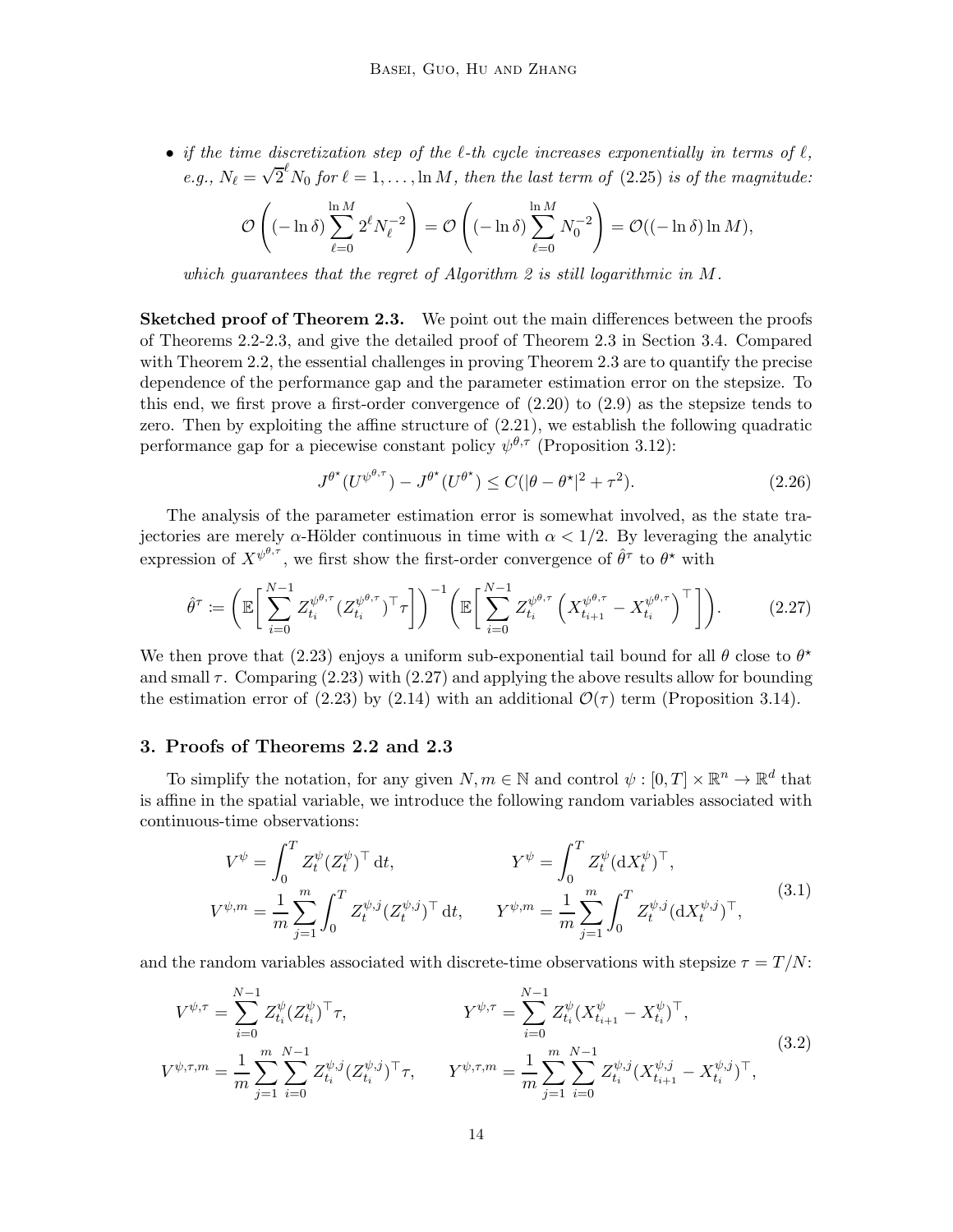where  $X^{\psi}$  is the state process associated with the parameter  $\theta^*$  and the control  $\psi$  (cf. [\(2.6\)](#page-5-2)),  $Z_t^{\psi} = \left(\frac{X^{\psi}}{\psi(t,X)}\right)$  $\begin{pmatrix} X^{\psi} \\ \psi(t, X_t^{\psi}) \end{pmatrix}$  for all  $t \in [0, T]$ , and  $(X^{\psi, j}, Z^{\psi, j})_{j=1}^m$  are independent copies of  $(X^{\psi}, Z^{\psi})$ .

## <span id="page-14-3"></span>3.1 Convergence and stability of Riccati equations and feedback controls

**Lemma 3[.1](#page-7-2)** Suppose  $(H.1(1))$  $(H.1(1))$  holds. Then for all  $\theta = (A, B)^{\top} \in \mathbb{R}^{(n+d)\times n}$ , the Riccation equation

<span id="page-14-0"></span>
$$
\frac{d}{dt}P_t + A^{\top} P_t + P_t A - P_t B R^{-1} B^{\top} P_t + Q = 0, \quad t \in [0, T]; \quad P_T = 0.
$$
 (3.3)

admits a unique solution  $P^{\theta} \in C([0,T]; \mathbb{R}^{n \times n})$ . Moreover, the map  $\mathbb{R}^{(n+d)\times n} \ni \theta \mapsto P^{\theta} \in$  $C^1([0,T];\mathbb{R}^{n\times n})$  is continuously differentiable.

Proof It has been shown in [\(Yong and Zhou, 1999](#page-33-1), Corollary 2.10 on p. 297) that under  $(H.1(1)),$  $(H.1(1)),$  $(H.1(1)),$  $(H.1(1)),$  for all  $\theta = (A, B)^{\top} \in \mathbb{R}^{(n+d)\times n}$ , [\(3.3\)](#page-14-0) admits a unique solution  $P^{\theta} \in C([0, T]; \mathbb{R}^{n\times n})$ such that  $P_t^{\theta} \in \mathbb{S}_0^n$  for all  $t \in [0, T]$ . It remains to to prove the continuous differentiability of  $\theta \mapsto P^{\theta}$ .

To this end, consider the Banach spaces  $\mathbb{X} = \mathbb{R}^{(n+d)\times n} \times C^1([0,T]; \mathbb{R}^{n\times n})$  and  $\mathbb{Y} =$  $C([0,T];\mathbb{R}^{n\times n})\times\mathbb{R}^{n\times n}$ , and the operator  $\Phi:\mathbb{X}\to\mathbb{Y}$  defined by

$$
\mathbb{X}\ni(\theta,P)\mapsto \Phi(\theta,P)\coloneqq (F(\theta,P),P_T)\in\mathbb{Y},
$$

where  $F(\theta, P)_t = \frac{d}{dt}$  $\frac{d}{dt}P_t + A^\top P_t + P_t A - P_t B R^{-1} B^\top P_t + Q$  for all  $t \in [0, T]$ . Observe that for all  $\theta \in \mathbb{R}^{(n+d)\times n}$ ,  $\Phi(P^{\theta}, \theta) = 0$ . Moreover, one can easily show that for any  $(P, \theta) \in \mathbb{X}$ ,  $\Phi$  is continuously Fréchet differentiable at  $(P, θ)$ , and the partial derivative  $\frac{\partial}{\partial P}\Phi(θ, P)$ :  $C^1([0,T];\mathbb{R}^{n\times n})\to\mathbb{Y}$  is a bounded linear operator such that for all  $\tilde{P}\in C^1([0,T];\mathbb{R}^{n\times n})$ ,

$$
\frac{\partial}{\partial P}\Phi(\theta, P)(\tilde{P}) = \begin{pmatrix} \left(\frac{\mathrm{d}}{\mathrm{d}t}\tilde{P}_t + A^\top \tilde{P}_t + \tilde{P}_t A - \tilde{P}_t B R^{-1} B^\top P_t - P_t B R^{-1} B^\top \tilde{P}_t\right)_{t \in [0, T]} \\ \tilde{P}_T \end{pmatrix} \in \mathbb{Y}.
$$

Classical well-posedness results of linear differential equations and the boundedness of P imply that  $\frac{\partial}{\partial P} \Phi(P, \theta) : C^1([0, T]; \mathbb{R}^{n \times n}) \to \mathbb{Y}$  has a bounded inverse (and hence a bijection). Thus, applying the implicit function theorem (see [\(Ciarlet](#page-30-12), [2013,](#page-30-12) Theorem 7.13-1)) to Φ proves that  $\mathbb{R}^{(n+d)\times n} \ni \theta \mapsto P^{\theta} \in C^1([0,T]; \mathbb{R}^{n\times n})$  is continuously differentiable.

<span id="page-14-4"></span>The following lemma establishes the stability of the Riccati difference operator, which is crucial for the subsequent convergence analysis.

**Lemma 3.2** Suppose  $(H.1(1))$  $(H.1(1))$  $(H.1(1))$  holds. For each  $\theta = (A, B)^{\top} \in \mathbb{R}^{(n+d)\times n}$  and  $N \in \mathbb{N}$ , let  $\tau = T/N$  and the function  $\Gamma_{\tau}^{\theta} : \mathbb{S}_0^n \to \mathbb{S}_0^n$  such that for all  $P \in \mathbb{S}_0^n$ ,

<span id="page-14-2"></span>
$$
\Gamma_{\tau}^{\theta}(P) := \tau Q + (I + \tau A)^{\top} P (I + \tau A) - (I + \tau A)^{\top} P \tau B (R + \tau B^{\top} P B)^{-1} B^{\top} P (I + \tau A). \tag{3.4}
$$

<span id="page-14-1"></span> $Then for all P, P' \in \mathbb{S}^n_0,$ 

(1)  $\|\Gamma_{\tau}^{\theta}(P)\|_2 \leq \tau \|Q\|_2 + (1 + \tau \|A\|_2)^2 \|P\|_2$ ,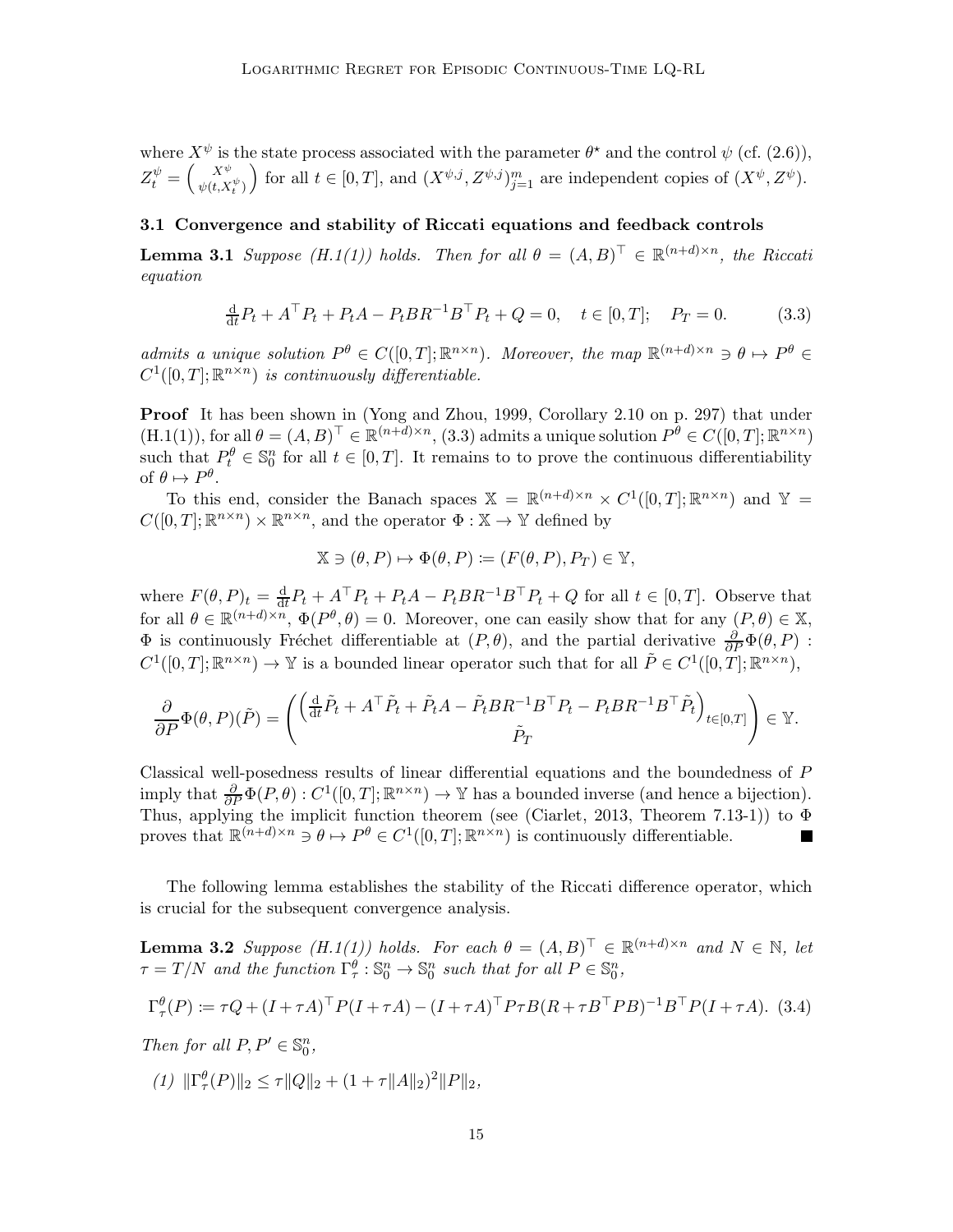<span id="page-15-0"></span>
$$
(2) \ \|\Gamma^{\theta}_{\tau}(P) - \Gamma^{\theta}_{\tau}(P')\|_{2} \leq (1 + \tau \|R^{-1}\|_{2} \|B\|_{2}^{2} \max\{\|P\|_{2}, \|P'\|_{2}\}\)^{2} (1 + \tau \|A\|_{2})^{2} \|P - P'\|_{2}.
$$

**Proof** Item [\(1\)](#page-14-1) follows directly from the definition of  $\Gamma_\tau^\theta$  and the identity that  $\|\Gamma_\tau^\theta(P)\|_2 =$  $\sup\{x^{\top}\Gamma^{\theta}_{\tau}(P)x \mid x \in \mathbb{R}^n, |x| = 1\}.$  We now prove Item [\(2\).](#page-15-0) Let  $\delta P = P - P'$  and  $\delta\Gamma(P) = \Gamma^{\theta}_{\tau}(P) - \Gamma^{\theta}_{\tau}(P'),$  by [\(Bitmead and Gevers](#page-30-11), [1991,](#page-30-11) Lemma 10.1),

$$
\delta \Gamma(P) = F^{\top} \delta P F - F^{\top} \delta P \tau B (\tau B^{\top} P \tau B + \tau R)^{-1} \tau B^{\top} \delta P F,
$$

with  $F = (I - \tau B(\tau B^{\top} P' \tau B + \tau R)^{-1} \tau B^{\top} P')(I + \tau A)$ . Thus for all  $x \in \mathbb{R}^n$ ,  $x^{\top} \delta \Gamma(P) x \le$  $\|\delta P\|_2 \|F\|_2^2 |x|^2$ , which along with  $\|(\tau B^\top P'B + R)^{-1}\|_2 \le \|R^{-1}\|_2$  implies

$$
x^{\top} \delta \Gamma(P) x \le \|\delta P\|_2 (1 + \tau \|R^{-1}\|_2 \|B\|_2^2 \|P'\|_2)^2 (1 + \tau \|A\|_2)^2 |x|^2, \quad x \in \mathbb{R}^n.
$$

Hence, interchanging the roles of  $P$  and  $P'$  in the above inequality and taking the supremum over  $x \in \mathbb{R}^n$  lead to the desired estimate.

<span id="page-15-1"></span>The following proposition establishes the first-order convergence of the Riccati difference equation and the associated feedback controls, as the stepsize tends to zero.

**Proposition 3.3** Suppose  $(H.1(1))$  $(H.1(1))$  $(H.1(1))$  holds and let  $\Theta$  be a bounded subset of  $\mathbb{R}^{(n+d)\times n}$ . For  $\operatorname{each} \theta = (A, B)^{\top} \in \Theta \text{ and } N \in \mathbb{N}, \operatorname{let}(P_i^{\theta, \tau})$  $\sum_{i=0}^{\theta,\tau} \sum_{i=0}^{N}$  such that  $P_N^{\theta,\tau} = 0$  and  $P_i^{\theta,\tau} = \Gamma_\tau^\theta(P_{i+1}^{\theta,\tau})$  for all  $i = 0, \ldots, N-1$ , with  $\Gamma^{\theta}_{\tau}$  defined in [\(3.4\)](#page-14-2) with  $\tau = T/N$ . Then there exists a constant  $C \geq 0$  such that for all  $\theta \in \Theta, N \in \mathbb{N}$ ,

$$
\sup_{i=0,\dots,N-1} \sup_{t \in [i\tau,(i+1)\tau)} \left( \|P_t^{\theta} - P_i^{\theta,\tau} \|_2 + \|K_t^{\theta} - K_i^{\theta,\tau} \|_2 \right) \le C\tau,
$$

where  $P^{\theta} \in C^1([0,T]; \mathbb{R}^{n \times n})$  satisfies [\(3.3\)](#page-14-0),  $K_t^{\theta} = -R^{-1}B^{\top}P_t^{\theta}$  for all  $t \in [0,T]$  and  $K_i^{\theta,\tau} =$  $-(R + \tau B^{\top} P_{i+1}^{\theta,\tau} B)^{-1} B^{\top} P_{i+1}^{\theta,\tau} (I + \tau A)$  for all  $i = 0, ..., N - 1$ .

**Proof** Throughout this proof, we shall fix  $\theta \in \Theta, N \in \mathbb{N}$ , let  $t_i = i\tau$  for all  $i = 0, \ldots, N$ , and denote by  $C$  a generic constant independent of  $N$  and  $\theta$ . By the continuity of the map  $\theta \mapsto P^{\theta}$  (Lemma [3.1\)](#page-14-3) and the boundedness of  $\Theta$ , there exists a constant C such that  $||P^{\theta}||_{C^{1}([0,T];\mathbb{R}^{n\times n})} \leq C$  for all  $\theta \in \Theta$ , which implies  $||P^{\theta}_{t} - P^{\theta}_{s}||_{2} \leq C|t-s|$  for all  $t, s \in [0,T]$ . Consequently, it suffices to prove  $||P_{t_i}^{\theta} - P_i^{\theta,\tau}$  $\|p^{\theta,\tau}\|_2 + \|K^{\theta}_{t_{i+1}}-K^{\theta,\tau}_i\|_2$  $\|v_i^{\sigma,\tau}\|_2 \leq C\tau$  for all  $i = 0, \ldots, N-1$ .

We start by making two important observations. By Lemma [3.2](#page-14-4) Item [\(1\),](#page-14-1)  $||P_i^{\theta,\tau}$  $i$   $||2 \le$  $\tau C + (1 + C\tau) \|P^{\theta,\tau}_{i+1}\|_2$  for all  $i = 0, \ldots, N-1$ , which along with Gronwall's inequality gives  $\|P_i^{\theta,\tau}$  $\|e^{i\theta,\tau}\|_2 \leq C$  for all  $i = 0, \ldots, N$ . Moreover, by [\(3.4\)](#page-14-2), for all  $P \in \mathbb{S}_0^n$ ,

$$
\Gamma_{\tau}^{\theta}(P) = \tau Q + P + \tau (A^{\top} P + P A) + \tau^2 A^{\top} P A
$$

$$
- \tau (PB(R + \tau B^{\top} P B)^{-1} B^{\top} P + \tau (A^{\top} H + H A^{\top}) + \tau^2 A^{\top} H A),
$$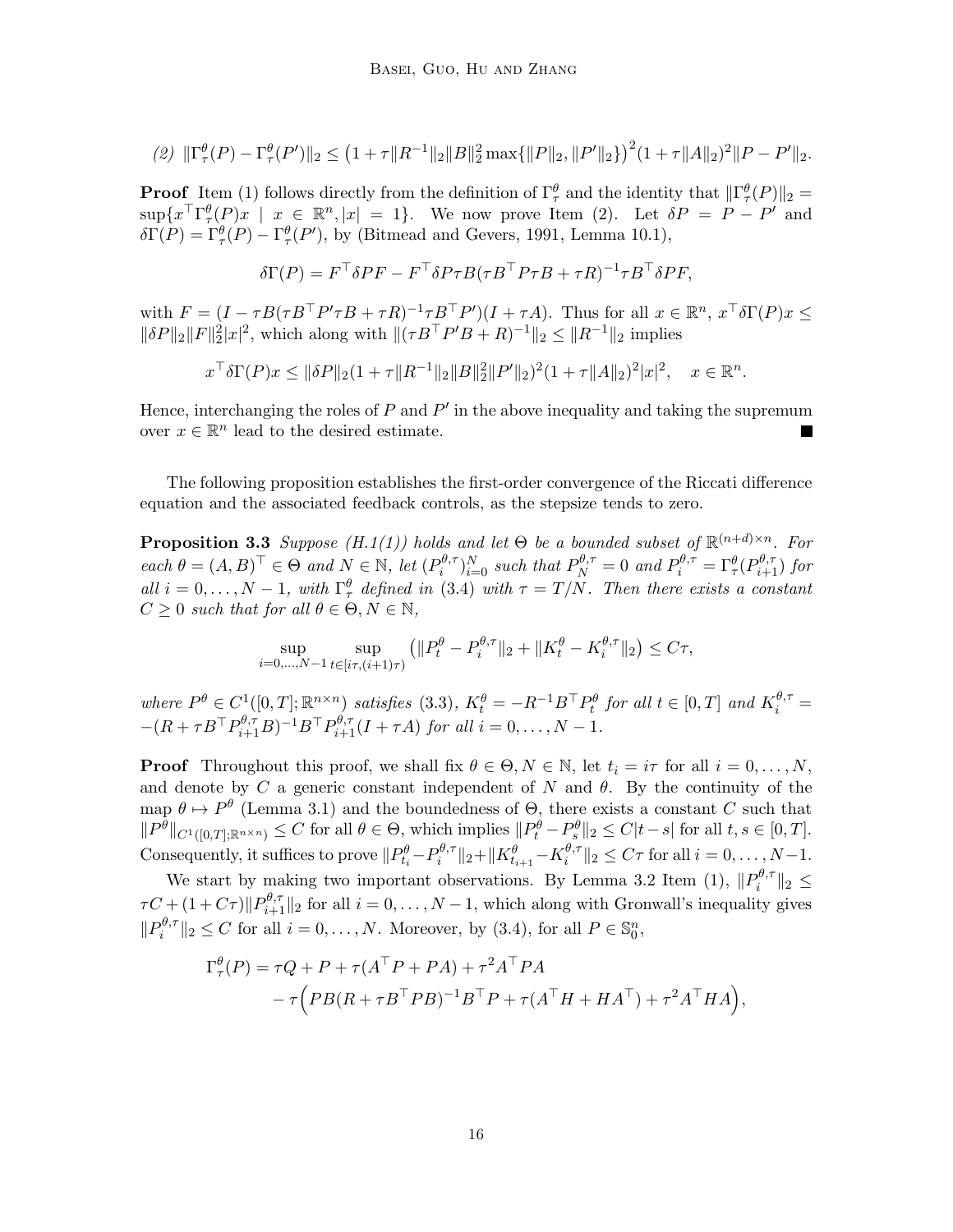with  $H := PB(R + \tau B^{\top}PB)^{-1}B^{\top}P$ . Hence for any given  $i = 0, ..., N - 1$ , we see from [\(3.3\)](#page-14-0) that

$$
P_{t_i}^{\theta} - \Gamma_{\tau}^{\theta} (P_{t_{i+1}}^{\theta})
$$
  
=  $\int_{t_i}^{t_{i+1}} (A^{\top} (P_t^{\theta} - P_{t_{i+1}}^{\theta}) + (P_t^{\theta} - P_{t_{i+1}}^{\theta})A) dt - \int_{t_i}^{t_{i+1}} (P_t^{\theta} BR^{-1} B^{\top} P_t^{\theta} - P_{t_{i+1}}^{\theta} BR^{-1} B^{\top} P_{t_{i+1}}^{\theta}) dt$   
 $- \int_{t_i}^{t_{i+1}} (P_{t_{i+1}}^{\theta} BR^{-1} B^{\top} P_{t_{i+1}}^{\theta} - P_{t_{i+1}}^{\theta} B (R + \tau B^{\top} P_{t_{i+1}}^{\theta} B)^{-1} B^{\top} P_{t_{i+1}}^{\theta}) dt$   
 $+ \tau^2 (-A^{\top} P_{t_{i+1}}^{\theta} A + A^{\top} H_{i+1}^{\theta} + H_{i+1}^{\theta} A^{\top} + \tau A^{\top} H_{i+1}^{\theta} A),$ 

with  $H_{i+1}^{\theta} = P_{t_{i+1}}^{\theta} B(R + \tau B^{\top} P_{t_{i+1}}^{\theta} B)^{-1} B^{\top} P_{t_{i+1}}^{\theta}$ . Since  $||P^{\theta}||_{C^{1}([0,T];\mathbb{R}^{n\times n})} \leq C$  and  $R \in \mathbb{S}_{+}^{d}$ , we have  $||P_{t_i}^{\theta} - \Gamma_{\tau}^{\theta}(P_{t_{i+1}}^{\theta})||_2 \leq C\tau^2$  for all  $i = 0, \ldots, N - 1$ .

We are ready to show  $\max_{i=0,\dots,N-1} (\|P^{\theta}_{t_i} - P^{\theta,\tau}_i\|)$  $\| \theta^{ \theta, \tau}_i \|_2 + \| K^{\theta}_{t_{i+1}} - K^{\theta, \tau}_i \|_2$  $\|u_i^{\sigma,\tau}\|_2 \leq C\tau$ . For any given  $i = 0, \ldots, N-1$ , by Lemma [3.2](#page-14-4) Item [\(2\)](#page-15-0) and the uniform boundedness of  $(P_{t_i}^{\theta})_{i=0}^N$ and  $(P_i^{\theta,\tau})$  $\binom{\theta,\tau}{i}$ <sub>i=0</sub>,

$$
\begin{aligned} ||P_{t_i}^{\theta} - P_i^{\theta,\tau}||_2 &\leq ||P_{t_i}^{\theta} - \Gamma_{\tau}^{\theta}(P_{t_{i+1}}^{\theta})||_2 + ||\Gamma_{\tau}^{\theta}(P_{t_{i+1}}^{\theta}) - \Gamma_{\tau}^{\theta}(P_{i+1}^{\theta,\tau})||_2 \\ &\leq C\tau^2 + \left(1 + \tau C \max\{||P_{t_{i+1}}^{\theta}||_2, ||P_{i+1}^{\theta,\tau}||_2\}\right)^2 (1+\tau) ||P_{t_{i+1}}^{\theta} - P_{i+1}^{\theta,\tau}||_2 \\ &\leq C\tau^2 + \left(1 + \tau C\right) ||P_{t_{i+1}}^{\theta} - P_{i+1}^{\theta,\tau}||_2, \end{aligned}
$$

which along with Gronwall's inequality and  $P_T^{\theta} = P_N^{\theta,\tau} = 0$  shows the desired convergence rate of  $(P_i^{\theta,\tau})$  $i^{\theta,\tau}i^{\pi}$ <sub>i</sub> Furthermore, for all  $i = 0, \ldots, N - 1$ ,

$$
||K_{t_{i+1}}^{\theta} - K_i^{\theta,\tau}||_2 \le ||(R^{-1} - (R + \tau B^{\top} P_{i+1}^{\theta,\tau} B)^{-1})B^{\top} P_{t_{i+1}}^{\theta}||_2
$$
  
+  $||(R + \tau B^{\top} P_{i+1}^{\theta,\tau} B)^{-1} B^{\top} (P_{t_{i+1}}^{\theta} - P_{i+1}^{\theta,\tau} (I + \tau A))||_2 \le C\tau,$ 

from the facts that  $||P^{\theta}_{t_i}||_2 \leq C, ||P^{\theta,\tau}_i$  $||p^{\theta,\tau}||_2 \leq C$  and  $||P^{\theta}_{t_i} - P^{\theta,\tau}_i||_2$  $\|e^{i\theta,\tau}\|_2 \leq C\tau$  for all *i*.

#### 3.2 Concentration inequalities for least-squares estimators

In this section, we analyze the concentration behavior of the least-squares estimators [\(2.13\)](#page-6-2) and [\(2.23\)](#page-11-2). We first recall the definition of sub-exponential random variables (see e.g., [Wainwright \(2019\)](#page-32-13)).

**Definition 3.1** A random variable X with mean  $\mu = \mathbb{E}[X]$  is  $(\nu, b)$ -sub-exponential for  $\nu, b \in [0, \infty)$  if  $\mathbb{E}[e^{\lambda(X-\mu)}] \leq e^{\nu^2 \lambda^2/2}$  for all  $|\lambda| < 1/b$ .

<span id="page-16-0"></span>Note that a  $(\nu, 0)$ -sub-exponential random variable is usually called a sub-Gaussian random variable. It is well-known that products of sub-Gaussian random variables are sub-exponential, and the class of sub-exponential random variables forms a vector space. Moreover, sub-exponential random variables enjoy the following concentration inequality (also known as Bernstein's inequality; see e.g., [\(Wainwright](#page-32-13), [2019](#page-32-13), Equation 2.18 p. 29)).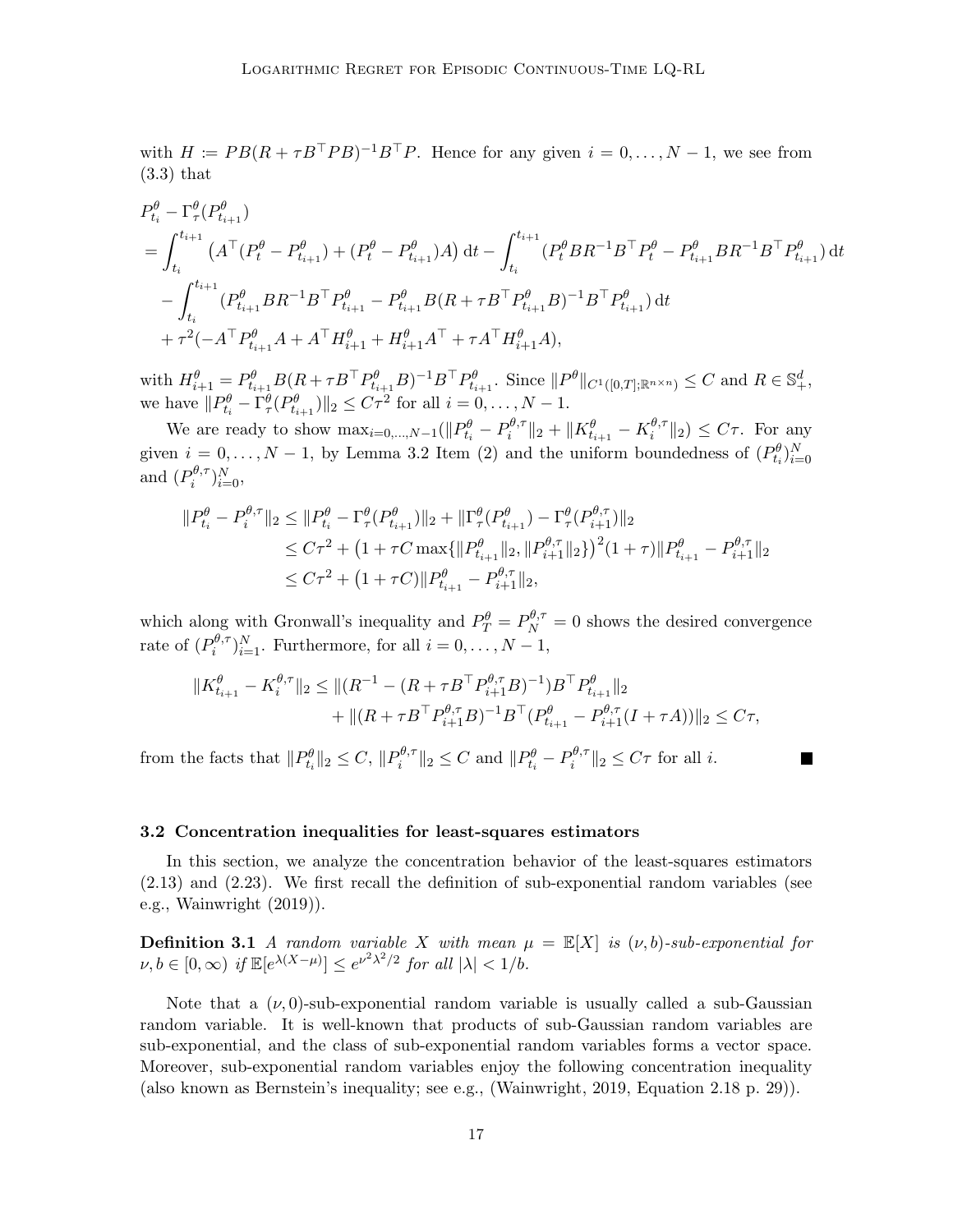**Lemma 3.4** Let  $m \in \mathbb{N}$ ,  $\nu, b \in [0, \infty)$  and  $(X_i)_{i=1}^m$  be independent  $(\nu, b)$ -sub-exponential random variables with  $\mu = \mathbb{E}[X_i]$  for all  $i = 1, ..., m$ . Then for all  $\epsilon \geq 0$ ,

$$
\mathbb{P}\left(\left|\frac{1}{m}\sum_{i=1}^{m}X_i-\mu\right|\geq\epsilon\right)\leq 2\exp\left(-\min\left\{\frac{m\epsilon^2}{2\nu^2},\frac{m\epsilon}{2b}\right\}\right).
$$

<span id="page-17-2"></span>The following lemma shows double iterated Itô integrals are sub-exponential random variables.

**Lemma 3.5** Let  $L \geq 0$  and  $g, h : [0, T] \times [0, T] \rightarrow \mathbb{R}^{n \times n}$  be measurable functions such that  $|g(t, s)| \leq L$  and  $|h(t, s)| \leq L$  for all  $t, s \in [0, T]$ . Then there exist  $\nu, b \in [0, \infty)$ , depending polynomially on  $L, n, T$ , such that

<span id="page-17-1"></span><span id="page-17-0"></span>(1)  $\int_0^T \left( \int_0^t g(t, s) dW_s \right)^{\top} dW_t$ , (2)  $\int_0^T \left( \int_0^t g(t, s) dW_s \right)^{\top} \left( \int_0^t h(t, s) dW_s \right) dt$ 

are  $(\nu, b)$ -sub-exponential,

**Proof** We first prove Item [\(1\)](#page-17-0) by assuming without loss of generality that  $||g(t, s)||_2 \leq L$  for all  $t, s \in [0, T]$ , and by defining  $V^q \coloneqq \int_0^T \left( \int_0^t q(t, s) dW_s \right)^+ dW_t$  for any bounded measurable function  $q: [0, T] \times [0, T] \to \mathbb{R}^{n \times n}$ . By similar arguments as [\(Cheridito et al.](#page-30-13), [2005](#page-30-13), Lemma 3.2), we have for all  $t \in [0, T]$  and  $0 \leq \lambda < \frac{1}{2T}$ ,

$$
\mathbb{E}[\exp(2\lambda V^{\frac{q}{L}})] \leq \mathbb{E}[\exp(2\lambda V^{I_n})] = \left(\frac{1}{\sqrt{1-2\lambda T}}\exp(-\lambda T)\right)^n.
$$

As  $\frac{e^{-\lambda}}{\sqrt{1-2\lambda}} \leq e^{2\lambda^2}$  for all  $|\lambda| \leq 1/4$ , we see  $\mathbb{E}[\exp(2\lambda V^{g/L})] \leq \exp(2n\lambda^2 T^2)$  for all  $0 \leq \lambda < \frac{1}{4T}$ . Consequently, for all  $0 \leq \lambda < \frac{1}{2LT}$ ,

$$
\mathbb{E}[\exp(\lambda V^g)] = \mathbb{E}\left[\exp\left(2\frac{\lambda L}{2}V^{\frac{g}{L}}\right)\right] \le \exp\left(\frac{nL^2T^2\lambda^2}{2}\right).
$$

Replacing g by  $-g$  shows the above estimate holds for  $|\lambda| < \frac{1}{2LT}$ , which implies the desired sub-exponential property of  $V<sup>g</sup>$ .

For Item [\(2\),](#page-17-1) observe that for each  $t \in [0, T]$ , the Itô formula allows one to express the product  $\left(\int_0^t g(t,s)\,dW_s\right)^\top \left(\int_0^t h(t,s)\,dW_s\right)$  as a linear combination of double iterated Itô integrals and deterministic integrals. Then the desired sub-exponential property follows from the stochastic Fubini theorem (see e.g., [Veraar \(2012\)](#page-32-14)) and Item [\(1\).](#page-17-0) П

<span id="page-17-3"></span>The following theorem establishes the concentration properties of the random variables involved in the least-squares estimators.

**Theorem 3.6** Suppose  $(H.1(1))$  $(H.1(1))$  $(H.1(1))$  holds and let  $\Theta$  be a bounded subset of  $\mathbb{R}^{(n+d)\times n}$ . For each  $\theta \in \Theta$  and  $N \in \mathbb{N}$ , let  $\psi^{\theta}$  be defined in [\(2.9\)](#page-6-3), and  $\psi^{\theta,\tau}$  be defined in [\(2.20\)](#page-10-3) with stepsize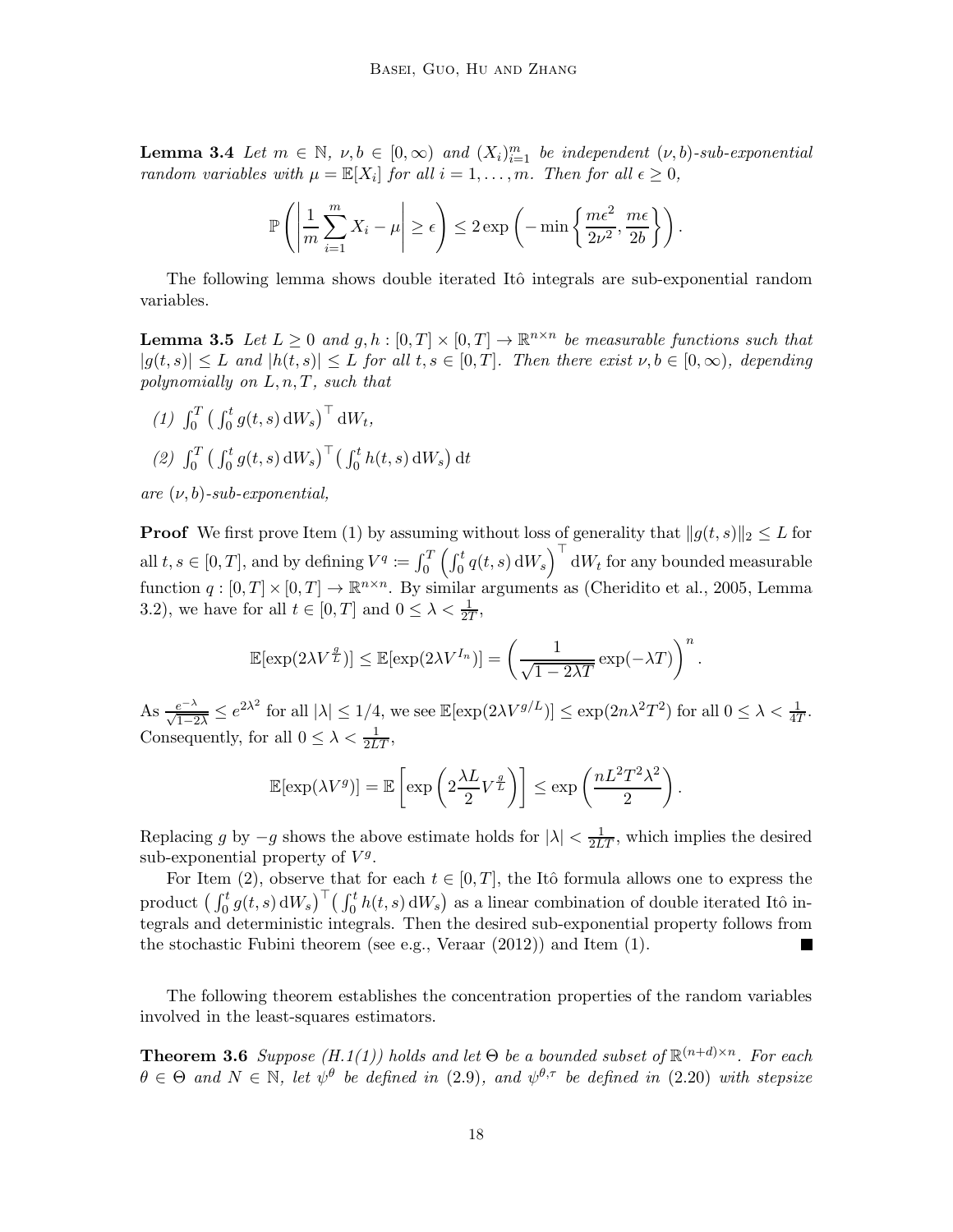$\tau = T/N$ . Then there exist constants  $C, \nu, b > 0$  such that for all  $\theta \in \Theta$ ,  $N, m \in \mathbb{N}$  and  $\epsilon > 0$ ,

$$
\max \left\{ \mathbb{P}(|V^{\psi^{\theta},m} - \mathbb{E}[V^{\psi^{\theta}}]| \geq \epsilon), \mathbb{P}(|Y^{\psi^{\theta},m} - \mathbb{E}[Y^{\psi^{\theta}}]| \geq \epsilon), \right\}
$$
  

$$
\mathbb{P}(|V^{\psi^{\theta},\tau},\tau,m - \mathbb{E}[V^{\psi^{\theta},\tau},\tau]| \geq \epsilon), \mathbb{P}(|Y^{\psi^{\theta},\tau},\tau,m - \mathbb{E}[Y^{\psi^{\theta},\tau},\tau]| \geq \epsilon) \right\} \leq C \exp\left(-\frac{1}{C} \min\left\{\frac{m\epsilon^2}{\nu^2},\frac{m\epsilon}{b}\right\}\right),
$$

where  $V^{\psi^{\theta}}, Y^{\psi^{\theta}}, W^{\psi^{\theta},m}, Y^{\psi^{\theta},m}$  are defined in [\(3.1\)](#page-13-1), and  $V^{\psi^{\theta},\tau,\tau}$ ,  $Y^{\psi^{\theta},\tau,\tau}$ ,  $V^{\psi^{\theta},\tau,\tau,m}, Y^{\psi^{\theta},\tau,\tau,m}$ are defined in [\(3.2\)](#page-13-2).

**Proof** We first show there exist  $\nu, b > 0$  such that all entries of  $V^{\psi^{\theta}}, Y^{\psi^{\theta}, \tau}, \nabla \psi^{\theta, \tau}, \tau, V^{\psi^{\theta, \tau}, \tau}$ are  $(\nu, b)$ -sub-exponential for all  $\theta \in \Theta$  and  $N \in \mathbb{N}$ . By [\(3.1\)](#page-13-1), we have

$$
V^{\psi^{\theta}} = \int_0^T \begin{pmatrix} X_t^{\psi^{\theta}} \\ K_t^{\theta} X_t^{\psi^{\theta}} \end{pmatrix} \left( (X_t^{\psi^{\theta}})^{\top} \quad (K_t^{\theta} X_t^{\psi^{\theta}})^{\top} \right) dt, \quad Y^{\psi^{\theta}} = V^{\psi^{\theta}} \theta^{\star} + \int_0^T \begin{pmatrix} X_t^{\psi^{\theta}} \\ K_t^{\theta} X_t^{\psi^{\theta}} \end{pmatrix} (dW_t)^{\top}.
$$

Moreover, applying the variation-of-constants formula (see e.g., [\(Mao](#page-32-15), [2007](#page-32-15), Theorem 3.1 p. 96)) to [\(2.11\)](#page-6-0) shows that  $X_t^{\psi^\theta} = \Phi_t^\theta(x_0 + \int_0^t (\Phi_s^\theta)^{-1} dW_s)$  for all  $t \in [0, T]$ , where  $\Phi^\theta \in$  $C([0,T];\mathbb{R}^{n\times n})$  is the fundamental solution of  $\tilde{d}\Phi_t^{\theta} = (A^{\star} + B^{\star}K_t^{\theta})\Phi_t^{\theta} dt$ . The continuity of  $\mathbb{R}^{(n+d)\times n} \ni \theta \mapsto K^{\theta} \in C([0,T]; \mathbb{R}^{d\times n})$  (cf. Proposition [3.1\)](#page-14-3) and the boundedness of  $\Theta$  implies that  $K^{\theta}, \Phi^{\theta}, (\Phi^{\theta})^{-1}$  are uniformly bounded for all  $\theta \in \Theta$ . Consequently, from Lemma [3.5,](#page-17-2) there exist  $\nu, b > 0$  such that all entries of  $V^{\psi^{\theta}}$  and  $Y^{\psi^{\theta}}$  are  $(\nu, b)$ -sub-exponential.

Similarly, by  $(2.21)$  and  $(3.2)$ ,

$$
V^{\psi^{\theta,\tau},\tau} = \int_0^T \sum_{i=0}^{N-1} \mathbf{1}_{[t_i,t_{i+1})}(t) \begin{pmatrix} X_{t_i}^{\psi^{\theta,\tau}} \\ K_{t_i}^{\theta,\tau} X_{t_i}^{\psi^{\theta,\tau}} \end{pmatrix} \left( (X_{t_i}^{\psi^{\theta,\tau}})^{\top} \begin{pmatrix} K_{t_i}^{\theta,\tau} X_{t_i}^{\psi^{\theta,\tau}} \end{pmatrix}^{\top} \right) dt,
$$
  
\n
$$
Y^{\psi^{\theta,\tau},\tau} = \int_0^T \sum_{i=0}^{N-1} \mathbf{1}_{[t_i,t_{i+1})}(t) \begin{pmatrix} X_{t_i}^{\psi^{\theta,\tau}} \\ K_{t_i}^{\theta,\tau} X_{t_i}^{\psi^{\theta,\tau}} \end{pmatrix} \left( (X_t^{\psi^{\theta,\tau}})^{\top} \begin{pmatrix} K_t^{\theta,\tau} X_t^{\psi^{\theta,\tau}} \end{pmatrix}^{\top} \right) (\theta^{\star})^{\top} dt
$$
  
\n
$$
+ \int_0^T \sum_{i=0}^{N-1} \mathbf{1}_{[t_i,t_{i+1})}(t) \begin{pmatrix} X_{t_i}^{\psi^{\theta,\tau}} \\ K_{t_i}^{\theta,\tau} X_{t_i}^{\psi^{\theta,\tau}} \end{pmatrix} (dW_t)^{\top},
$$

where  $X_t^{\psi^{\theta,\tau}} = \Phi_t^{\theta,\tau}(x_0 + \int_0^t (\Phi_s^{\theta,\tau})^{-1} dW_s)$  for all  $t \in [0,T]$ , and  $\Phi^{\theta,\tau} \in C([0,T]; \mathbb{R}^{n \times n})$  is the fundamental solution of  $\mathrm{d}\Phi_t^{\theta,\tau} = (A^\star + B^\star K_t^{\theta,\tau})$  $(t_t^{\theta,\tau})\Phi_t^{\theta,\tau}$  dt. By Proposition [3.3,](#page-15-1)  $K^{\theta,\tau}, \Phi^{\theta,\tau}, (\Phi^{\theta,\tau})^{-1}$ are uniformly bounded for all  $\theta \in \Theta$  and  $N \in \mathbb{N}$ , which along with Lemma [3.5](#page-17-2) leads to the desired sub-exponential properties of  $Y^{\psi^{\theta,\tau},\tau}$  and  $V^{\psi^{\theta,\tau},\tau}$ .

Finally, since  $\mathbb{P}(|\sum_{i=1}^{\ell} X_i| \geq \epsilon) \leq \sum_{i=1}^{\ell} \mathbb{P}(|X_i| \geq \epsilon/\ell)$  for all  $\ell \in \mathbb{N}$  and random variables  $(X_i)_{i=1}^{\ell}$ , we can apply Lemma [3.4](#page-16-0) to each component of  $V^{\psi^{\theta}}, Y^{\psi^{\theta}}, Y^{\psi^{\theta}, \tau}, \tau$  and  $V^{\psi^{\theta}, \tau}, \tau$ , and conclude the desired concentration inequality with a constant C depending polynomially on  $n, d$ .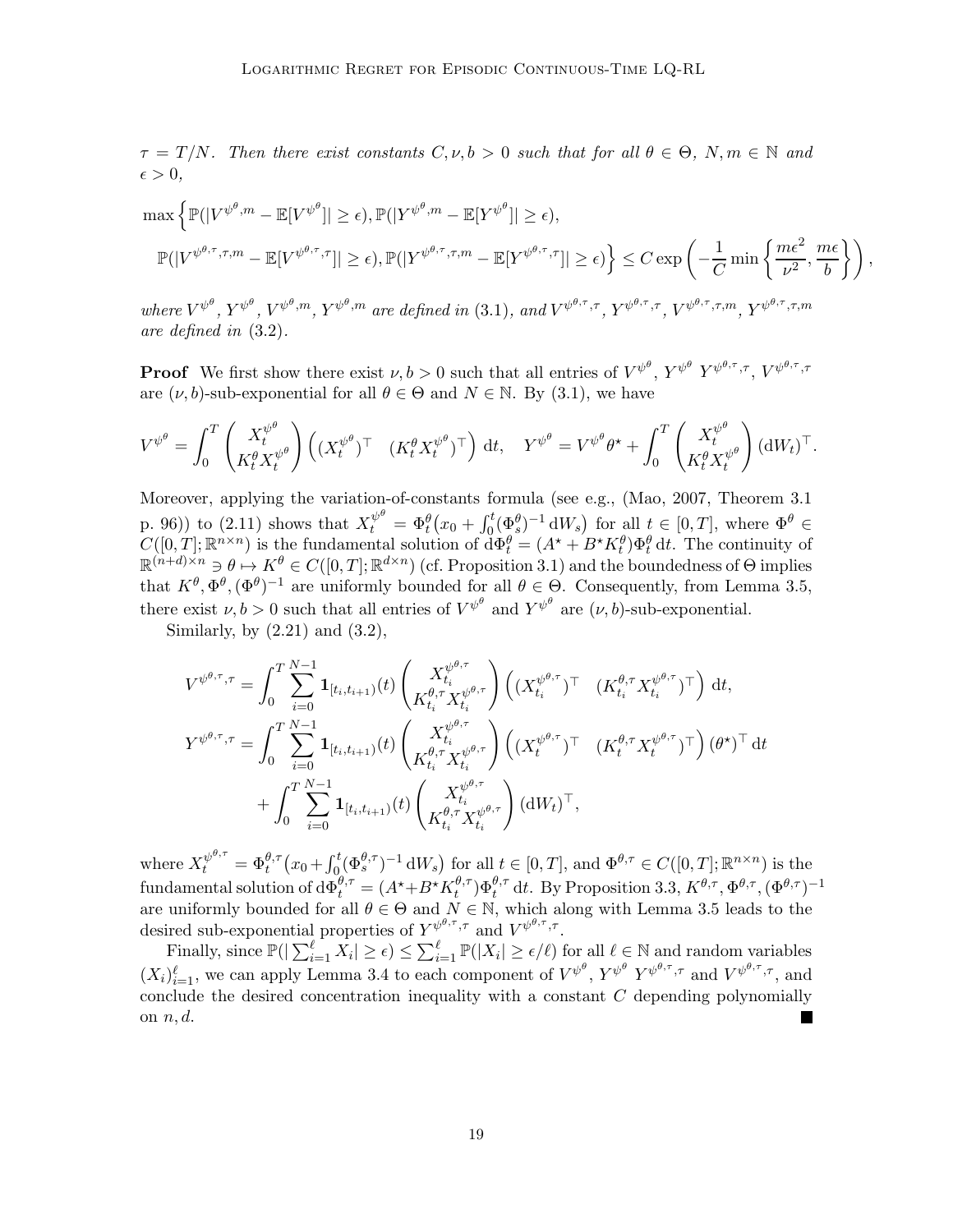# <span id="page-19-0"></span>3.3 Regret analysis of continuous-time least-squares algorithm

This section is devoted to the proof of Theorem [2.2,](#page-8-1) which consists of three steps: (1) We first quantify the performance gap between applying feedback controls for an incorrect model and that for the true model; our proof exploits the stability of Riccati equations established in Lemma [3.1;](#page-14-3) (2) We then estimate the parameter estimation error in terms of the number of learning episodes based on the sub-exponential tail behavior of the least-squares estimator [\(2.13\)](#page-6-2); (3) Finally, we estimate the regret for the feedback controls  $(\psi^{\theta_{\ell}})_{\ell \in \mathbb{N}}$  in Algorithm [1,](#page-7-1) thus establishing Theorem [2.2.](#page-8-1)

<span id="page-19-3"></span>Step 1: Analysis of the performance gap. We start by establishing a quadratic expansion of the cost function at any open-loop control.

**Proposition 3.7** Suppose (H[.1](#page-7-2)[\(1\)\)](#page-7-3) holds. Let  $\psi^{\theta^*}$  be defined in [\(2.3\)](#page-5-4),  $X^{\theta^*}$  be the state process associated with  $\psi^{\theta^*}$  (cf. [\(2.5\)](#page-5-5)), and  $U^{\theta^*} \in \mathcal{H}^2(\mathbb{R}^d)$  be such that for all  $t \in [0, T]$ ,  $U_t^{\theta^\star} = \psi^{\theta^\star}(t, X_t^{\theta^\star})$  $t^{\theta^*}$ ). Then for all  $U \in \mathcal{H}^2(\mathbb{R}^d)$ ,

<span id="page-19-2"></span>
$$
J^{\theta^*}(U) - J^{\theta^*}(U^{\theta^*}) \le ||Q||_2 ||X^{\theta^*,U} - X^{\theta^*}||_{\mathcal{H}^2(\mathbb{R}^n)}^2 + ||R||_2 ||U - U^{\theta^*}||_{\mathcal{H}^2(\mathbb{R}^d)}^2,
$$
(3.5)

where  $X^{\theta^*,U}$  is the state process controlled by U (cf. [\(2.2\)](#page-5-0)), and  $J^{\theta^*}: \mathcal{H}^2(\mathbb{R}^d) \to \mathbb{R}$  is defined  $in (2.1).$  $in (2.1).$  $in (2.1).$ 

**Proof** For notational simplicity, for all  $U \in \mathcal{H}^2(\mathbb{R}^d)$  and  $\epsilon > 0$ , we write  $U^{\epsilon} = U^{\theta^{\star}} +$  $\epsilon(U - U^{\theta^*})$ , denote by  $X^{\epsilon} = X^{\theta^*, U^{\epsilon}}$  the associated state process defined by [\(2.2\)](#page-5-0), and by  $X^U = X^0 = X^{\theta^*, U}$ . The affineness of [\(2.2\)](#page-5-0) implies that  $X^{\epsilon} = (1 - \epsilon)X^{\theta^*} + \epsilon X^U$  for all  $\epsilon > 0$ . Hence, for all  $U \in \mathcal{H}^2(\mathbb{R}^d)$ ,

$$
\lim_{\epsilon \searrow 0} \frac{1}{\epsilon} \left( J^{\theta^{\star}}(U^{\epsilon}) - J^{\theta^{\star}}(U^{\theta^{\star}}) \right)
$$
\n
$$
= \lim_{\epsilon \searrow 0} \frac{1}{\epsilon} \mathbb{E} \left[ \int_0^T \left( \left( (1 - \epsilon) X_t^{\theta^{\star}} + \epsilon X_t^U \right)^{\top} Q \left( (1 - \epsilon) X_t^{\theta^{\star}} + \epsilon X_t^U \right) - (X_t^{\theta^{\star}})^{\top} Q X_t^{\theta^{\star}} \right) \right]
$$
\n
$$
+ \left( (1 - \epsilon) U_t^{\theta^{\star}} + \epsilon U_t \right)^{\top} R \left( (1 - \epsilon) U_t^{\theta^{\star}} + \epsilon U_t \right) - (U_t^{\theta^{\star}})^{\top} R U_t^{\theta^{\star}} \right) dt
$$
\n
$$
= \lim_{\epsilon \searrow 0} \epsilon \mathbb{E} \left[ \int_0^T \left( (X_t^U - X_t^{\theta^{\star}})^{\top} Q (X_t^U - X_t^{\theta^{\star}}) + (U_t - U_t^{\theta^{\star}})^{\top} R (U_t - U_t^{\theta^{\star}}) \right) dt \right]
$$
\n
$$
+ 2 \mathbb{E} \left[ \int_0^T \left( (X_t^U - X_t^{\theta^{\star}})^{\top} Q X_t^{\theta^{\star}} + (U_t - U_t^{\theta^{\star}})^{\top} R U_t^{\theta^{\star}} \right) dt \right]
$$
\n
$$
= 2 \mathbb{E} \left[ \int_0^T \left( (X_t^U - X_t^{\theta^{\star}})^{\top} Q X_t^{\theta^{\star}} + (U_t - U_t^{\theta^{\star}})^{\top} R U_t^{\theta^{\star}} \right) dt \right],
$$

which is based on the fact that  $X^U - X^{\theta^*} \in \mathcal{H}^2(\mathbb{R}^n)$  and  $U - U^* \in \mathcal{H}^2(\mathbb{R}^d)$ . As  $U^{\theta}$  is the optimal control of  $J^{\theta^*}$ ,  $J^{\theta^*}(U) \geq J^{\theta^*}(U^{\theta^*})$  for all  $U \in \mathcal{H}^2(\mathbb{R}^d)$ . Hence for all  $U \in \mathcal{H}^2(\mathbb{R}^d)$ ,

<span id="page-19-1"></span>
$$
\mathbb{E}\left[\int_0^T \left( (X_t^U - X_t^{\theta^*})^\top Q X_t^{\theta^*} + (U_t - U_t^{\theta^*})^\top R U_t^{\theta^*} \right) dt\right] = \lim_{\epsilon \searrow 0} \frac{1}{2\epsilon} (J^{\theta^*}(U^{\epsilon}) - J^{\theta^*}(U^{\theta^*})) \ge 0. \tag{3.6}
$$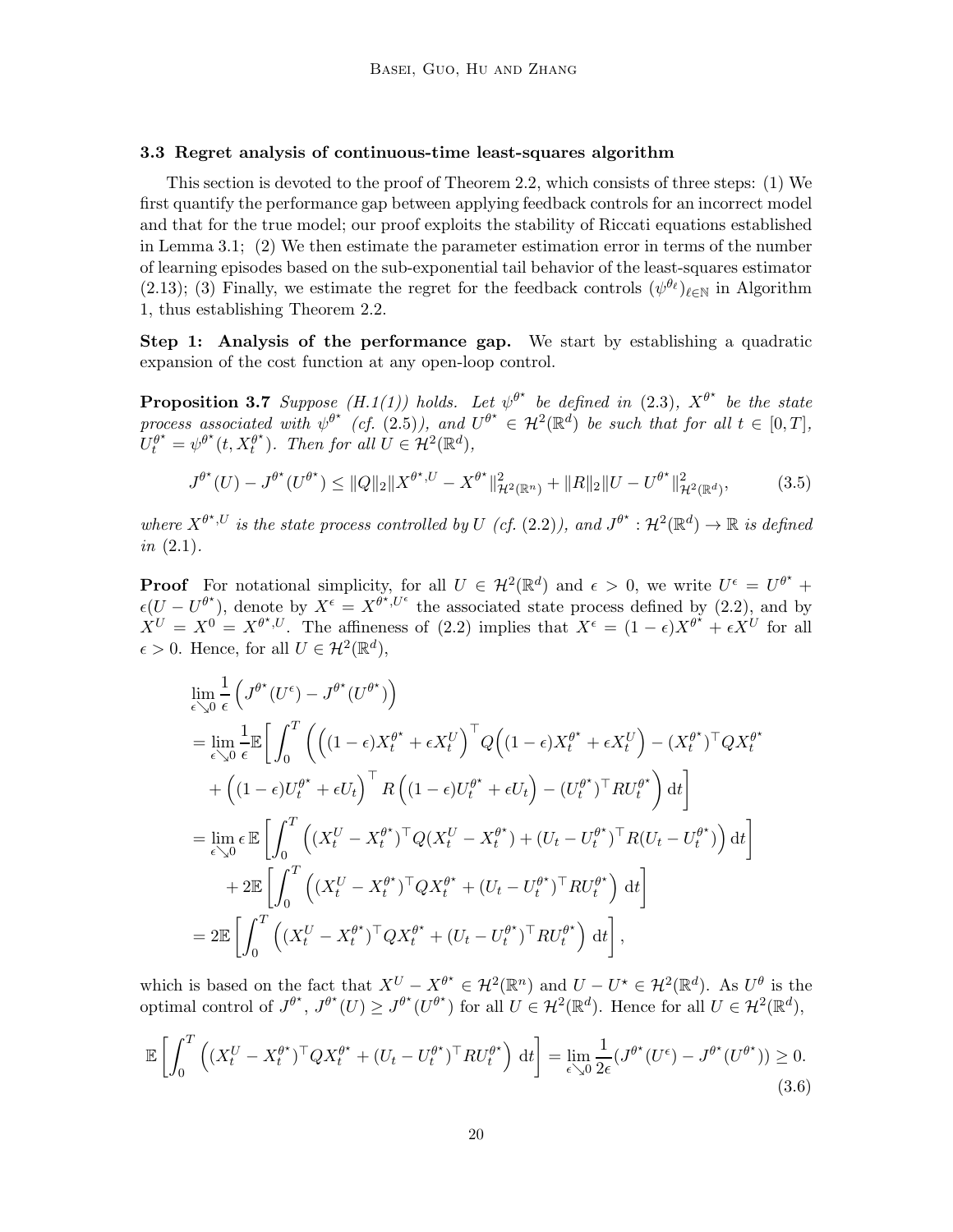We now prove that the above quantity is in fact zero for all  $U \in \mathcal{H}^2(\mathbb{R}^d)$ . To this end, let  $U \in \mathcal{H}^2(\mathbb{R}^d)$  be a given (open-loop) control, and consider  $\tilde{U} = U^{\theta^*} - (U - U^{\theta^*})$ . Then by the affineness of [\(2.2\)](#page-5-0),  $X^{\tilde{U}} - X^{\theta^*}$  satisfies the following controlled dynamics:

<span id="page-20-1"></span>
$$
dX_t = (A^*X_t - B^*(U - U^{\theta^*})_t) dt, \quad t \in [0, T]; \quad X_0 = 0.
$$
 (3.7)

Moreover, one can verify by the affineness of  $(2.2)$  that  $-(X^U - X^{\theta^*})$  also satisfies the dynamics [\(3.7\)](#page-20-1), which along with the uniqueness of solutions to (3.7) shows that  $X^{\tilde{U}} - X^{\theta^*} =$  $-(X^U - X^{\theta^*})$ . Therefore, applying [\(3.6\)](#page-19-1) with  $U = \tilde{U}$  implies that

$$
0 \leq \mathbb{E}\left[\int_0^T \left( (X_t^{\tilde{U}} - X_t^{\theta^*})^\top Q X_t^{\theta^*} + (\tilde{U}_t - U_t^{\theta^*})^\top R U_t^{\theta^*} \right) dt \right]
$$
  
= 
$$
-\mathbb{E}\left[\int_0^T \left( (X_t^U - X_t^{\theta^*})^\top Q X_t^{\theta^*} + (U_t - U_t^{\theta^*})^\top R U_t^{\theta^*} \right) dt \right] \leq 0.
$$

Hence for all  $U \in \mathcal{H}^2(\mathbb{R}^d)$ ,

$$
\mathbb{E}\left[\int_0^T \left( (X_t^U - X_t^{\theta^*})^\top Q X_t^{\theta^*} + (U_t - U_t^{\theta^*})^\top R U_t^{\theta^*}\right) dt\right] = 0,
$$

which leads to the desired result  $(3.5)$  due to the following identify:

$$
J^{\theta^*}(U) - J^{\theta^*}(U^{\theta^*}) = \mathbb{E}\left[\int_0^T ((X_t^U)^\top Q X_t^U - (X_t^{\theta^*})^\top Q X_t^{\theta^*} + U_t^\top R U_t - (U_t^{\theta^*})^\top R U_t^{\theta^*}) dt\right]
$$
  
\n
$$
= \mathbb{E}\left[\int_0^T \left((X_t^U)^\top Q X_t^U - (X_t^{\theta^*})^\top Q X_t^{\theta^*} + U_t^\top R U_t - (U_t^{\theta^*})^\top R U_t^{\theta^*}\right) dt\right]
$$
  
\n
$$
- 2\mathbb{E}\left[\int_0^T \left((X_t^U - X_t^{\theta^*})^\top Q X_t^{\theta^*} + (U_t - U_t^{\theta^*})^\top R U_t^{\theta^*}\right) dt\right]
$$
  
\n
$$
= \mathbb{E}\left[\int_0^T \left((X_t^U - X_t^{\theta^*})^\top Q (X_t^U - X_t^{\theta^*}) + (U_t - U_t^{\theta^*})^\top R (U_t - U_t^{\theta^*}) dt\right)\right].
$$

Armed with Proposition [3.7,](#page-19-3) the following proposition quantifies the quadratic performance gap of a greedy policy  $\psi^{\theta}$ .

**Proposition 3.8** Suppose  $(H.1(1))$  $(H.1(1))$  $(H.1(1))$  holds and let  $\Theta$  be a bounded subset of  $\mathbb{R}^{(n+d)\times n}$ . For each  $\theta \in \Theta$ , let  $\psi^{\theta}$  be defined in [\(2.9\)](#page-6-3), let  $X^{\psi^{\theta}}$  be the state process associated with  $\psi^{\theta}$ (cf. [\(2.11\)](#page-6-0)), let  $\psi^{\theta^*}$  be defined in [\(2.3\)](#page-5-4), and let  $X^{\theta^*}$  be the state process associated with  $\psi^{\theta^*}$ (cf.  $(2.5)$ ). Then there exists a constant C such that

<span id="page-20-0"></span>
$$
|J^{\theta^*}(U^{\psi^\theta}) - J^{\theta^*}(U^{\theta^*})| \le C|\theta - \theta^*|^2, \quad \forall \theta \in \Theta,
$$

where  $U_t^{\psi^\theta} = \psi^\theta(t, X_t^{\psi^\theta})$  and  $U_t^{\theta^\star} = \psi^{\theta^\star}(t, X_t^{\theta^\star})$  $t^{\theta^{\star}}$  for all  $t \in [0, T]$ , and  $J^{\theta^{\star}}$  is defined in [\(2.1\)](#page-4-0).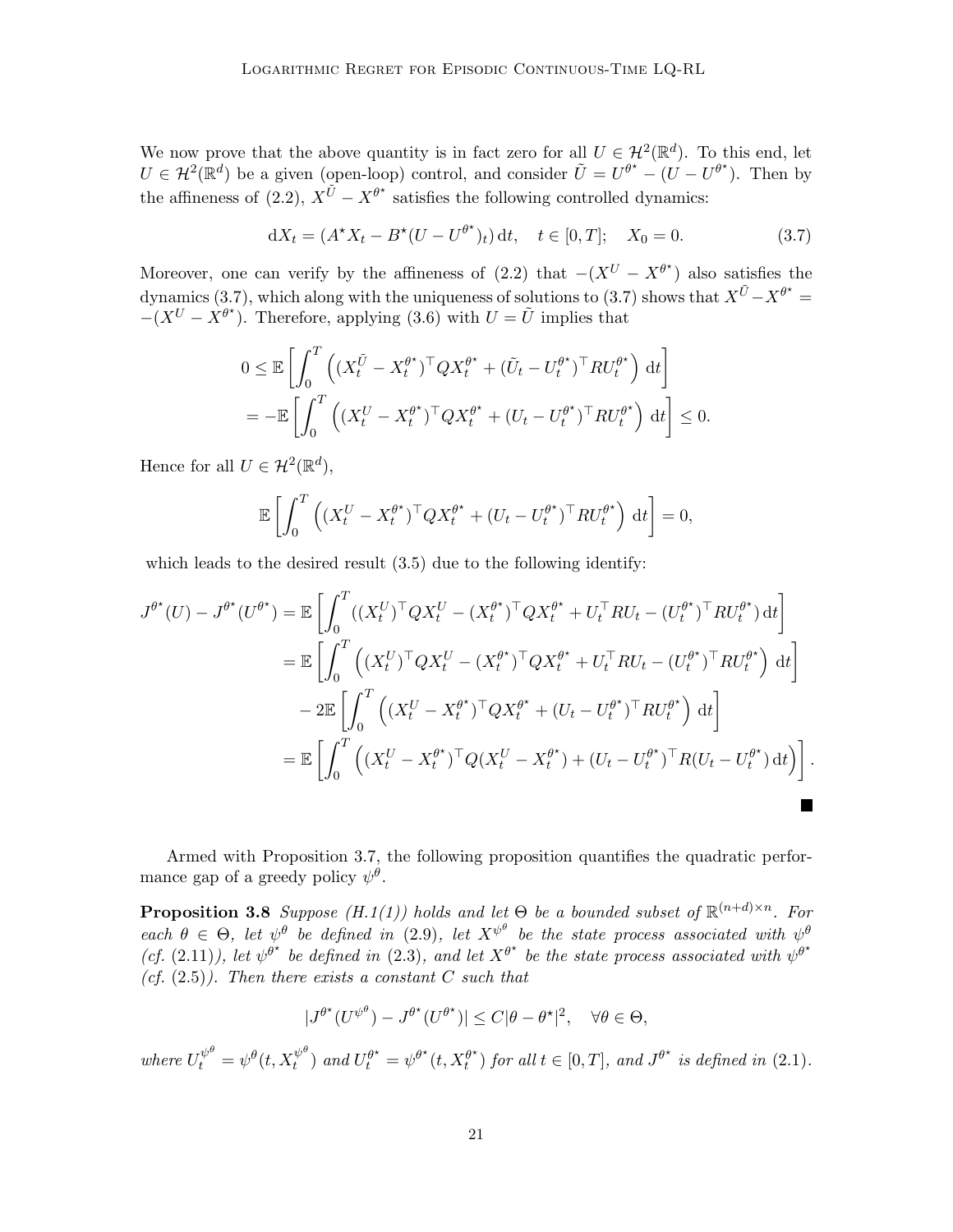**Proof** For all  $\theta \in \Theta$ , applying Proposition [3.7](#page-19-3) with  $U = U^{\psi^{\theta}}$  gives

<span id="page-21-1"></span>
$$
J^{\theta^*}(U^{\psi^{\theta}}) - J^{\theta^*}(U^{\theta^*})
$$
  
\n
$$
\leq ||Q||_2||X^{\theta^*,U^{\psi^{\theta}}} - X^{\theta^*}||_{\mathcal{H}^2(\mathbb{R}^n)}^2 + ||R||_2||U^{\psi^{\theta}} - U^{\theta^*}||_{\mathcal{H}^2(\mathbb{R}^d)}^2,
$$
  
\n
$$
\leq ||Q||_2||X^{\psi^{\theta}} - X^{\psi^{\theta^*}}||_{\mathcal{H}^2(\mathbb{R}^n)}^2 + ||R||_2||\psi^{\theta}(\cdot, X^{\psi^{\theta}}) - \psi^{\theta^*}(\cdot, X^{\psi^{\theta^*}})||_{\mathcal{H}^2(\mathbb{R}^d)}^2,
$$
\n(3.8)

where the last inequality used the fact that  $X^{\theta^*, U^{\psi^\theta}} = X^{\psi^\theta}$  (see [\(2.11\)](#page-6-0)), and the definitions of  $U^{\psi^{\theta}}$  and  $U^{\theta^*}$ . It remains to prove

$$
||X^{\psi^{\theta}} - X^{\psi^{\theta^{\star}}}||_{\mathcal{H}^2(\mathbb{R}^n)} + ||\psi^{\theta}(\cdot, X^{\psi^{\theta}}) - \psi^{\theta^{\star}}(\cdot, X^{\psi^{\theta^{\star}}})||_{\mathcal{H}^2(\mathbb{R}^d)} \leq C|\theta - \theta^{\star}|,
$$

for a constant C independent of  $\theta$ .

Observe that by [\(2.9\)](#page-6-3), for all  $(t, x) \in [0, T] \times \mathbb{R}^n$ ,  $\psi^{\theta}(t, x) = K_t^{\theta} x$  with  $K_t^{\theta} = -R^{-1}B^{\top}P_t^{\theta}$ . Now by Lemma [3.1](#page-14-3) and the boundedness of  $\Theta$ , there exists a constant  $C \geq 0$  such that  $||P^{\theta}||_{C([0,T;\mathbb{R}^{n\times n})}\leq C$  and  $||P^{\theta}-P^{\theta^{\star}}||_{C([0,T;\mathbb{R}^{n\times n})}\leq C|\theta-\theta^{\star}|$  for all  $\theta\in\Theta\cup\{\theta^{\star}\}\$ , which along with  $K_t^{\theta} = -R^{-1}B^{\top}P_t^{\theta}$  implies that  $\|K^{\theta}\|_{C([0,T;\mathbb{R}^{d\times n})} \leq C$  and  $\|K^{\theta} - K^{\theta^*}\|_{C([0,T;\mathbb{R}^{d\times n})} \leq C$  $C|\theta - \theta^*|$ . Moreover, observe from [\(2.5\)](#page-5-5) and [\(2.11\)](#page-6-0) that  $X_0^{\theta^*} = X_0^{\psi^{\theta}}$  $\begin{bmatrix} w \\ 0 \end{bmatrix}$  and for all  $t \in [0, T],$ 

$$
d(X^{\psi^{\theta^{\star}}} - X^{\psi^{\theta}})_t = \left( (A^{\star} + B^{\star} K_t^{\theta^{\star}})(X^{\psi^{\theta^{\star}}} - X^{\psi^{\theta}})_t + B^{\star}(K_t^{\theta^{\star}} - K_t^{\theta})X_t^{\psi^{\theta}} \right) dt,
$$

which combined with the boundedness of  $K^{\theta^*}$  and Gronwall's inequality leads to

$$
\begin{aligned} \|X^{\psi^{\theta^{\star}}}-X^{\psi^{\theta}}\|_{\mathcal{H}^{2}(\mathbb{R}^{n})} &\leq C\|X^{\psi^{\theta^{\star}}}-X^{\psi^{\theta}}\|_{\mathcal{S}^{2}(\mathbb{R}^{n})} \\ &\leq C\|(K^{\theta^{\star}}-K^{\theta})X^{\psi^{\theta}}\|_{\mathcal{H}^{2}(\mathbb{R}^{d})} \leq C\|K^{\theta^{\star}}-K^{\theta}\|_{C([0,T;\mathbb{R}^{d\times n})}\|X^{\psi^{\theta}}\|_{\mathcal{H}^{2}(\mathbb{R}^{n})} \\ &\leq C|\theta-\theta^{\star}|, \quad \forall \theta \in \Theta, \end{aligned}
$$

where the last inequality follows from  $||X^{\psi^{\theta}}||_{\mathcal{H}^2(\mathbb{R}^n)} \leq C$ , as  $K^{\theta}$  is uniformly bounded. The above inequality further implies

$$
\begin{split} &\|\psi^{\theta}(\cdot,X^{\psi^{\theta}}) - \psi^{\theta^{\star}}(\cdot,X^{\psi^{\theta^{\star}}})\|_{\mathcal{H}^{2}(\mathbb{R}^{d})} = \|K^{\theta}_{\cdot}X^{\psi^{\theta}} - K^{\theta^{\star}}X^{\psi^{\theta^{\star}}}\|_{\mathcal{H}^{2}(\mathbb{R}^{d})} \\ &\leq \|(K^{\theta}_{\cdot} - K^{\theta^{\star}})X^{\psi^{\theta}}\|_{\mathcal{H}^{2}(\mathbb{R}^{d})} + \|K^{\theta^{\star}}(X^{\psi^{\theta}} - X^{\psi^{\theta^{\star}}})\|_{\mathcal{H}^{2}(\mathbb{R}^{d})} \\ &\leq \|K^{\theta^{\star}} - K^{\theta}\|_{C([0,T;\mathbb{R}^{d\times n})}\|X^{\psi^{\theta}}\|_{\mathcal{H}^{2}(\mathbb{R}^{n})} + \|K^{\theta^{\star}}\|_{C([0,T;\mathbb{R}^{d\times n})}\|X^{\psi^{\theta}} - X^{\psi^{\theta^{\star}}}\|_{\mathcal{H}^{2}(\mathbb{R}^{n})} \\ &\leq C|\theta - \theta^{\star}|, \quad \forall \theta \in \Theta, \end{split}
$$

 $\blacksquare$ 

which along with [\(3.8\)](#page-21-1) finishes the desired estimate.

# <span id="page-21-0"></span>Step 2: Error bound for parameter estimation.

**Proposition 3.9** Suppose  $(H.1(1))$  $(H.1(1))$  $(H.1(1))$  holds and let  $\Theta \subset \mathbb{R}^{(n+d)\times n}$  such that there exists  $C_1 >$  $0$  satisfying  $\|(\mathbb{E}[V^{\psi^{\theta}}])^{-1}\|_2 \leq C_1$  and  $|\theta| \leq C_1$  for all  $\theta \in \Theta$ , with  $V^{\psi^{\theta}}$  defined in [\(3.1\)](#page-13-1). Then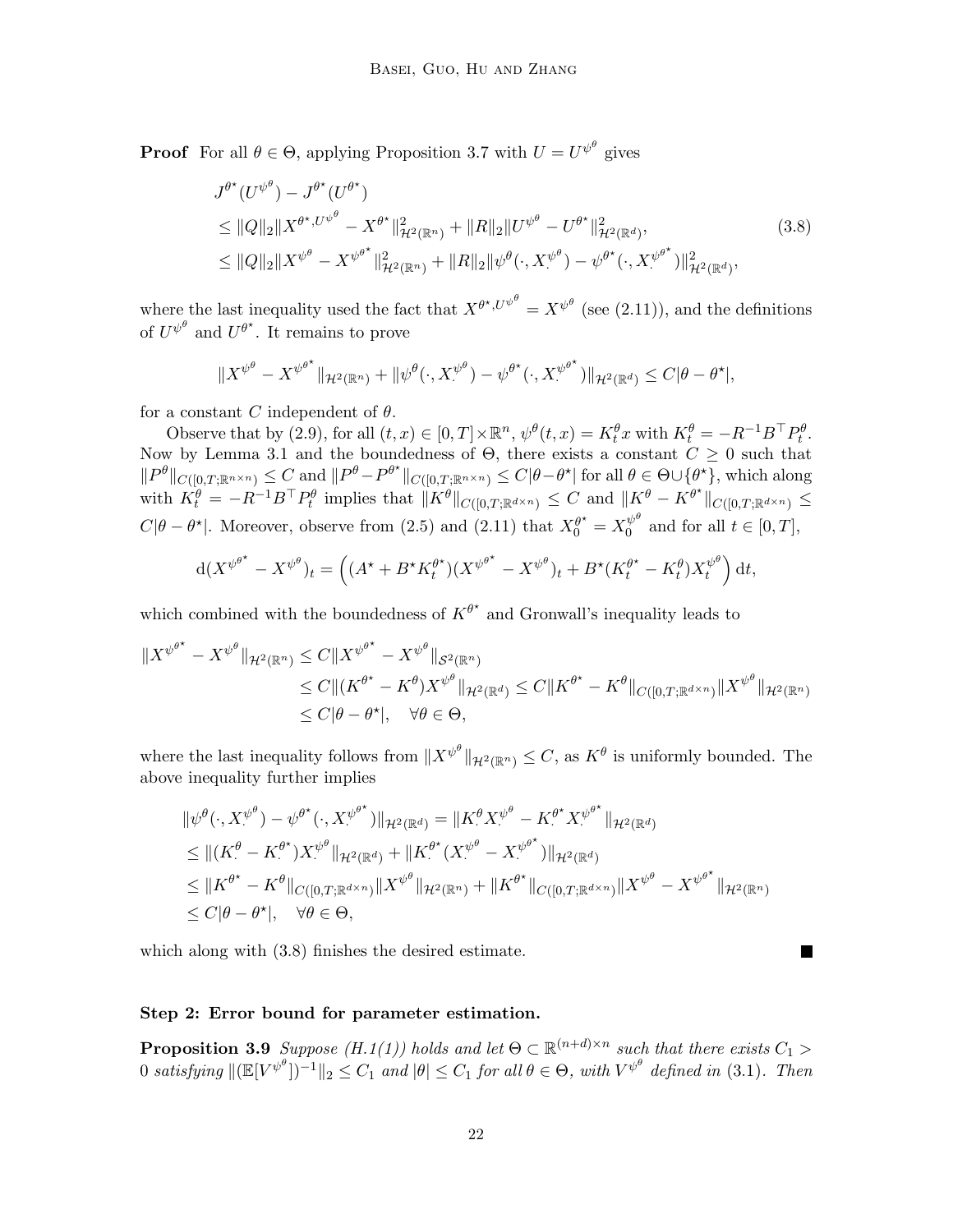there exist constants  $\bar{C}_1, \bar{C}_2 \ge 0$ , such that for all  $\theta \in \Theta$  and  $\delta \in (0, 1/2)$ , if  $m \ge \bar{C}_1(-\ln \delta)$ , then with probability at least  $1-2\delta$ ,

<span id="page-22-0"></span>
$$
|\hat{\theta} - \theta^{\star}| \leq \bar{C}_2 \left( \sqrt{\frac{-\ln \delta}{m}} + \frac{-\ln \delta}{m} + \frac{(-\ln \delta)^2}{m^2} \right),\tag{3.9}
$$

where  $\hat{\theta}$  denotes the right-hand side of [\(2.13\)](#page-6-2) with the control  $\psi^{\theta}$ .

**Proof** Let us fix  $\delta \in (0, 1/2)$  and  $\theta \in \Theta$ . By [\(2.12\)](#page-6-1) and [\(2.13\)](#page-6-2), we obtain

$$
\|\hat{\theta} - \theta^{\star}\|_{2} = \|(\mathbf{V}^{\psi^{\theta},m} + \frac{1}{m}\mathbf{I})^{-1}\mathbf{Y}^{\psi^{\theta},m} - (\mathbb{E}[\mathbf{V}^{\psi^{\theta}}])^{-1}\mathbb{E}[\mathbf{Y}^{\psi^{\theta}}]\|_{2} \leq \|(\mathbf{V}^{\psi^{\theta},m} + \frac{1}{m}\mathbf{I})^{-1} - (\mathbb{E}[\mathbf{V}^{\psi^{\theta}}])^{-1}\|_{2}\|\mathbf{Y}^{\psi^{\theta},m}\|_{2} + \|(\mathbb{E}[\mathbf{V}^{\psi^{\theta}}])^{-1}\|_{2}\|\mathbf{Y}^{\psi^{\theta},m} - \mathbb{E}[\mathbf{Y}^{\psi^{\theta}}]\|_{2}.
$$

As  $E^{-1} - F^{-1} = F^{-1}(F - E)E^{-1}$  for all nonsingular matrices E and F, we have

$$
\|\hat{\theta} - \theta^{\star}\|_{2} \leq \|(V^{\psi^{\theta},m} + \frac{1}{m}I)^{-1}\|_{2} \|(\mathbb{E}[V^{\psi^{\theta}}])^{-1}\|_{2} \|Y^{\psi^{\theta},m}\|_{2} \|V^{\psi^{\theta},m} - \mathbb{E}[V^{\psi^{\theta}}] + \frac{1}{m}I\|_{2} + \|(\mathbb{E}[V^{\psi^{\theta}}])^{-1}\|_{2} \|Y^{\psi^{\theta},m} - \mathbb{E}[Y^{\psi^{\theta}}]\|_{2} \leq C_{1} (\|(V^{\psi^{\theta},m} + \frac{1}{m}I)^{-1}\|_{2} \|Y^{\psi^{\theta},m}\|_{2} \|V^{\psi^{\theta},m} - \mathbb{E}[V^{\psi^{\theta}}] + \frac{1}{m}I\|_{2} + \|Y^{\psi^{\theta},m} - \mathbb{E}[Y^{\psi^{\theta}}]\|_{2}),
$$
\n(3.10)

where the last inequality follows from the assumption  $\|(\mathbb{E}[V^{\psi^{\theta}}])^{-1}\|_2 \leq C_1$ .

<span id="page-22-1"></span>We now estimate each term in the right-hand side of  $(3.10)$ , and denote by C a generic constant independent of  $\theta \in \Theta$ ,  $\delta \in (0, 1/2)$ ,  $m \in \mathbb{N}$ . By Theorem [3.6,](#page-17-3) with probability at least  $1 - 2\delta$ ,  $||V^{\psi^{\theta},m} - \mathbb{E}[V^{\psi^{\theta}}]||_2 \leq \delta_m$  and  $||Y^{\psi^{\theta},m} - \mathbb{E}[Y^{\psi^{\theta}}]||_2 \leq \delta_m$ , with the constant  $\delta_m$ given by

$$
\delta_m := C \max \left\{ \left( \frac{-\ln \delta}{m} \right)^{\frac{1}{2}}, \frac{-\ln \delta}{m} \right\}.
$$
\n(3.11)

Let m be a sufficiently large constant satisfying  $\delta_m + 1/m \leq 1/(2C_1)$ , where  $C_1$  is the constant such that  $\|[\mathbb{E}[V^{\psi^{\theta}}]^{-1}\|_2 \leq C_1$  for all  $\theta \in \Theta$ . Then with probability at least  $1-2\delta$ ,  $||V^{\psi^{\theta},m} - \mathbb{E}[V^{\psi^{\theta}}] + \frac{1}{m}I||_2 \leq \delta_m + \frac{1}{m} \leq \frac{1}{2C_1}$ , which in turn yields

$$
\lambda_{\min}(V^{\psi^{\theta},m}+\tfrac{1}{m})\geq \lambda_{\min}(\mathbb{E}[V^{\psi^{\theta}}])-\|V^{\psi^{\theta},m}-\mathbb{E}[V^{\psi^{\theta}}]+\tfrac{1}{m}I\|_2\geq \tfrac{1}{2C_1},
$$

or equivalently  $\|(V^{\psi^{\theta},m}+\frac{1}{m})^{-1}\|_2 \leq 2C_1$ . Moreover, the continuity of  $\mathbb{R}^{(n+d)\times n} \ni \theta \mapsto$  $\mathbb{E}[Y^{\psi^{\theta}}] \in \mathbb{R} \text{ implies } ||Y^{\psi^{\theta},m}||_2 \leq ||\mathbb{E}[Y^{\psi^{\theta}}]||_2 + ||Y^{\psi^{\theta},m} - \mathbb{E}[Y^{\psi^{\theta}}]||_2 \leq C + ||Y^{\psi^{\theta},m} - \mathbb{E}[Y^{\psi^{\theta}}]||_2.$ Hence, by [\(3.10\)](#page-22-0),

$$
\|\hat{\theta} - \theta^{\star}\|
$$
  
\n
$$
\leq C \left( (1 + \|Y^{\psi^{\theta}, m} - \mathbb{E}[Y^{\psi^{\theta}}] \|_{2}) \|V^{\psi^{\theta}, m} - \mathbb{E}[V^{\psi^{\theta}}] + \frac{1}{m} I \|_{2} + \|Y^{\psi^{\theta}, m} - \mathbb{E}[Y^{\psi^{\theta}}] \|_{2} \right)
$$
  
\n
$$
\leq C \left( (\delta_{m} + \frac{1}{m})(1 + \delta_{m}) + \delta_{m} \right) \leq C \left( \delta_{m} + \delta_{m}^{2} + \frac{1}{m} \right).
$$

Substituting [\(3.11\)](#page-22-1) into the above estimate yields the desired estimate [\(3.22\)](#page-28-1). As  $\delta \in$  $(0, 1/2)$ , it is clear that  $\delta_m + 1/m \leq 1/(2C_1)$  is satisfied for all  $m \geq \bar{C}_1(-\ln \delta)$ , with a sufficiently large  $C_1$ .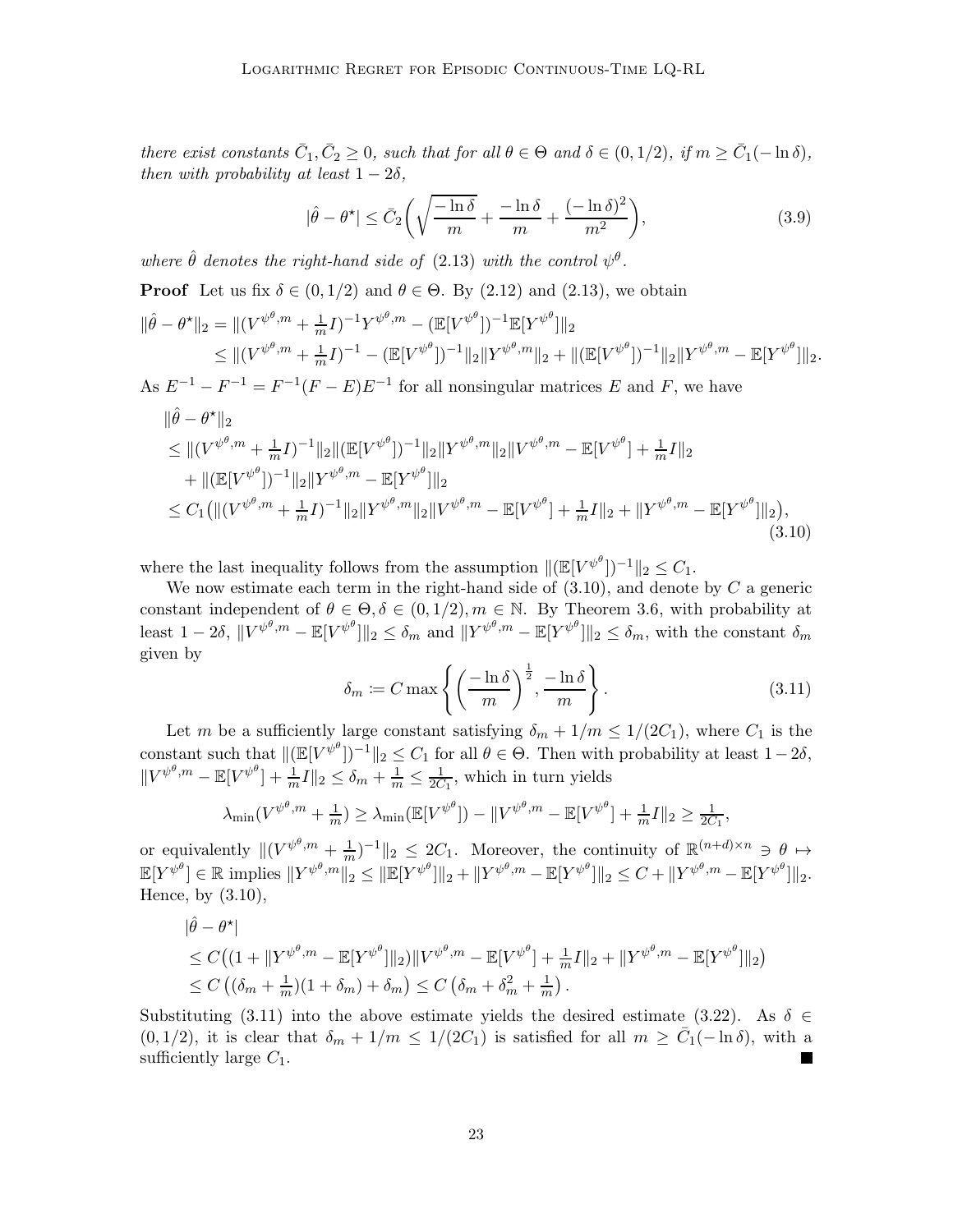Step 3: Proof of Theorem [2.2.](#page-8-1) The following proposition shows that for any given  $\theta = (A, B)^{\top} \in \mathbb{R}^{(n+d)\times n}$ , the full row rank of  $K^{\theta}$  is equivalent to the well-definedness of  $(2.12)$  for all  $\theta'$  sufficiently close to  $\theta$ .

<span id="page-23-0"></span>**Proposition 3[.1](#page-7-2)0** Suppose  $(H.1(1))$  $(H.1(1))$  holds. For each  $\theta \in \mathbb{R}^{(n+d)\times n}$ , let  $V^{\psi^{\theta}}$  be defined in [\(3.1\)](#page-13-1). Then for any  $\theta = (A, B)^{\top} \in \mathbb{R}^{(n+d)\times n}$ , the following properties are equivalent:

- <span id="page-23-2"></span><span id="page-23-1"></span>(1)  $\{v \in \mathbb{R}^d \mid (K_t^{\theta})^{\top} v = 0, \forall t \in [0, T] \} = \{0\}, \text{ with } K^{\theta} \text{ defined in (2.9)};$  $\{v \in \mathbb{R}^d \mid (K_t^{\theta})^{\top} v = 0, \forall t \in [0, T] \} = \{0\}, \text{ with } K^{\theta} \text{ defined in (2.9)};$  $\{v \in \mathbb{R}^d \mid (K_t^{\theta})^{\top} v = 0, \forall t \in [0, T] \} = \{0\}, \text{ with } K^{\theta} \text{ defined in (2.9)};$
- <span id="page-23-5"></span>(2)  $\mathbb{E}[V^{\psi^{\theta}}] \in \mathbb{S}^{n+d}_+;$
- (3) there exist  $\lambda_0, \varepsilon > 0$  such that  $\lambda_{\min}(\mathbb{E}[V^{\psi^{\theta'}}]) \geq \lambda_0$  for all  $\theta' \in \Phi_{\varepsilon} := \{\theta' \in \mathbb{R}^{(n+d)\times n} \mid \theta' \in \mathbb{R}^{(n+d)\times n}$  $|\theta'-\theta| \leq \varepsilon$ , where  $\lambda_{\min}(Z)$  is the minimum eigenvalue of  $Z \in \mathbb{S}_{0}^{n+d}$ .

**Proof** For  $(1) \implies (2)$ : By  $(3.1)$ ,  $\mathbb{E}[V^{\psi^{\theta}}] \in \mathbb{S}^{n+d}_+$  if and only if there exists no nonzero  $v \in \mathbb{R}^{n+d}$  such that

<span id="page-23-3"></span>
$$
\mathbb{E}\left[\int_0^T v^\top Z_t^{\psi^\theta} (Z_t^{\psi^\theta})^\top v \, \mathrm{d}t\right] = \int_0^T v^\top \begin{pmatrix} I \\ K_t^\theta \end{pmatrix} \mathbb{E}\left[X_t^{\psi^\theta} (X_t^{\psi^\theta})^\top\right] \begin{pmatrix} I & (K_t^\theta)^\top \end{pmatrix} v \, \mathrm{d}t = 0, \quad (3.12)
$$

where we applied Fubini's theorem for the first identity. By [\(2.5\)](#page-5-5),  $X_t^{\psi^\theta} = \Phi_t^\theta (x_0 + \int_0^t (\Phi_s^\theta)^{-1} dW_s)$ for all  $t \in [0,T]$ , where  $\Phi^{\theta} \in C([0,T]; \mathbb{R}^{n \times n})$  is the fundamental solution of  $d\Phi_t^{\theta} = (A^* +$  $B^*K_t^{\theta}$ ) $\Phi_t^{\theta}$  dt,  $K_t^{\theta} = -R^{-1}B^{\top}P_t^{\theta}$  for all  $t \in [0, T]$ , and  $P^{\theta}$  satisfies [\(2.10\)](#page-6-4). Hence,

$$
\mathbb{E}\left[X_t^{\psi^\theta}(X_t^{\psi^\theta})^\top\right] = \Phi_t^\theta\left(x_0x_0^\top + \int_0^t (\Phi_s^\theta)^{-1}((\Phi_s^\theta)^{-1})^\top ds\right)(\Phi_t^\theta)^\top \in \mathbb{S}_0^n, \quad \forall t \in [0, T].
$$

Then by [\(3.12\)](#page-23-3) and the continuity of  $t \mapsto \mathbb{E}\left[X_t^{\psi^\theta}\right]$  $\int_t^{\psi^\theta} (X_t^{\psi^\theta}$  $\left[\begin{array}{c} \psi^{\theta} \\ t \end{array}\right]$  and  $t \mapsto K_t^{\theta}$ ,  $\mathbb{E}[V^{\psi^{\theta}}] \in \mathbb{S}_{+}^{n+d}$  if and only if there exists no nonzero  $v \in \mathbb{R}^{n+d}$  such that

$$
v^{\top} \begin{pmatrix} I \\ K_t^{\theta} \end{pmatrix} \Phi_t^{\theta} \left( x_0 x_0^{\top} + \int_0^t (\Phi_s^{\theta})^{-1} ((\Phi_s^{\theta})^{-1})^{\top} ds \right) (\Phi_t^{\theta})^{\top} \left( I \quad (K_t^{\theta})^{\top} \right) v = 0, \quad \forall t \in [0, T],
$$

where I is the  $n \times n$  identity matrix. One can easily deduce by the invertibility of  $(\Phi_t^{\theta})^{-1}$  for all  $t \in [0,T]$  that  $\int_0^t (\Phi_s^{\theta})^{-1} ((\Phi_s^{\theta})^{-1})^{\top} ds \in \mathbb{S}_{+}^n$  for all  $t > 0$ , which subsequently shows that  $\mathbb{E}[V^{\psi^{\theta}}] \in \mathbb{S}^{n+d}_+$  if and only if there exists no nonzero  $\tilde{v} \in \mathbb{R}^{n+d}$  such that  $(I (K_t^{\theta})^{\top}) \tilde{v} = 0$ for all  $t \in [0, T]$ . Now let us denote without loss of generality that  $\tilde{v} = \begin{pmatrix} u \\ v \end{pmatrix}$  for some  $u \in \mathbb{R}^n$ and  $v \in \mathbb{R}^d$ . Then the above derivation shows that  $\mathbb{E}[V^{\psi^{\theta}}] \in \mathbb{S}^{n+d}_+$  is equivalent to the following statement:

if 
$$
u \in \mathbb{R}^n
$$
 and  $v \in \mathbb{R}^d$  satisfy  $u + (K_t^{\theta})^\top v = 0$  for all  $t \in [0, T]$ , then  $u = 0$  and  $v = 0$ .  
\nBy (2.9),  $(K_t^{\theta})^\top = -P_t^{\theta} BR^{-1}$  for all  $t \in [0, T]$  and  $P_T^{\theta} = 0$ , implying that  $K_T^{\theta} = 0$ . Then (3.13) can be rewritten as:

<span id="page-23-4"></span>if 
$$
v \in \mathbb{R}^d
$$
 satisfies  $(K_t^{\theta})^{\top} v = 0$  for all  $t \in [0, T]$ , then  $v = 0$ .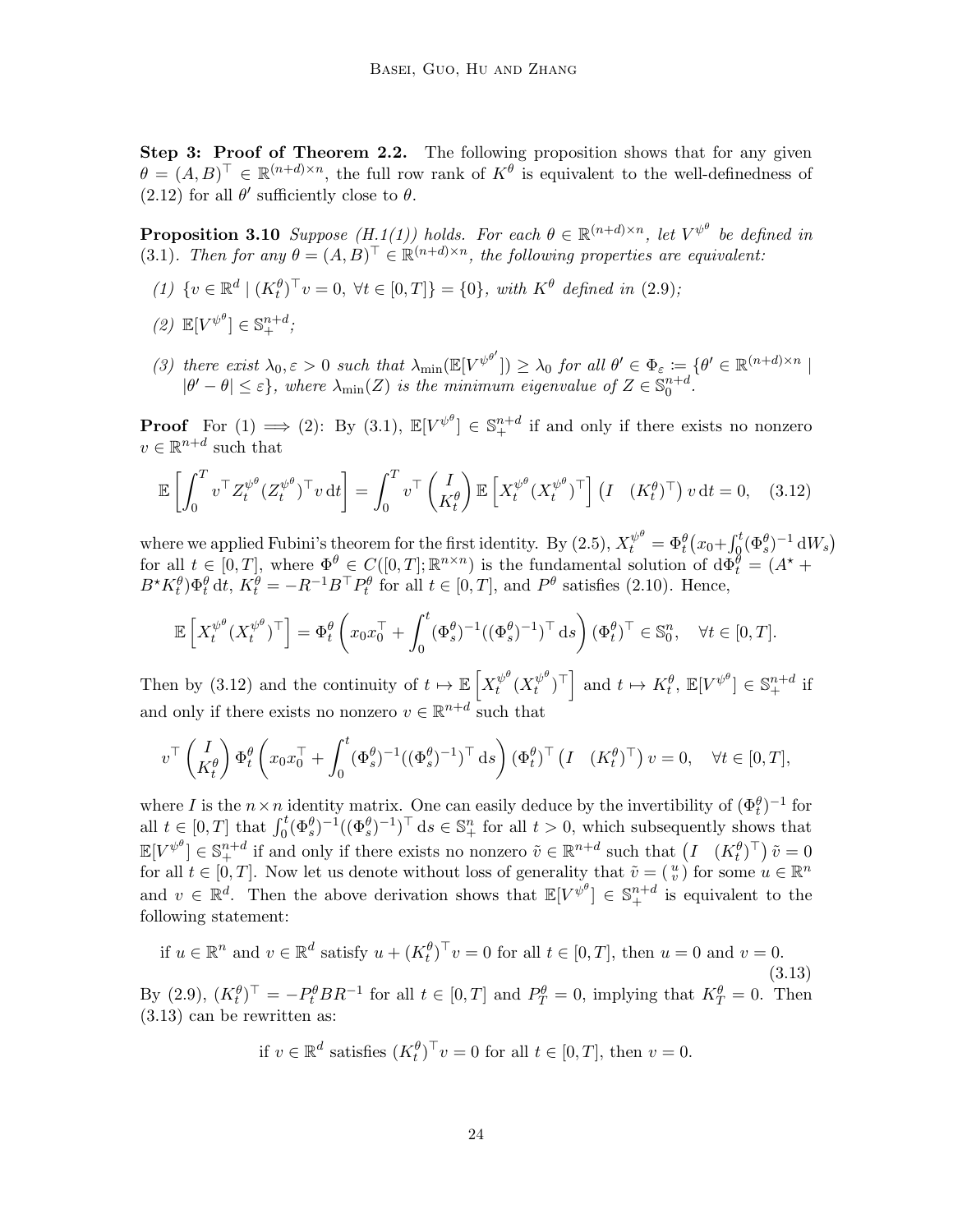For  $(2) \iff (3)$  $(2) \iff (3)$ : Item  $(3)$  clearly implies Item  $(2)$ . On the other hand, for any given  $\theta, \theta' \in \mathbb{R}^{(n+d)\times n},$ 

<span id="page-24-0"></span>
$$
\mathrm{d}(X^{\psi^{\theta}} - X^{\psi^{\theta'}})_{t} = \left( (A^{\star} + B^{\star} K_{t}^{\theta})(X^{\psi^{\theta}} - X^{\psi^{\theta'}})_{t} + B^{\star}(K_{t}^{\theta} - K_{t}^{\theta'})X_{t}^{\psi^{\theta'}} \right) \mathrm{d}t.
$$

Then, we can easily deduce from the continuity of  $t \mapsto K^{\theta}$  (see Lemma [3.1\)](#page-14-3) that  $\mathbb{R}^{(n+d)\times n} \ni$  $\theta \mapsto Z^{\psi^{\theta}} \in \mathcal{H}^{2}(\mathbb{R}^{(n+d)\times n})$  is continuous, which implies the continuity of  $\mathbb{R}^{(n+d)\times n} \ni \theta \mapsto$  $V^{\psi^\theta} = \mathbb{E}\big[\int_0^T Z_t^{\psi^\theta}$  $t^{\psi^\theta}(Z_t^{\psi^\theta})$  $\{u^{w^b}\}_{t}^{\top}$  dt  $\} \in \mathbb{S}_0^{n+d}$ . Hence, by the continuity of the minimum eigenvalue function, we can conclude Item [\(2\)](#page-23-2) from Item [\(3\).](#page-23-5) П

The following proposition provides sufficient conditions for the nondegeneracy of  $K^{\theta}$ .

<span id="page-24-1"></span>**Proposition 3.11** Let  $n, d \in \mathbb{N}$ ,  $\theta = (A, B)^{\top} \in \mathbb{R}^{(n+d)\times n}$ ,  $Q \in \mathbb{S}_0^n$  and  $R \in \mathbb{S}_+^d$ .

- <span id="page-24-2"></span>(1) For all  $T > 0$ , if  $B^{\top}QB \in \mathbb{S}_{+}^{d}$ , then  $\{v \in \mathbb{R}^{d} \mid (K_{t}^{\theta})^{\top}v = 0, \forall t \in [0, T]\} = \{0\}.$
- (2) Assume that the algebraic Riccati equation  $A^{\top}P + PA P(BR^{-1}B^{\top})P + Q = 0$  admits a unique maximal solution  $P_{\infty} \in \mathbb{S}^n_+$ . Let  $K_{\infty} = -R^{-1}B^{\top}P_{\infty}$ , and for each  $T > 0$ , let  $P^{(T)} \in C([0,T]; \mathbb{S}_0^n)$  be defined in [\(2.10\)](#page-6-4). Assume that  $\lim_{T \to \infty} P_0^{(T)} = P_{\infty}$  and  $K_{\infty}(K_{\infty})^{\top} \in \mathbb{S}_{+}^{d}$ . Then there exists  $T_0 > 0$ , such that for all  $T \geq T_0$ ,  $\{v \in \mathbb{R}^d \mid$  $(K_t^{\theta})^{\top} v = 0, \ \forall t \in [0, T] \} = \{0\}.$

**Proof** To prove Item [\(1\),](#page-24-1) suppose that  $B^{\top}QB \in \mathbb{S}_{+}^{n}$  and  $v \in \mathbb{R}^{d}$  such that  $(K_{t}^{\theta})^{\top}v =$  $-P_t^{\theta} BR^{-1}v = 0$  for all  $t \in [0,T]$ , with  $P^{\theta}$  defined in  $(2.10)$ . Setting  $u = R^{-1}v$ , right multiplying [\(2.10\)](#page-6-4) by  $Bu$ , and left multiplying (2.10) by  $u<sup>+</sup>B<sup>+</sup>$  shows

 $u^\top B^\top(\frac{\mathrm{d}}{\mathrm{d}t}$  $\frac{d}{dt}P_t^{\theta}Bu + A^{\top}P_t^{\theta}Bu + u^{\top}B^{\top}P_t^{\theta}ABu - u^{\top}B^{\top}P_t^{\theta}BR^{-1}B^{\top}P_t^{\theta}Bu + u^{\top}B^{\top}QBu = 0.$ 

 $\mathop{\rm As}\limits_{{\cal T}}{\cal P}^\theta_L{\cal B} u=0$  for all  $t\in(0,T),$   $u^\top{\cal B}^\top(\frac{\rm d}{\rm d t})$  $\frac{d}{dt}P_t^{\theta}$ ) $Bu = u^{\top}B^{\top}P_t^{\theta} = 0$  for all  $t \in (0, T)$ , and hence  $u^\top B^\top Q B u = 0$ . The assumption of  $B^\top Q B \in \mathbb{S}^n_+$  then gives  $u = R^{-1}v = 0$ , which along with the invertibility of  $R^{-1}$  shows that  $v = 0$ .

To prove Item [\(2\),](#page-24-2) observe that  $\lim_{T \to \infty} (-R^{-1}B^{\top}P_0^{(T)}$  $\lambda_0^{(1)}$ ) =  $K_\infty$ . As  $\lambda_{\min}(K_\infty(K_\infty)^+)$  > 0, there exists  $T_0 > 0$  such that for all  $T \ge T_0$ ,  $\lambda_{\min} \left( (-R^{-1}B^{\top}P_0^{(T)} \right)$  $P_0^{(T)}) (-R^{-1}B^{\top}P_0^{(T)}$  $\left( \begin{smallmatrix} 0(T) \ 0 \end{smallmatrix} \right)^\top \bigg) >$ 0. Fix  $T \geq T_0$  and consider  $v \in \mathbb{R}^d$  such that  $(K_t^{\theta})^{\top} v = 0$  for all  $t \in [0, T]$ . Then the definitions of  $K^{\theta}_{\text{I}}$  and  $P^{(T)}$  imply the invertibility of  $K^{\theta}_{0}(K^{\theta}_{0})^{\top}$ , which yields  $v =$  $(K_0^{\theta}(K_0^{\theta})^{\top})^{-1}K_0^{\theta}(K_0^{\theta})^{\top}v = 0.$ 

Now we are ready for the proof of Theorem [2.2.](#page-8-1)

**Proof** [Proof of Theorem [2.2\]](#page-8-1) As  $(H.1(2))$  $(H.1(2))$  $(H.1(2))$  holds with  $\theta^*$  and  $\theta_0$ , we can obtain from Propo-sition [3.10](#page-23-0) that, there exist  $C_1, \varepsilon > 0$  such that for all  $\theta \in \Phi_{\varepsilon} := \{\theta \mid \mathbb{R}^{(n+d)\times n} \mid |\theta - \theta^{\star}| \leq \theta\}$  $\varepsilon$   $\cup$   $\{\theta_0\}$ , we have  $\|(\mathbb{E}[V^{\psi^\theta}])^{-1}\|_2 \leq C_1$ . Then by Proposition [3.9,](#page-21-0) there exist constants  $\overline{C}_1, \overline{C}_2 \geq 1$ , such that for all  $\theta \in \Theta_{\varepsilon}$  and  $\delta' \in (0, 1/2)$ , if  $m \geq \overline{C}_1(-\ln \delta')$ , then with probability at least  $1 - 2\delta'$ ,

<span id="page-24-3"></span>
$$
|\hat{\theta} - \theta^{\star}| \leq \bar{C}_2 \left( \sqrt{\frac{-\ln \delta'}{m}} + \frac{-\ln \delta'}{m} + \frac{(-\ln \delta')^2}{m^2} \right),\tag{3.14}
$$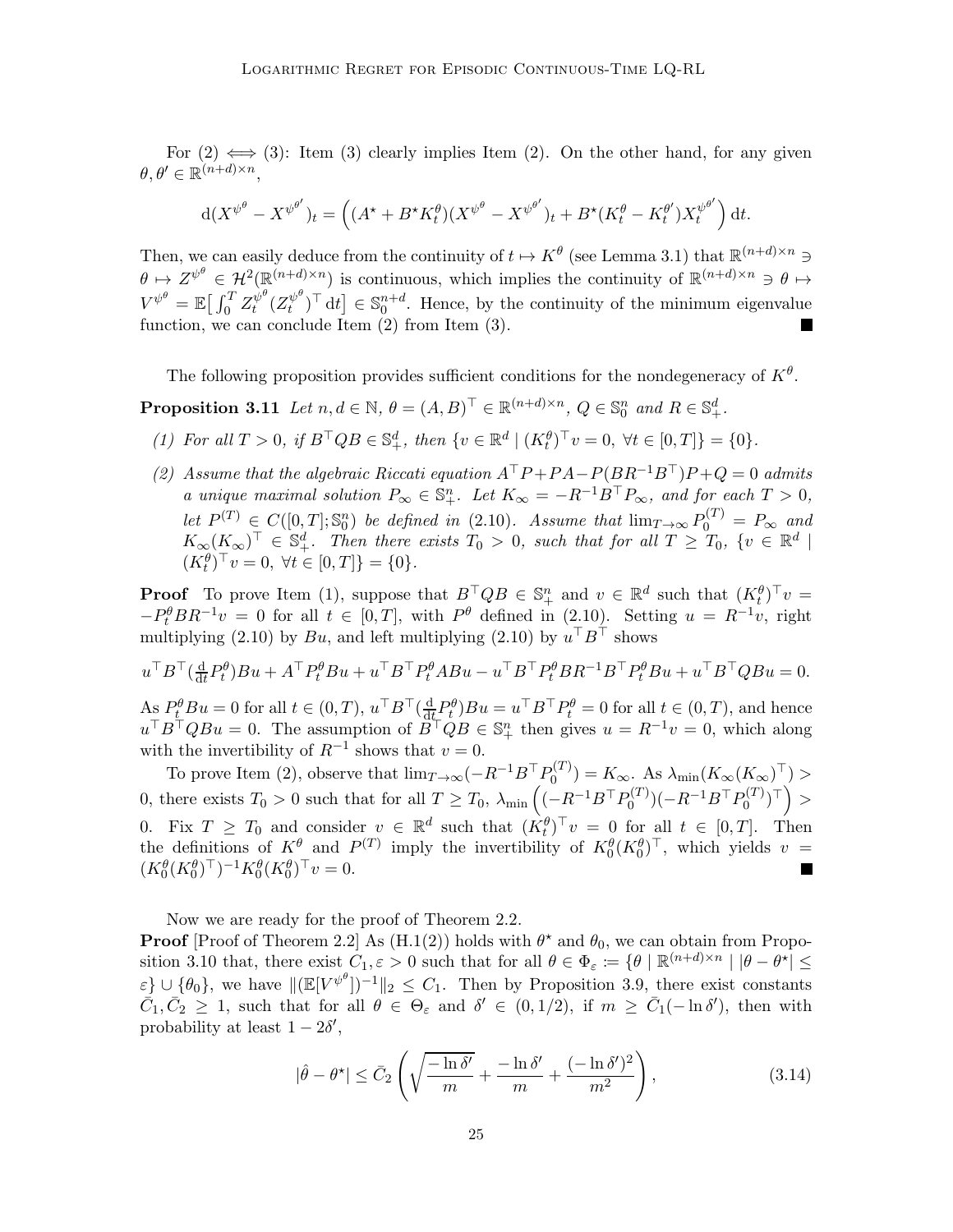where  $\hat{\theta}$  denotes the right-hand side of [\(2.13\)](#page-6-2) with the control  $\psi^{\theta}$ . In the following, we fix  $\delta \in (0, 3/\pi^2)$  and  $C \ge C_0$ , with the constant  $C_0 \in (0, \infty)$  satisfying

<span id="page-25-1"></span>
$$
C_0 \ge \bar{C}_1 \bigg( \sup_{\ell \in \mathbb{N} \cup \{0\}, \delta \in (0, 3/\pi^2)} \frac{-\ln(\delta/(\ell+1)^2)}{2^{\ell}(-\ln \delta)} \bigg) \bigg/ \min \bigg\{ \bigg( \frac{\varepsilon}{3\bar{C}_2} \bigg)^2, 1 \bigg\},\,
$$

let  $m_0 = C(-\ln \delta)$ , and for each  $\ell \in \mathbb{N} \cup \{0\}$ , let  $\delta_{\ell} = \delta/(\ell+1)^2$ ,  $m_{\ell} = 2^{\ell}m_0$ , and let  $\theta_{\ell+1}$ be generated by [\(2.13\)](#page-6-2) with  $m = m_{\ell}$  and  $\theta = \theta_{\ell}$ . Note that the choices of  $C_0, m_{\ell}, \delta_{\ell}$  ensure that  $m_{\ell} \geq \bar{C}_1(-\ln \delta_{\ell}),$  and

$$
\bar{C}_2 \left( \sqrt{\frac{-\ln \delta_\ell}{m_\ell}} + \frac{(-\ln \delta_\ell)}{m_\ell} + \frac{(-\ln \delta_\ell)^2}{m_\ell^2} \right) \le 3\bar{C}_2 \sqrt{\frac{-\ln \delta_\ell}{m_\ell}} \le \varepsilon, \quad \forall \ell \in \mathbb{N} \cup \{0\}. \tag{3.15}
$$

We now prove with probability at least  $1 - 2 \sum_{\ell=0}^{\infty} \delta_{\ell} = 1 - \frac{\pi^2}{3}$  $rac{1}{3}\delta,$ 

<span id="page-25-0"></span>
$$
|\theta_{\ell+1} - \theta^{\star}| \leq \bar{C}_2 \left( \sqrt{\frac{-\ln \delta_{\ell}}{m_{\ell}}} + \frac{(-\ln \delta_{\ell})}{m_{\ell}} + \frac{(-\ln \delta_{\ell})^2}{m_{\ell}^2} \right), \quad \forall \ell \in \mathbb{N} \cup \{0\}.
$$
 (3.16)

Let us consider the induction statement for each  $k \in \mathbb{N} \cup \{0\}$ : with probability at least  $1-2\sum_{\ell=0}^k \delta_\ell$ , [\(3.16\)](#page-25-0) holds for all  $\ell=0,\ldots,k$ . The fact that  $\theta_0 \in \Theta_\varepsilon$  and [\(3.14\)](#page-24-3) yields the induction statement for  $k = 0$ . Now suppose that the induction statement holds for some  $k \in \mathbb{N} \cup \{0\}$ . Then the induction hypothesis and [\(3.15\)](#page-25-1) ensure that  $|\theta_{\ell} - \theta_{\ell}^{\star}| \leq \varepsilon$ for all  $\ell = 1, ..., k + 1$  (and hence  $\theta_{k+1} \in \Theta_{\varepsilon}$ ) with probability at least  $1 - 2 \sum_{\ell=0}^{k} \delta_{\ell}$ . Conditioning on this event, we can apply [\(3.14\)](#page-24-3) with  $\theta = \theta_{k+1}$ ,  $\delta' = \delta_{k+1} < 1/2$  and  $m = m_{k+1} \ge \bar{C}_1(-\ln \delta_{k+1})$ , and deduce with probability at least  $1-2\delta_{k+1}$  that [\(3.16\)](#page-25-0) holds for the index  $\ell = k + 1$ . Combining this with the induction hypothesis yields [\(3.16\)](#page-25-0) holds for the indices  $\ell = 0, \ldots, k + 1$ , with probability at least  $1 - 2 \sum_{\ell=0}^{k+1} \delta_{\ell}$ .

Observe that for all  $i \in \mathbb{N}$ , Algorithm [1](#page-7-1) generates the *i*-th trajectory with control  $\psi^{\theta_{\ell}}$ if  $i \in \left( \sum_{j=0}^{\ell-1} m_j, \sum_{j=0}^{\ell} m_j \right] = (m_0(2^{\ell}-1), m_0(2^{\ell+1}-1)]$  with some  $\ell \in \mathbb{N} \cup \{0\}$ . Then conditioning on the event [\(3.16\)](#page-25-0), we can obtain from Proposition [3.8](#page-20-0) that, for all  $M \in \mathbb{N}$ ,

$$
R(M) \leq \sum_{\ell=0}^{\lceil \log_2(\frac{M}{m_0}+1) \rceil - 1} m_{\ell} \Big( J^{\theta^{\star}} (U^{\psi^{\theta_{\ell}}}) - J^{\theta^{\star}} (U^{\theta^{\star}}) \Big) \leq C' \sum_{\ell=0}^{\lceil \log_2(\frac{M}{m_0}+1) \rceil - 1} m_{\ell} |\theta_{\ell} - \theta^{\star}|^2
$$
  

$$
\leq C' m_0 + C' \sum_{\ell=0}^{\lceil \log_2(\frac{M}{m_0}+1) \rceil - 1} (-\ln \delta_{\ell}) \Big( 1 + \frac{-\ln \delta_{\ell}}{m_{\ell}} + \frac{(-\ln \delta_{\ell})^3}{m_{\ell}^3} \Big)
$$
  

$$
\leq C'(-\ln \delta) + C' \sum_{\ell=1}^{\lceil \log_2 M \rceil} \Big( 2\ln \ell - \ln \delta \Big) \leq C' ((\ln M)(\ln \ln M) + (\ln M)(-\ln \delta)),
$$
  
(3.17)

<span id="page-25-2"></span>with a constant C' independent of M and  $\delta$ , where we have used  $\sum_{\ell=1}^n \ln \ell = \ln(n!) \le$  $C'n \ln n$  due to Stirling's formula.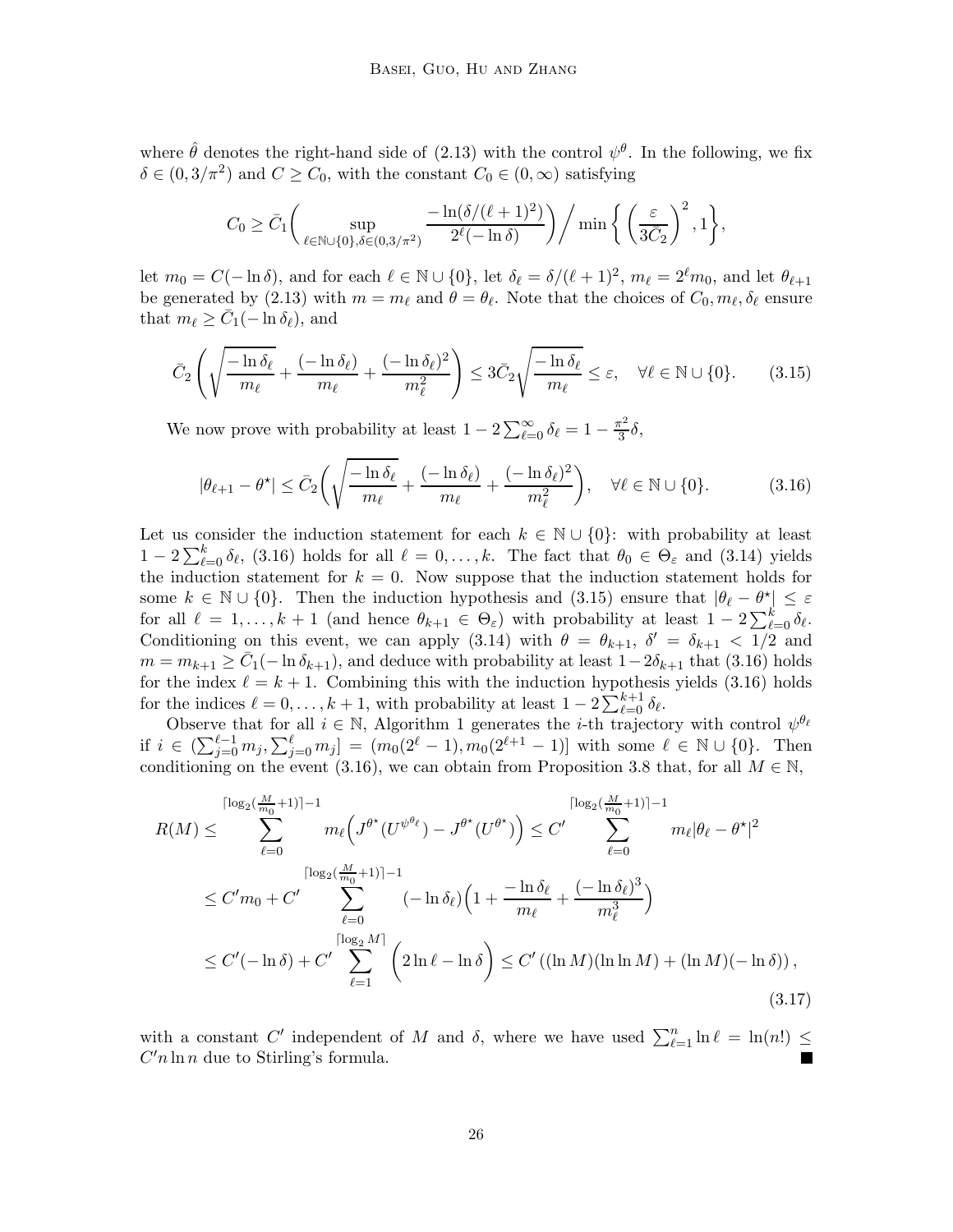# <span id="page-26-0"></span>3.4 Regret analysis of discrete-time least-squares algorithm

This section is devoted to the proof of Theorem [2.3.](#page-12-0) The main step is similar to the proof of Theorem [2.2](#page-8-1) in Section [3.3.](#page-19-0) However, one needs to quantity the precise impact of the piecewise constant policies and the discrete-time observations on the performance gap and the parameter estimation error.

Step 1: Analysis of the performance gap. The following proposition shows the performance gap between applying a piecewise constant feedback control for an incorrect model and a continuous-time feedback control for the true model scales quadratically with respect to the stepsize and the parameter errors.

<span id="page-26-1"></span>**Proposition 3[.1](#page-7-2)2** Suppose (H.1[\(1\)\)](#page-7-3) holds and let  $\Theta$  be a bounded subset of  $\mathbb{R}^{(n+d)\times n}$ . For each  $\theta \in \Theta$  and  $N \in \mathbb{N}$ , let  $\psi^{\theta,\tau}$  be defined in [\(2.19\)](#page-10-2) with stepsize  $\tau = T/N$ , let  $X^{\psi^{\theta,\tau}}$  be the state process associated with  $\psi^{\theta,\tau}$  (cf. [\(2.21\)](#page-11-4)), let  $\psi^{\theta^{\star}}$  be defined in [\(2.3\)](#page-5-4), and let  $X^{\theta^{\star}}$  be the state process associated with  $\psi^{\theta^*}$  (cf. [\(2.5\)](#page-5-5)). Then there exists  $C > 0$  such that

<span id="page-26-4"></span><span id="page-26-3"></span>
$$
|J^{\theta^*}(U^{\psi^{\theta,\tau}}) - J^{\theta^*}(U^{\theta^*})| \le C(N^{-2} + |\theta - \theta^*|^2), \quad \forall \theta \in \Theta, N \in \mathbb{N},\tag{3.18}
$$

where  $U_t^{\psi^{\theta,\tau}} = \psi^{\theta,\tau}(t, X_t^{\psi^{\theta,\tau}})$  $(t_t^{\psi^{\theta,\tau}})$  and  $U_t^{\theta^\star} = \psi^{\theta^\star}(t, X_t^{\theta^\star})$  $t^{\theta^{\star}}$ ) for all  $t \in [0, T]$ , and  $J^{\theta^{\star}}$  is defined in  $(2.1).$  $(2.1).$ 

**Proof** Let us fix  $\theta \in \Theta$  and  $N \in \mathbb{N}$ . By applying Proposition [3.7](#page-19-3) with  $U = U^{\psi^{\theta, \tau}}$ ,

$$
J^{\theta^*}(U^{\psi^{\theta,\tau}}) - J^{\theta^*}(U^{\theta^*})
$$
  
\n
$$
\leq ||Q||_2 ||X^{\theta^*,U^{\psi^{\theta,\tau}}} - X^{\theta^*}||_{\mathcal{H}^2(\mathbb{R}^n)}^2 + ||R||_2 ||U^{\psi^{\theta,\tau}} - U^{\theta^*}||_{\mathcal{H}^2(\mathbb{R}^d)}^2,
$$
  
\n
$$
\leq ||Q||_2 ||X^{\psi^{\theta,\tau}} - X^{\psi^{\theta^*}}||_{\mathcal{H}^2(\mathbb{R}^n)}^2 + ||R||_2 ||\psi^{\theta,\tau}(\cdot, X^{\psi^{\theta,\tau}}) - \psi^{\theta^*}(\cdot, X^{\psi^{\theta^*}})||_{\mathcal{H}^2(\mathbb{R}^d)}^2,
$$
\n(3.19)

where the last inequality used the fact that  $X^{\theta^*, U^{\psi^{\theta,\tau}}} = X^{\psi^{\theta,\tau}}$  (see [\(2.11\)](#page-6-0)), and the definitions of  $U^{\psi^{\theta,\tau}}$  and  $U^{\theta^*}$ .

We then prove that there exists a constant C, independent of  $\theta$ , N, such that

$$
||X^{\psi^{\theta,\tau}} - X^{\psi^{\theta^\star}}||_{\mathcal{H}^2(\mathbb{R}^n)} + ||\psi^{\theta,\tau}(\cdot, X^{\psi^{\theta,\tau}}) - \psi^{\theta^\star}(\cdot, X^{\psi^{\theta^\star}})||_{\mathcal{H}^2(\mathbb{R}^d)} \leq C(N^{-1} + |\theta - \theta^\star|).
$$

By setting  $\delta X = X^{\theta^*} - X^{\psi^{\theta,\tau}}$ , we obtain from [\(2.5\)](#page-5-5) and [\(2.21\)](#page-11-4) that

$$
d\delta X_t = (A^{\star} \delta X_t + B^{\star} K_t^{\theta^{\star}} \delta X_t + (K_t^{\theta^{\star}} - K_t^{\theta, \tau}) X_t^{\psi^{\theta, \tau}}) dt, \quad t \in [0, T]; \quad \delta X_0 = 0. \tag{3.20}
$$

Since  $||P^{\theta^{\star}}||_{C([0,T];\mathbb{R}^{n\times n})} \leq C$  and  $K_t^{\theta^{\star}} = -R^{-1}B^{\top}P_t^{\theta^{\star}}$  $t^{\theta^{\star}}$  for all  $t \in [0,T],$   $||K^{\theta^{\star}}||_{C([0,T]; \mathbb{R}^{d \times n})} \le$ *C*. Moreover, by  $||P_{t_i}^{\theta,\tau}||$  $\mathbb{E}_{t_i}^{\nu,\tau} \|_2 \leq C$  for all  $i = 0, \ldots, N$  (see Proposition [3.3\)](#page-15-1) and [\(2.20\)](#page-10-3), we have  $||K_t^{\theta,\tau}$  $\|t^{\sigma,\tau}\|_2 \leq C$  for all  $t \in [0,T]$ , which along with a moment estimate of  $(2.21)$  yields  $||X^{\psi^{\theta,\tau}}||_{\mathcal{S}^2(\mathbb{R}^n)} \leq C$ . Thus, by applying Gronwall's inequality to [\(3.20\)](#page-26-2), Lemma [3.1](#page-14-3) and Proposition [3.3,](#page-15-1) for all  $\theta \in \Theta$  and  $N \in \mathbb{N}$ ,

<span id="page-26-2"></span>
$$
\|X^{\theta^*} - X^{\psi^{\theta,\tau}}\|_{\mathcal{H}^2(\mathbb{R}^n)} \le C \|X^{\theta^*} - X^{\psi^{\theta,\tau}}\|_{\mathcal{S}^2(\mathbb{R}^n)} \n\le C \|(K_t^{\theta^*} - K_t^{\theta,\tau}) X^{\psi^{\theta,\tau}}\|_{\mathcal{H}^2(\mathbb{R}^d)} \le C \max_{t \in [0,T]} \|K_t^{\theta^*} - K_t^{\theta,\tau}\|_2 \n\le C \max_{t \in [0,T]} (\|K_t^{\theta} - K_t^{\theta,\tau}\|_2 + \|K_t^{\theta^*} - K_t^{\theta}\|_2) \le C(N^{-1} + |\theta - \theta^*|).
$$
\n(3.21)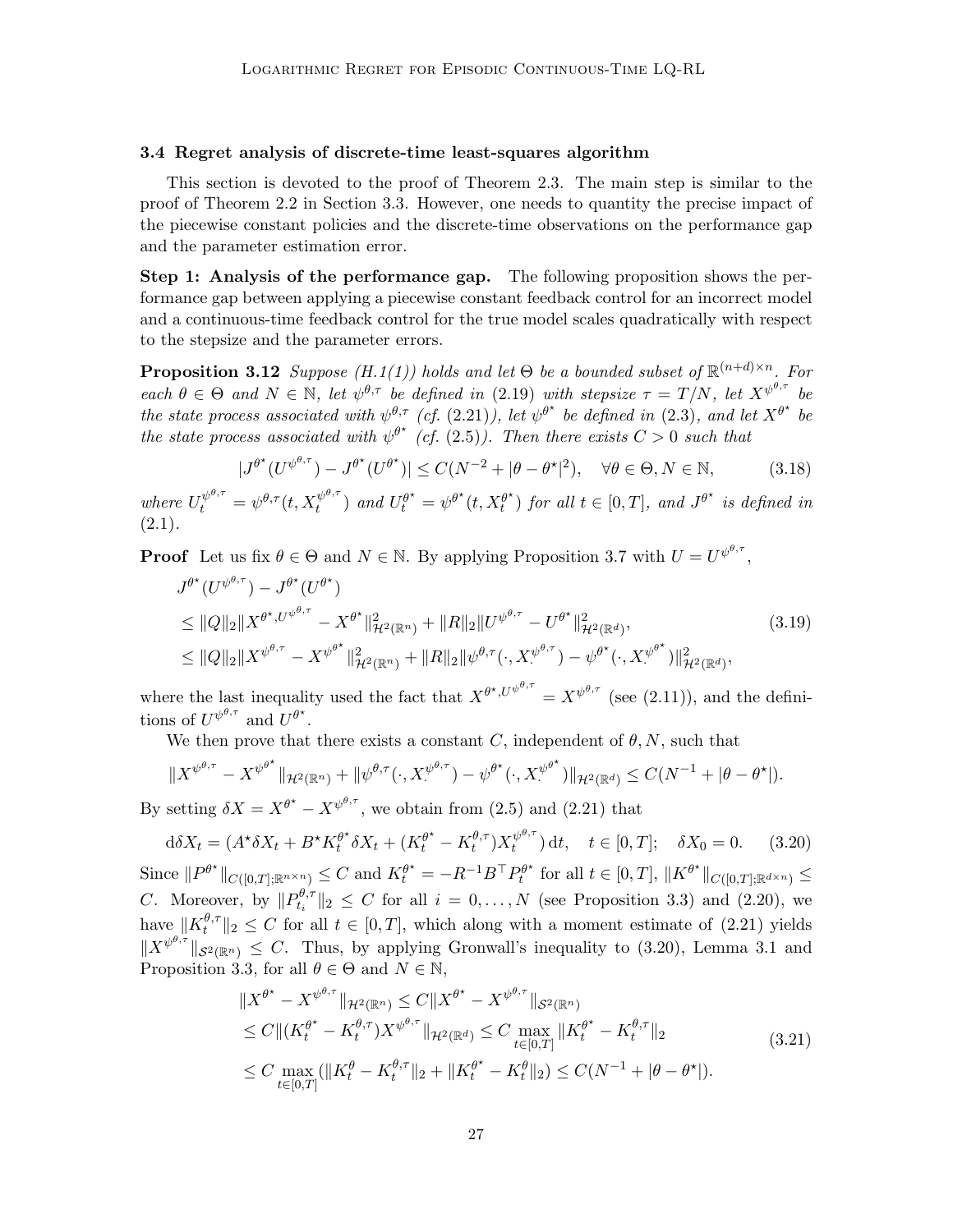The above inequality further implies

$$
\begin{split} &\|\psi^{\theta,\tau}(\cdot,X^{\psi^{\theta,\tau}})-\psi^{\theta^\star}(\cdot,X^{\psi^{\theta^\star}})\|_{\mathcal{H}^2(\mathbb{R}^d)}=\|K^{\theta,\tau}_{\cdot}X^{\psi^{\theta,\tau}}-K^{\theta^\star}_{\cdot}X^{\psi^{\theta^\star}}\|_{\mathcal{H}^2(\mathbb{R}^d)}\\ &\leq \|(K^{\theta,\tau}-K^{\theta^\star}_{\cdot})X^{\psi^{\theta,\tau}}\|_{\mathcal{H}^2(\mathbb{R}^d)}+\|K^{\theta^\star}_{\cdot}(X^{\psi^{\theta,\tau}}-X^{\psi^{\theta^\star}}_{\cdot})\|_{\mathcal{H}^2(\mathbb{R}^d)}\\ &\leq \|K^{\theta^\star}-K^{\theta,\tau}\|_{C([0,T;\mathbb{R}^{d\times n})}\|X^{\psi^{\theta,\tau}}\|_{\mathcal{H}^2(\mathbb{R}^n)}+\|K^{\theta^\star}\|_{C([0,T;\mathbb{R}^{d\times n})}\|X^{\psi^{\theta,\tau}}-X^{\psi^{\theta^\star}}\|_{\mathcal{H}^2(\mathbb{R}^n)}\\ &\leq C(N^{-1}+|\theta-\theta^\star|),\quad \forall \theta\in\Theta,N\in\mathbb{N}, \end{split}
$$

П

which along with [\(3.19\)](#page-26-3) finishes the desired estimate.

Step 2: Error bound for parameter estimation. The following lemma shows that the difference between the expectations of  $(V^{\psi^{\theta,\tau},\tau}, Y^{\psi^{\theta,\tau},\tau})$  and of  $(V^{\psi^{\theta,\tau}}, Y^{\psi^{\theta,\tau}})$  scales linearly with respect to the stepsize.

<span id="page-27-0"></span>**Lemma 3[.1](#page-7-2)3** Suppose (H.1[\(1\)\)](#page-7-3) holds and let  $\Theta$  be a bounded subset of  $\mathbb{R}^{(n+d)\times n}$ . For each  $\theta \in \Theta$  and  $N \in \mathbb{N}$ , let  $\tau = T/N$ , let  $\psi^{\theta,\tau}$  be defined in [\(2.19\)](#page-10-2), let  $V^{\psi^{\theta,\tau}}, V^{\psi^{\theta,\tau}}$  be defined in [\(3.1\)](#page-13-1), and let  $V^{\psi^{\theta,\tau},\tau}$ ,  $Y^{\psi^{\theta,\tau},\tau}$  be defined in [\(3.2\)](#page-13-2). Then there exists a constant C such that

$$
|\mathbb{E}[V^{\psi^{\theta,\tau},\tau} - V^{\psi^{\theta,\tau}}]| + |\mathbb{E}[Y^{\psi^{\theta,\tau},\tau} - Y^{\psi^{\theta,\tau}}]| \le CN^{-1}, \quad \forall \theta \in \Theta, N \in \mathbb{N}.
$$

**Proof** By [\(2.21\)](#page-11-4), we have for all  $i = 0, ..., N - 1$ ,  $X_{t_{i+1}}^{\psi^{\theta,\tau}} - X_{t_i}^{\psi^{\theta,\tau}} = \int_{t_i}^{t_{i+1}} (\theta^{\star})^{\top} Z_t^{\psi^{\theta,\tau}} dt +$  $W_{t_{i+1}} - W_{t_i}$ , which implies

$$
\mathbb{E}[V^{\psi^{\theta,\tau}} - V^{\psi^{\theta,\tau},\tau}] = \sum_{i=0}^{N-1} \int_{t_i}^{t_{i+1}} \mathbb{E}[Z_t^{\psi^{\theta,\tau}} (Z_t^{\psi^{\theta,\tau}})^{\top} - Z_{t_i}^{\psi^{\theta,\tau}} (Z_t^{\psi^{\theta,\tau}})^{\top}] dt,
$$
  

$$
\mathbb{E}[Y^{\psi^{\theta,\tau}} - Y^{\psi^{\theta,\tau},\tau}] = \sum_{i=0}^{N-1} \int_{t_i}^{t_{i+1}} \mathbb{E}[(Z_t^{\psi^{\theta,\tau}} - Z_{t_i}^{\psi^{\theta,\tau}})(Z_t^{\psi^{\theta,\tau}})^{\top} \theta^{\star}] dt.
$$

Hence it suffices to prove that  $\mathbb{E}[Z_t^{\psi^{\theta,\tau}}]$  $t^{\psi^{\theta, \tau}}(Z^{\psi^{\theta, \tau}}_t$  $(t^{\theta,\tau})^{\top} - Z_{t_i}^{\psi^{\theta,\tau}}$  $t^{\psi^{\theta, \tau}}_t (Z^{\psi^{\theta, \tau}}_{t_i})$  $\vert t_i^{\psi^{\theta,\tau}} \rangle^{\top}$ ]|  $\leq CN^{-1}$  and  $\vert \mathbb{E}[(Z_t^{\psi^{\theta,\tau}})]$  $\frac{1}{t}$  –  $Z_{t_i}^{\psi^{\theta,\tau}}$  $(t_i^{\psi^{\theta, \tau}})(Z_t^{\psi^{\theta, \tau}})$  $\|v^{(p^{e,r})}\| \le CN^{-1}$  for all  $t \in [t_i, t_{i+1}]$  and  $i = 0, ..., N - 1$ .

Let us fix  $i = 0, \ldots, N-1$  and  $t \in [t_i, t_{i+1}]$ . In the following, we shall omit the superscripts of  $X^{\psi^{\theta,\tau}}$  and  $Z^{\psi^{\theta,\tau}}$  if no confusion occurs. As  $t \in [t_i, t_{i+1}]$ , by [\(2.21\)](#page-11-4), we have  $X_t = e^{Lt} X_{t_i} + \int_{t_i}^t e^{L(t-s)} dW_s$  with  $L \coloneqq A^* + B^* K_{t_i}^{\theta, \tau}$  $t_i^{\sigma,\tau}$ . Thus,

$$
X_{t}X_{t}^{T} - X_{t_{i}}X_{t_{i}}^{T}
$$
  
=  $(X_{t} - X_{t_{i}} + X_{t_{i}})(X_{t} - X_{t_{i}} + X_{t_{i}})^{T} - X_{t_{i}}X_{t_{i}}^{T}$   
=  $(X_{t} - X_{t_{i}})(X_{t} - X_{t_{i}})^{T} + X_{t_{i}}(X_{t} - X_{t_{i}})^{T} + (X_{t} - X_{t_{i}})X_{t_{i}}^{T}$   
=  $\left((e^{Lt} - I)X_{t_{i}} + \int_{t_{i}}^{t} e^{L(t-s)} dW_{s}\right) \left((e^{Lt} - I)X_{t_{i}} + \int_{t_{i}}^{t} e^{L(t-s)} dW_{s}\right)^{T}$   
+  $X_{t_{i}}\left((e^{Lt} - I)X_{t_{i}} + \int_{t_{i}}^{t} e^{L(t-s)} dW_{s}\right)^{T} + \left((e^{Lt} - I)X_{t_{i}} + \int_{t_{i}}^{t} e^{L(t-s)} dW_{s}\right)X_{t_{i}}^{T}$ .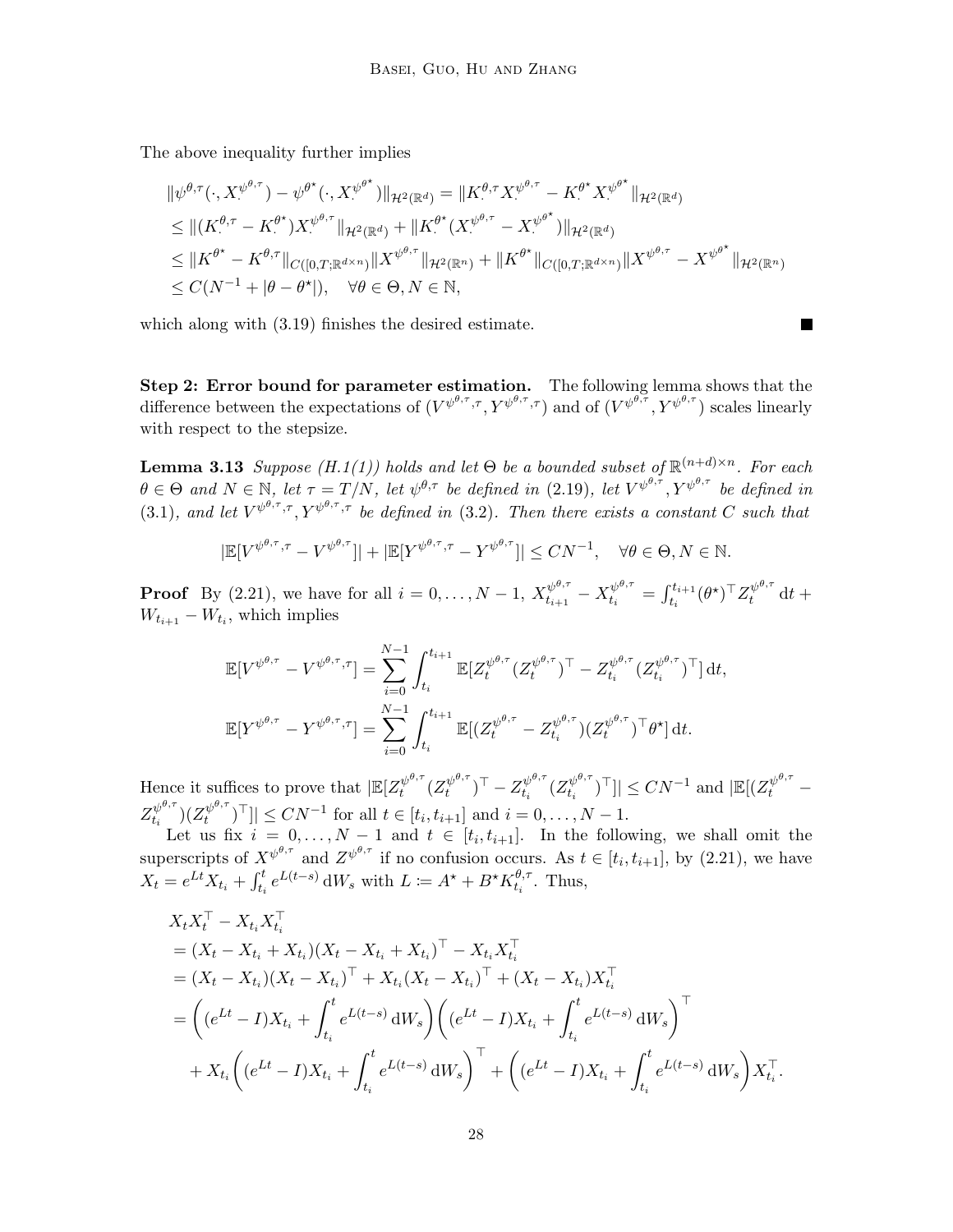By taking expectations of both sides of the above identity, the martingale property of the Itô integral, and the Itô isometry,

$$
\mathbb{E}[X_t X_t^{\top} - X_{t_i} X_{t_i}^{\top}] = (e^{Lt} - I)\mathbb{E}[X_{t_i} X_{t_i}^{\top}] (e^{L^{\top}t} - I) + \int_{t_i}^t e^{L(t-s)} e^{L^{\top}(t-s)} ds \n+ \mathbb{E}[X_{t_i} X_{t_i}^{\top}] (e^{L^{\top}t} - I) + (e^{Lt} - I)\mathbb{E}[X_{t_i} X_{t_i}^{\top}] \le C(t - t_i),
$$

where the last inequality follows from  $||X^{\psi^{\theta,\tau}}||_{\mathcal{S}^2(\mathbb{R}^n)} \leq C$ . Since  $\psi^{\theta,\tau}(t, X_t^{\psi^{\theta,\tau}})$  $\mathcal{H}^{\theta,\tau}_t$  ) =  $K^{\theta,\tau}_{t_i}X^{\psi^{\theta,\tau}}_t$ t and  $\|K_{t_i}^{\theta,\tau}$  $\| \theta_{t_i}^{\theta, \tau} \|_2 \leq C$ , one can easily show that  $\| \mathbb{E}[Z_t^{\psi^{\theta, \tau}}]$  $t^{\psi^{\theta, \tau}}(Z^{\psi^{\theta, \tau}}_t$  $(x_t^{\psi^{\theta, \tau}})^\top - Z_{t_i}^{\psi^{\theta, \tau}}$  $t^{\psi^{\theta, \tau}}_t (Z^{\psi^{\theta, \tau}}_{t_i})$  $\|v^{v,\tau}_{t_i}\|^{\top}$ ]|  $\leq CN^{-1}$ . Furthermore, by  $X_t^{\psi^{\theta,\tau}} = e^{Lt} X_{t_i}^{\psi^{\theta,\tau}} + \int_{t_i}^t e^{L(t-s)} dW_s$  and the identity

$$
Z_t^{\psi^{\theta,\tau}}(Z_t^{\psi^{\theta,\tau}})^{\top} - Z_{t_i}^{\psi^{\theta,\tau}}(Z_{t_i}^{\psi^{\theta,\tau}})^{\top} = (Z_t^{\psi^{\theta,\tau}} - Z_{t_i}^{\psi^{\theta,\tau}})(Z_t^{\psi^{\theta,\tau}})^{\top} + Z_{t_i}^{\psi^{\theta,\tau}}(Z_t^{\psi^{\theta,\tau}} - Z_{t_i}^{\psi^{\theta,\tau}})^{\top},
$$

we can show that

$$
\begin{split} & \left| \mathbb{E}[(Z^{\psi^{\theta,\tau}}_t - Z^{\psi^{\theta,\tau}}_{t_i})(Z^{\psi^{\theta,\tau}}_t)^{\top}] \right| \\ &\leq \left| \mathbb{E}[Z^{\psi^{\theta,\tau}}_t (Z^{\psi^{\theta,\tau}}_t)^{\top} - Z^{\psi^{\theta,\tau}}_{t_i}(Z^{\psi^{\theta,\tau}}_{t_i})^{\top}] \right| + \left| \mathbb{E}[Z^{\psi^{\theta,\tau}}_{t_i}(Z^{\psi^{\theta,\tau}}_t - Z^{\psi^{\theta,\tau}}_{t_i})^{\top}] \right| \\ &\leq C\left(N^{-1} + \left| \mathbb{E}\left[Z^{\psi^{\theta,\tau}}_{t_i}(X^{\psi^{\theta,\tau}}_{t_i})^{\top}(e^{L^{\top}t} - I)\left(I\left(K^{\theta,\tau}_{t_i})^{\top}\right)\right] \right| \right) \leq CN^{-1}, \end{split}
$$

<span id="page-28-0"></span>by the uniform boundedness of  $||X^{\psi^{\theta,\tau}}||_{\mathcal{S}^2(\mathbb{R}^n)}$  and  $K^{\theta,\tau}$ .

**Proposition 3[.1](#page-7-2)4** Suppose  $(H.1(1))$  $(H.1(1))$  holds, and let  $\Theta \subset \mathbb{R}^{(n+d)\times n}$  such that there exists  $C_1 > 0$  satisfying  $\|(\mathbb{E}[V^{\psi^{\theta}}])^{-1}\|_2 \leq C_1$  and  $|\theta| \leq C_1$  for all  $\theta \in \Theta$ , with  $V^{\psi^{\theta}}$  defined in [\(3.1\)](#page-13-1). Then there exist constants  $\bar{C}_1, \bar{C}_2 \geq 0$  and  $n_0 \in \mathbb{N}$ , such that for all  $\theta \in \Theta$ ,  $N \in \mathbb{N} \cap [n_0, \infty)$  and  $\delta \in (0, 1/2)$ , if  $m \geq \overline{C}_1(-\ln \delta)$ , then with probability at least  $1 - 2\delta$ ,

<span id="page-28-1"></span>
$$
|\hat{\theta} - \theta^{\star}| \leq \bar{C}_2 \left( \sqrt{\frac{-\ln \delta}{m}} + \frac{-\ln \delta}{m} + \frac{(-\ln \delta)^2}{m^2} + \frac{1}{N} \right),\tag{3.22}
$$

where  $\hat{\theta}$  denotes the right-hand side of [\(2.23\)](#page-11-2) with the control  $\psi^{\theta,\tau}$  and stepsize  $\tau = T/N$ .

**Proof** We first prove that there exists  $n_0 \in \mathbb{N}$  such that for all  $N \in \mathbb{N} \cap [n_0, \infty)$  and  $\theta \in \Theta$ ,  $||(\mathbb{E}[V^{\psi^{\theta,\tau}}])^{-1}||_2 \leq C$  for a constant  $C > 0$  independent of  $\theta$  and N. By [\(2.11\)](#page-6-0) and [\(2.21\)](#page-11-4), we have for all  $\theta \in \Theta$  and  $N \in \mathbb{N}$ ,  $X_0^{\psi^{\theta}} = X_0^{\psi^{\theta}, \tau}$  $\int_0^{\psi^*,\tau}$  and

$$
d(X^{\psi^{\theta}} - X^{\psi^{\theta}, \tau})_t = \left( (A^{\star} + B^{\star} K_t^{\theta})(X^{\psi^{\theta}} - X^{\psi^{\theta}, \tau})_t + B^{\star} (K_t^{\theta} - K_t^{\theta, \tau}) X_t^{\psi^{\theta}, \tau} \right) dt, \quad t \in [0, T].
$$

Proposition [3.3](#page-15-1) shows  $\Vert K_t^{\theta} - K_t^{\theta,\tau} \Vert$  $t^{\theta,\tau}$  ||2  $\leq CN^{-1}$  for all  $t \in [0,T]$ , which along with Gronwall's inequality yields  $||X^{\psi^{\theta}} - X^{\psi^{\theta}, \tau}||_{\mathcal{S}^2(\mathbb{R}^n)} \leq CN^{-1}$  for all  $\theta \in \Theta$  and  $N \in \mathbb{N}$ . One can further prove that  $||U^{\psi^\theta} - U^{\psi^\theta, \tau}||_{\mathcal{S}^2(\mathbb{R}^d)} \leq CN^{-1}$  with  $U_t^{\psi^\theta} = \psi^\theta(t, X_t^{\psi^\theta})$  and  $U_t^{\psi^{\theta, \tau}} =$  $\psi^{\theta,\tau}(t,X_t^{\psi^{\theta,\tau}}$  $\mathcal{L}^{\psi^{\theta,\tau}}_t$  for all  $t \in [0,T]$ . Thus, we have  $|\mathbb{E}[V^{\psi^{\theta}}] - \mathbb{E}[V^{\psi^{\theta,\tau}}]| \leq CN^{-1}$ , which along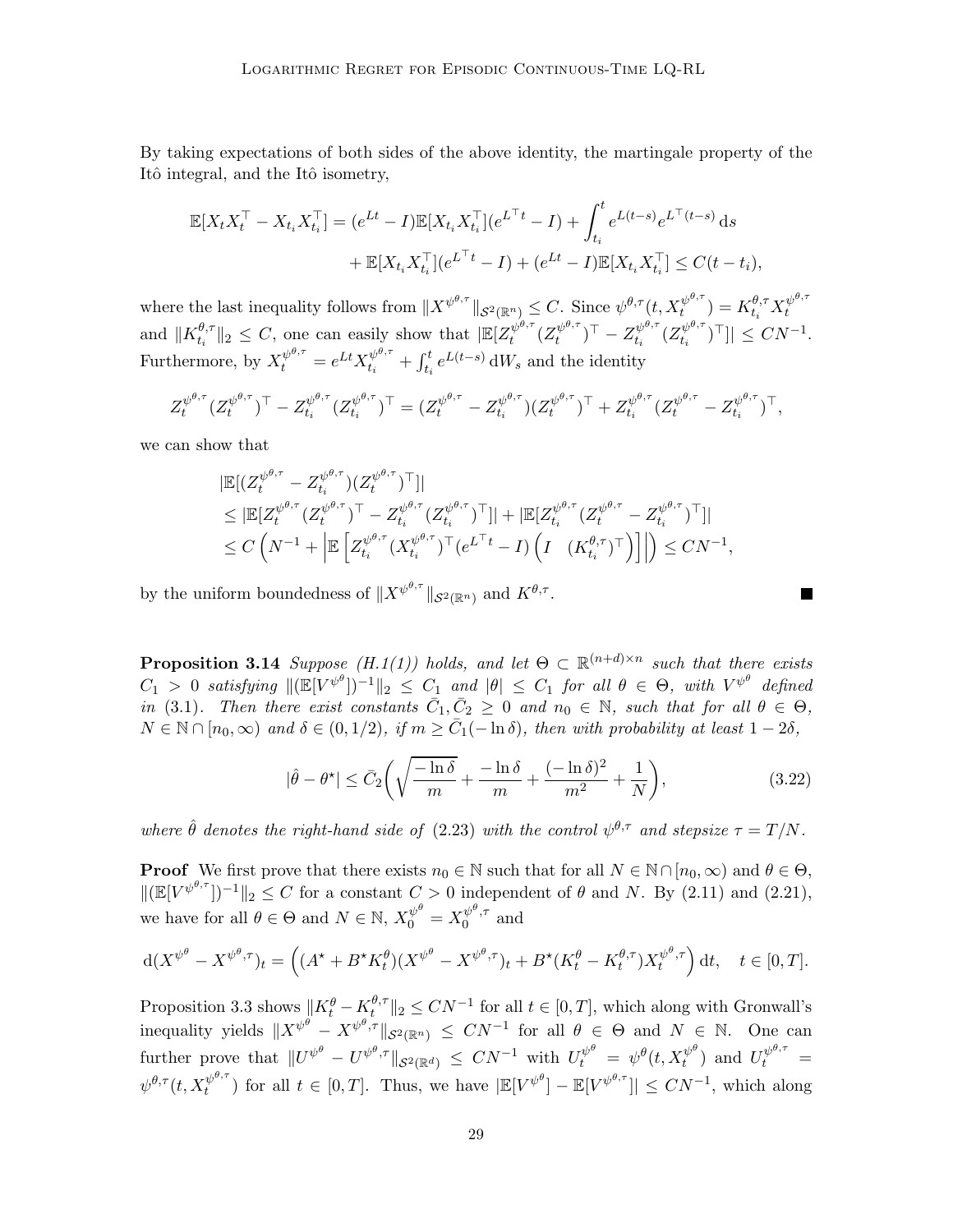with  $\|(\mathbb{E}[V^{\psi^{\theta}}])^{-1}\|_2 \leq C_1$  implies a uniform bound of  $\|(\mathbb{E}[V^{\psi^{\theta,\tau}}])^{-1}\|_2$  for all sufficiently large N.

Let us fix  $N \in \mathbb{N} \cap [n_0,\infty)$  and  $\theta \in \Theta$  for the subsequent analysis. The invertibility of  $\mathbb{E}[V^{\psi^{\theta,\tau}}]$  implies that  $\theta^* = (\mathbb{E}[V^{\psi^{\theta,\tau}}])^{-1}\mathbb{E}[Y^{\psi^{\theta,\tau}}])$  (cf. [\(2.12\)](#page-6-1)). Then by [\(2.23\)](#page-11-2), we can derive the following analogues of [\(3.10\)](#page-22-0):

$$
\|\hat{\theta} - \theta^{\star}\|_{2}
$$
\n
$$
= \|(V^{\psi^{\theta,\tau},\tau,m} + \frac{1}{m}I)^{-1}Y^{\psi^{\theta,\tau},\tau,m} - (\mathbb{E}[V^{\psi^{\theta,\tau}}])^{-1}\mathbb{E}[Y^{\psi^{\theta,\tau}}]\|_{2}
$$
\n
$$
\leq \|(V^{\psi^{\theta,\tau},\tau,m} + \frac{1}{m}I)^{-1} - (\mathbb{E}[V^{\psi^{\theta,\tau}}])^{-1}\|_{2}\|Y^{\psi^{\theta,\tau},m,\tau}\|_{2} + \|(\mathbb{E}[V^{\psi^{\theta,\tau}}])^{-1}\|_{2}\|Y^{\psi^{\theta,\tau},\tau,m} - \mathbb{E}[Y^{\psi^{\theta,\tau}}]\|_{2}
$$
\n
$$
\leq \|(V^{\psi^{\theta,\tau},\tau,m} + \frac{1}{m}I)^{-1}\|\|(\mathbb{E}[V^{\psi^{\theta,\tau}}])^{-1}\|_{2}\|Y^{\psi^{\theta,\tau},m,\tau}\|_{2}\|V^{\psi^{\theta,\tau},\tau,m} - \mathbb{E}[V^{\psi^{\theta,\tau}}] + \frac{1}{m}I\|_{2}
$$
\n
$$
+ \|(\mathbb{E}[V^{\psi^{\theta,\tau}}])^{-1}\|_{2}\|Y^{\psi^{\theta,\tau,\tau},m} - \mathbb{E}[Y^{\psi^{\theta,\tau}}]\|_{2},
$$

where  $V^{\psi^{\theta,\tau},\tau,m}$  and  $Y^{\psi^{\theta,\tau},\tau,m}$  are defined in [\(3.2\)](#page-13-2). Note that

$$
||V^{\psi^{\theta,\tau},\tau,m}-\mathbb{E}[V^{\psi^{\theta,\tau}}] + \frac{1}{m}I||_2 \leq ||V^{\psi^{\theta,\tau},\tau,m}-\mathbb{E}[V^{\psi^{\theta,\tau},\tau}]||_2 + ||\mathbb{E}[V^{\psi^{\theta,\tau},\tau}] - \mathbb{E}[V^{\psi^{\theta,\tau}}]||_2 + \frac{1}{m},
$$
  

$$
||Y^{\psi^{\theta,\tau,\tau},m}-\mathbb{E}[Y^{\psi^{\theta,\tau}}]||_2 \leq ||Y^{\psi^{\theta,\tau,\tau},m}-\mathbb{E}[Y^{\psi^{\theta,\tau,\tau}}]||_2 + ||\mathbb{E}[Y^{\psi^{\theta,\tau,\tau}}] - \mathbb{E}[Y^{\psi^{\theta,\tau}}]||_2,
$$

where for both inequalities, the first term on the right-hand side can be estimated by Theo-rem [3.6](#page-17-3) (uniformly in N), and the second term is of the magnitude  $\mathcal{O}(N^{-1})$  due to Lemma [3.13.](#page-27-0) Hence, proceeding along the lines of the proof of Proposition [3.9](#page-21-0) leads to the desired result. ш

Step 3: Proof of Theorem [2.3.](#page-12-0) The proof follows from similar arguments as that of Theorem [2.2,](#page-8-1) and we only present the main steps here. As  $(H.1(2))$  $(H.1(2))$  $(H.1(2))$  holds with  $\theta_0$  and  $\theta^*$ , we can obtain from Propositions [3.10](#page-23-0) and [3.14](#page-28-0) that, there exists a bounded set  $\Phi_{\varepsilon} \subset \mathbb{R}^{(n+d)\times n}$ and constants  $\bar{C}_1, \bar{C}_2 \geq 1$ ,  $n_0 \in \mathbb{N}$  that for all  $\theta \in \Phi_{\varepsilon}$ ,  $N \in \mathbb{N} \cap [n_0, \infty)$  and  $\delta' \in (0, 1/2)$ , if  $m \geq \bar{C}_1(-\ln \delta)$ , then with probability at least  $1 - 2\delta'$ ,

<span id="page-29-0"></span>
$$
|\hat{\theta} - \theta^{\star}| \leq \bar{C}_2 \left( \sqrt{\frac{-\ln \delta'}{m}} + \frac{-\ln \delta'}{m} + \frac{(-\ln \delta')^2}{m^2} + \frac{1}{N} \right),\tag{3.23}
$$

where  $\hat{\theta}$  denotes the right-hand side of [\(2.23\)](#page-11-2) with the control  $\psi^{\theta,\tau}$  and stepsize  $\tau = T/N$ . Then by proceeding along the lines of the proof of Theorem [2.2,](#page-8-1) there exists  $C_0 > 0$  and  $n_0 \in \mathbb{N}$ , such that for any given  $\delta \in (0, \frac{3}{\pi^2})$ , if  $m_0 = C(-\ln \delta)$  with  $C \ge C_0$  and  $N_\ell \ge n_0$  for all  $\ell \in \mathbb{N} \cup \{0\}$ , then with probability at least  $1 - \frac{\pi^2}{3}$  $rac{1}{3}\delta,$ 

$$
|\theta_{\ell+1} - \theta^{\star}| \leq \bar{C}_2 \left( \sqrt{\frac{-\ln \delta_{\ell}}{m_{\ell}}} + \frac{(-\ln \delta_{\ell})}{m_{\ell}} + \frac{(-\ln \delta_{\ell})^2}{m_{\ell}^2} + \frac{1}{N_{\ell}} \right), \quad \forall \ell \in \mathbb{N} \cup \{0\},\tag{3.24}
$$

where  $\delta_{\ell} = \delta/(\ell+1)^2$  and  $m_{\ell} = 2^{\ell}m_0$  for all  $\ell$ . Consequently, we can conclude the desired regret bound from Proposition [3.12](#page-26-1) (cf. [\(3.17\)](#page-25-2)), with an additional term  $\sum_{\ell=0}^{\ln M} m_{\ell} N_{\ell}^{-2}$  due to the time discretization errors in [\(3.18\)](#page-26-4) and [\(3.24\)](#page-29-0).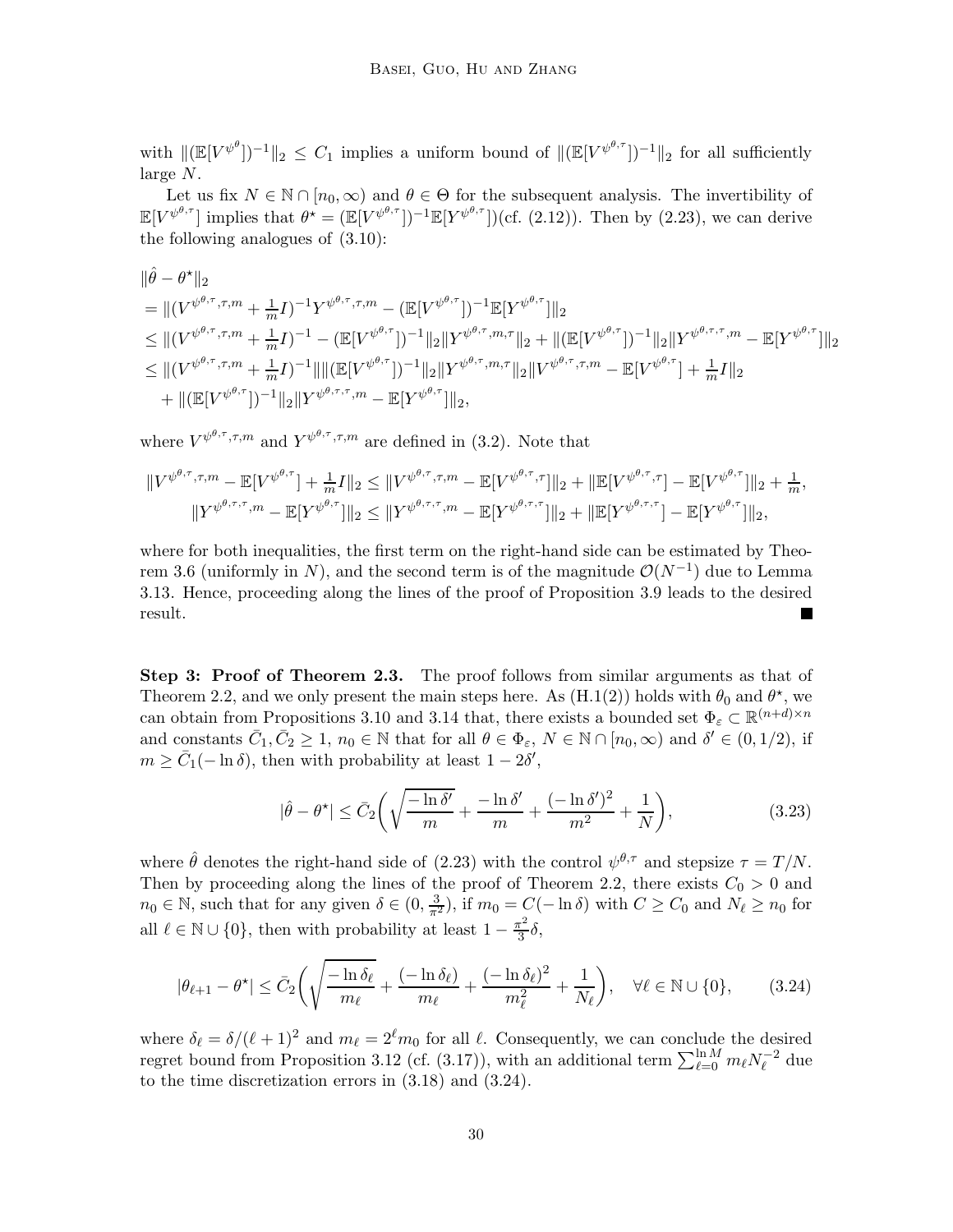# References

- <span id="page-30-3"></span>Yasin Abbasi-Yadkori and Csaba Szepesvári. Regret bounds for the adaptive control of linear quadratic systems. In Proceedings of the 24th Annual Conference on Learning Theory, pages  $1-26$ ,  $2011$ .
- <span id="page-30-4"></span>Marc Abeille and Alessandro Lazaric. Improved regret bounds for thompson sampling in linear quadratic control problems. In International Conference on Machine Learning, pages 1–9. PMLR, 2018.
- <span id="page-30-8"></span>Naman Agarwal, Elad Hazan, and Karan Singh. Logarithmic regret for online control. Advances in Neural Information Processing Systems, 32, 2019.
- <span id="page-30-1"></span>Peter Auer and Ronald Ortner. Logarithmic online regret bounds for undiscounted reinforcement learning. In Advances in Neural Information Processing Systems, pages 49–56, 2007.
- <span id="page-30-2"></span>Peter Auer, Thomas Jaksch, and Ronald Ortner. Near-optimal regret bounds for reinforcement learning. In Advances in Neural Information Processing Systems, pages 89–96, 2009.
- <span id="page-30-10"></span>Rafael Bailo, Mattia Bongini, José A Carrillo, and Dante Kalise. Optimal consensus control of the Cucker-Smale model. IFAC-PapersOnLine, 51(13):1–6, 2018.
- <span id="page-30-11"></span>Robert R Bitmead and Michel Gevers. Riccati difference and differential equations: Convergence, monotonicity and stability. In The Riccati Equation, pages 263–291. Springer, 1991.
- <span id="page-30-0"></span>Marco C Campi and PR Kumar. Adaptive linear quadratic gaussian control: the cost-biased approach revisited. SIAM Journal on Control and Optimization, 36(6):1890–1907, 1998.
- <span id="page-30-9"></span>Alvaro Cartea, Sebastian Jaimungal, and Jason Ricci. Algorithmic trading, stochastic control, and mutually exciting processes. SIAM Review, 60(3):673–703, 2018.
- <span id="page-30-7"></span>Asaf Cassel, Alon Cohen, and Tomer Koren. Logarithmic regret for learning linear quadratic regulators efficiently. In International Conference on Machine Learning, pages 1328–1337. PMLR, 2020.
- <span id="page-30-6"></span>Xinyi Chen and Elad Hazan. Black-box control for linear dynamical systems. In *Conference* on Learning Theory, pages 1114–1143. PMLR, 2021.
- <span id="page-30-13"></span>Patrick Cheridito, H. Mete Soner, and Nizar Touzi. Small time path behavior of double stochastic integrals and applications to stochastic control. The Annals of Applied Probability, 15(4):2472–2495, 2005.
- <span id="page-30-12"></span>Philippe G Ciarlet. Linear and nonlinear functional analysis with applications, volume 130. Siam, 2013.
- <span id="page-30-5"></span>Alon Cohen, Tomer Koren, and Yishay Mansour. Learning linear quadratic regulators efficiently with only  $\sqrt{T}$  regret.  $arXiv$  preprint  $arXiv:1902.06223$ , 2019.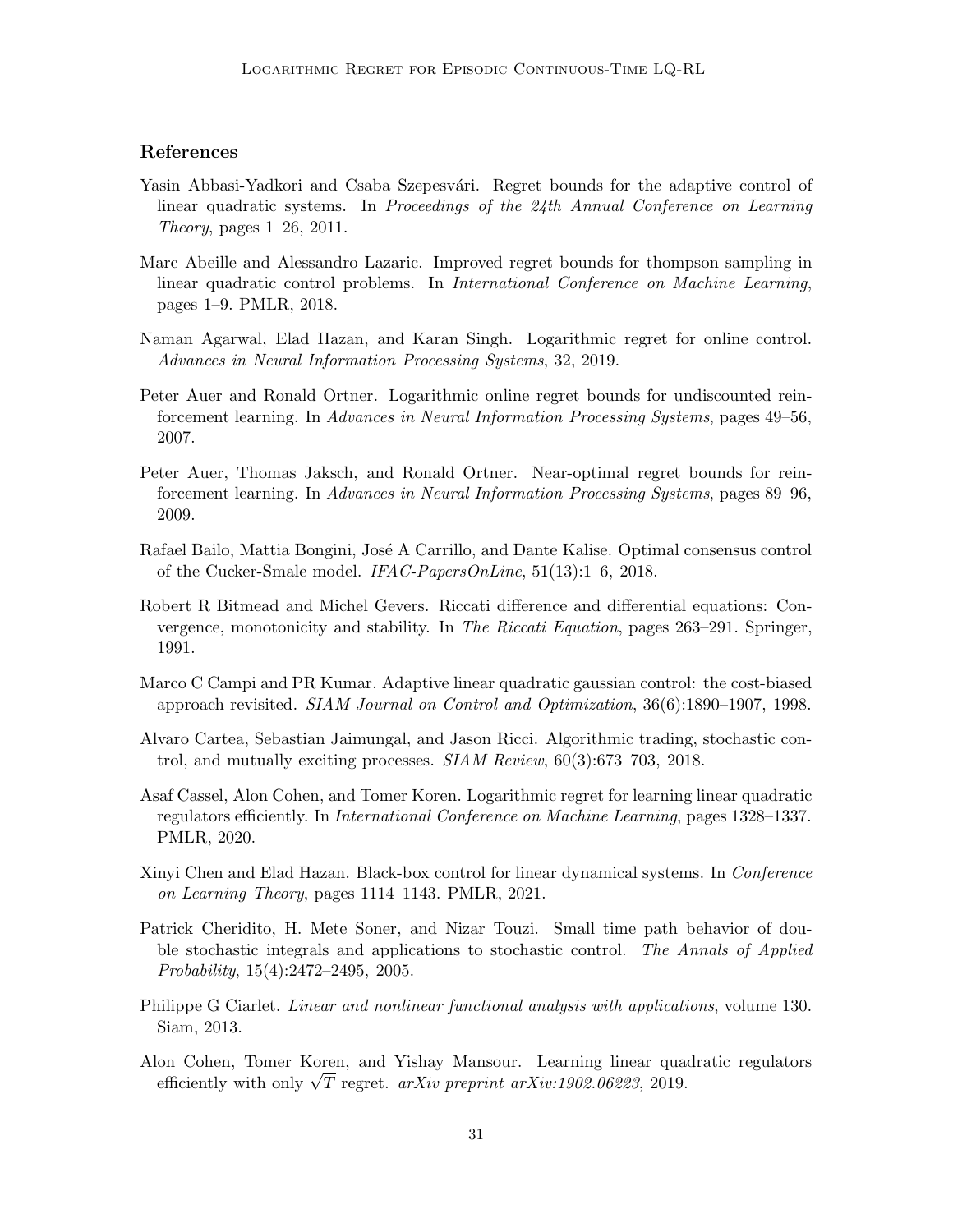- <span id="page-31-6"></span>Sarah Dean, Horia Mania, Nikolai Matni, Benjamin Recht, and Stephen Tu. Regret bounds for robust adaptive control of the linear quadratic regulator. In Advances in Neural Information Processing Systems, pages 4188–4197, 2018.
- <span id="page-31-14"></span>Sarah Dean, Horia Mania, Nikolai Matni, Benjamin Recht, and Stephen Tu. On the sample complexity of the linear quadratic regulator. Foundations of Computational Mathematics, pages 1–47, 2019.
- <span id="page-31-12"></span>Tyrone E Duncan, Petr Mandl, and Bozenna Pasik-Duncan. On least squares estimation in continuous time linear stochastic systems. Kybernetika, 28(3):169–180, 1992.
- <span id="page-31-11"></span>Tyrone E Duncan, Lei Guo, and Bozenna Pasik-Duncan. Adaptive continuous-time linear quadratic Gaussian control. IEEE Transactions on Automatic Control, 44(9):1653–1662, 1999.
- <span id="page-31-4"></span>Mohamad Kazem Shirani Faradonbeh, Ambuj Tewari, and George Michailidis. Finite-time adaptive stabilization of linear systems. IEEE Transactions on Automatic Control, 64 (8):3498–3505, 2018a.
- <span id="page-31-7"></span>Mohamad Kazem Shirani Faradonbeh, Ambuj Tewari, and George Michailidis. On adaptive linear-quadratic regulators. arXiv e-prints, pages arXiv–1806, 2018b.
- <span id="page-31-5"></span>Mohamad Kazem Shirani Faradonbeh, Ambuj Tewari, and George Michailidis. Randomized algorithms for data-driven stabilization of stochastic linear systems. In 2019 IEEE Data Science Workshop (DSW), pages 170–174. IEEE, 2019.
- <span id="page-31-8"></span>Mohamad Kazem Shirani Faradonbeh, Ambuj Tewari, and George Michailidis. Input perturbations for adaptive control and learning. Automatica, 117:108950, 2020.
- <span id="page-31-9"></span>Dylan Foster and Max Simchowitz. Logarithmic regret for adversarial online control. In International Conference on Machine Learning, pages 3211–3221. PMLR, 2020.
- <span id="page-31-2"></span>Graham C Goodwin, Peter J Ramadge, and Peter E Caines. Discrete time stochastic adaptive control. SIAM Journal on Control and Optimization, 19(6):829–853, 1981.
- <span id="page-31-10"></span>P Jameson Graber. Linear quadratic mean field type control and mean field games with common noise, with application to production of an exhaustible resource. Applied Mathematics  $\&$  Optimization, 74(3):459–486, 2016.
- <span id="page-31-1"></span>Michael Green and John B Moore. Persistence of excitation in linear systems. Systems  $\mathcal{B}$ control letters, 7(5):351–360, 1986.
- <span id="page-31-13"></span>Ben M Hambly, Renyuan Xu, and Huining Yang. Policy gradient methods for the noisy linear quadratic regulator over a finite horizon. Available at SSRN, 2020.
- <span id="page-31-0"></span>Petros Ioannou and Baris Fidan. Adaptive control tutorial. SIAM, 2006.
- <span id="page-31-3"></span>PR Kumar. Optimal adaptive control of linear-quadratic-gaussian systems. SIAM Journal on Control and Optimization, 21(2):163–178, 1983.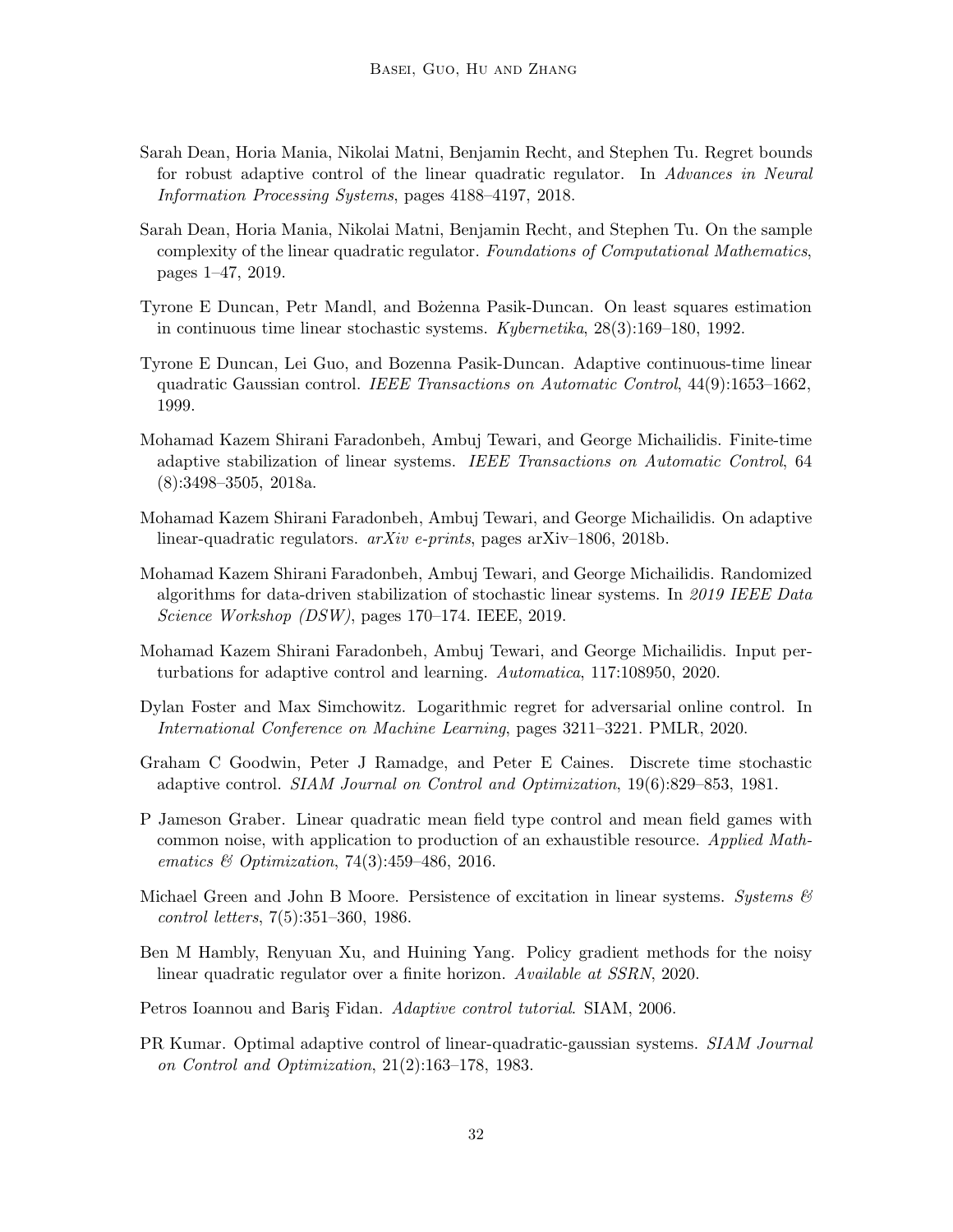- <span id="page-32-5"></span>Sahin Lale, Kamyar Azizzadenesheli, Babak Hassibi, and Anima Anandkumar. Explore more and improve regret in linear quadratic regulators.  $arXiv$  preprint  $arXiv:2007.12291$ , 2020a.
- <span id="page-32-6"></span>Sahin Lale, Kamyar Azizzadenesheli, Babak Hassibi, and Anima Anandkumar. Logarithmic regret bound in partially observable linear dynamical systems. Advances in Neural Information Processing Systems, 33:20876–20888, 2020b.
- <span id="page-32-0"></span>Ioan Doré Landau, Rogelio Lozano, Mohammed M'Saad, and Alireza Karimi. Adaptive control: algorithms, analysis and applications. Springer Science & Business Media, 2011.
- <span id="page-32-3"></span>Horia Mania, Stephen Tu, and Benjamin Recht. Certainty equivalent control of LQR is efficient. arXiv preprint arXiv:1902.07826, 2019.
- <span id="page-32-15"></span>Xuerong Mao. Stochastic differential equations and applications. Elsevier, 2007.
- <span id="page-32-10"></span>Hamidreza Modares and Frank L. Lewis. Linear quadratic tracking control of partiallyunknown continuous-time systems using reinforcement learning. IEEE Transactions on Automatic Control, 59(11):3051–3056, 2014.
- <span id="page-32-9"></span>Rémi Munos. A study of reinforcement learning in the continuous case by the means of viscosity solutions. Machine Learning, 40(3):265–299, 2000.
- <span id="page-32-7"></span>Rémi Munos. Policy gradient in continuous time. Journal of Machine Learning Research, 7(May):771–791, 2006.
- <span id="page-32-8"></span>Rémi Munos and Paul Bourgine. Reinforcement learning for continuous stochastic control problems. In Advances in Neural Information Processing Systems, pages 1029–1035, 1998.
- <span id="page-32-1"></span>Ian Osband, Daniel Russo, and Benjamin Van Roy. (More) efficient reinforcement learning via posterior sampling. In Advances in Neural Information Processing Systems, pages 3003–3011, 2013.
- <span id="page-32-2"></span>Yi Ouyang, Mukul Gagrani, and Rahul Jain. Learning-based control of unknown linear systems with thompson sampling. arXiv preprint arXiv:1709.04047, 2017.
- <span id="page-32-11"></span>Syed Ali Asad Rizvi and Zongli Lin. Output feedback reinforcement learning control for the continuous-time linear quadratic regulator problem. In 2018 Annual American Control Conference (ACC), pages 3417–3422. IEEE, 2018.
- <span id="page-32-4"></span>Max Simchowitz and Dylan Foster. Naive exploration is optimal for online lqr. In *Interna*tional Conference on Machine Learning, pages 8937–8948. PMLR, 2020.
- <span id="page-32-12"></span>Corentin Tallec, Léonard Blier, and Yann Ollivier. Making Deep Q-learning methods robust to time discretization. arXiv preprint arXiv:1901.09732, 2019.
- <span id="page-32-14"></span>Mark Veraar. The stochastic Fubini theorem revisited. Stochastics An International Journal of Probability and Stochastic Processes, 84(4):543–551, 2012.
- <span id="page-32-13"></span>Martin J. Wainwright. High-Dimensional Statistics: A Non-Asymptotic Viewpoint. Cambridge University Press, 2019.